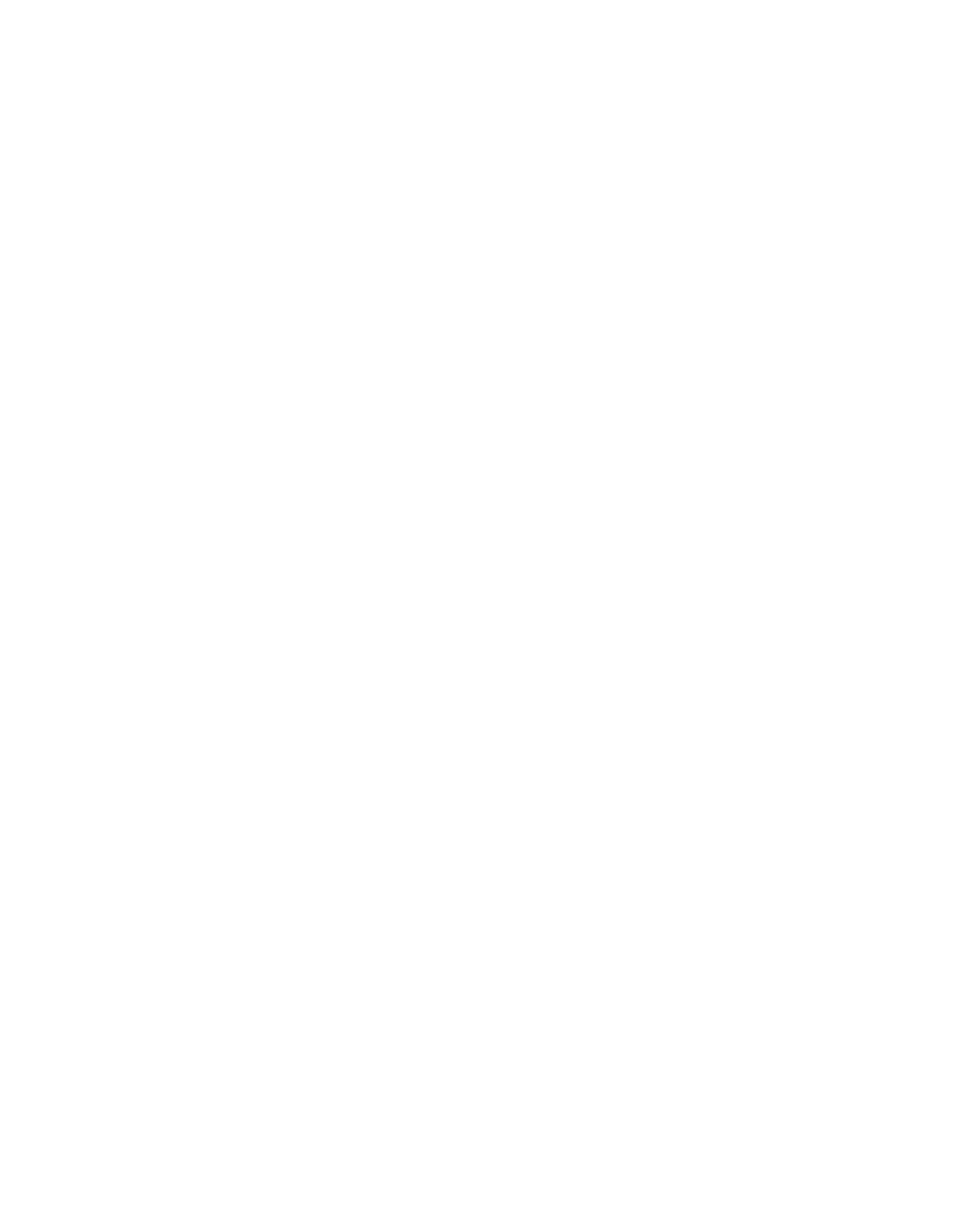### Executive Summary

The **Pro**flex system supports a manager's work on flexible, usually multi-person, projects whose activities frequently change over the project lifetime. **Pro**flex allows creation, configuration, execution and monitoring of activities within a project. Activities may be defined at various levels providing a hierarchic structure.

The **Pro**flex User Documentation provides general information on how to use **Pro**flex (Version 1.3).

The documentation is provided in two manuals:

• Reference Manual

A description of the major components of the **Pro**flex system and a guide to the functions and features available.

• Users' Guide (this document)

An introduction to the use of the **Pro**flex system which uses scenarios to walk the reader through the facilities available. This guide can be used with a running system in order to provide an introductory tutorial.

Both Users' Guide and Reference Manual are intended to be read by all **Pro**flex Users and also by the **Pro**flex System Administrators.

A copy of the Proflex Glossary is included with each manual to assist the reader.

The reader is expected to possess a basic knowledge of using a window system and be used to using Outlook.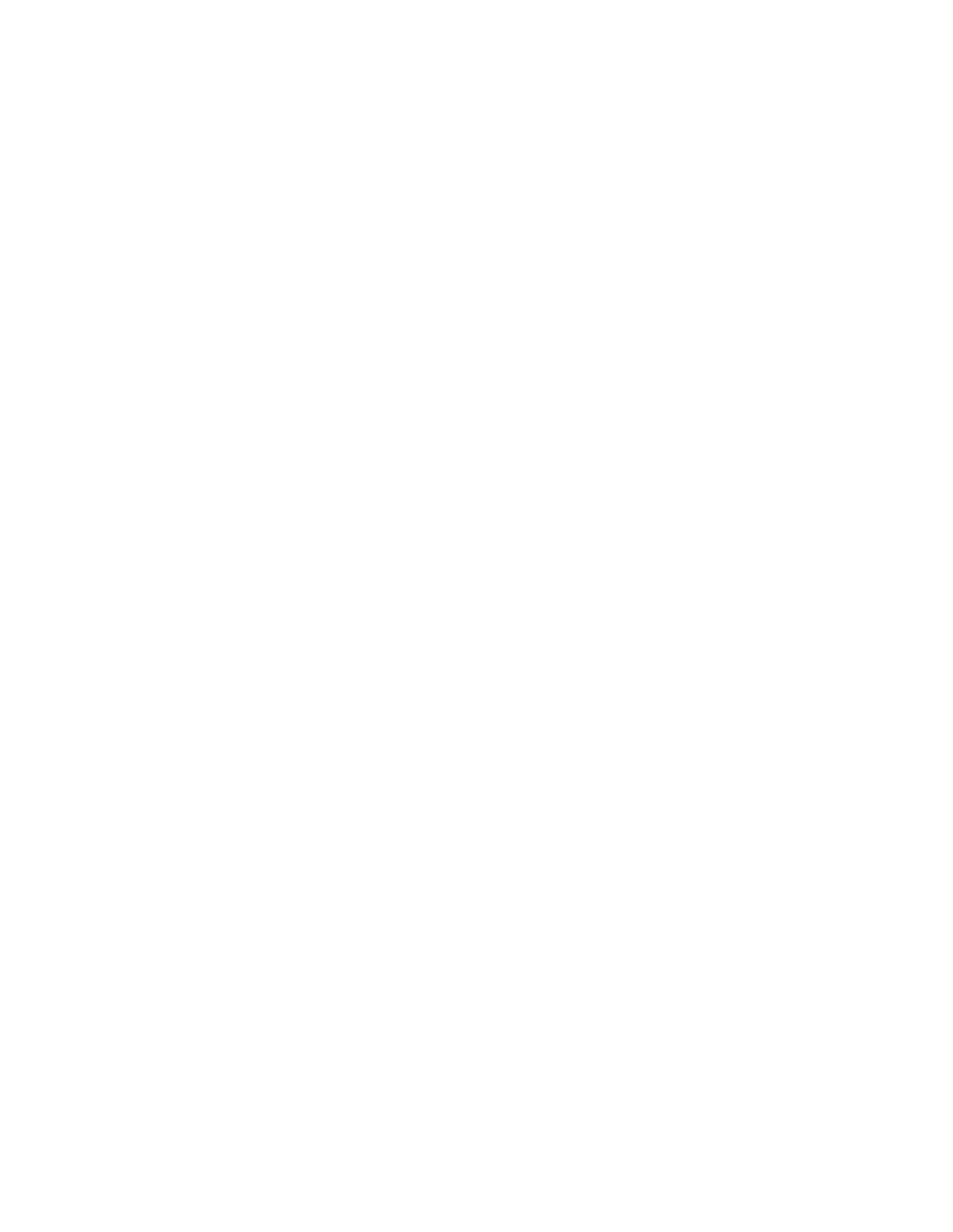## **Users' Guide**

**Proflex Version 1.3**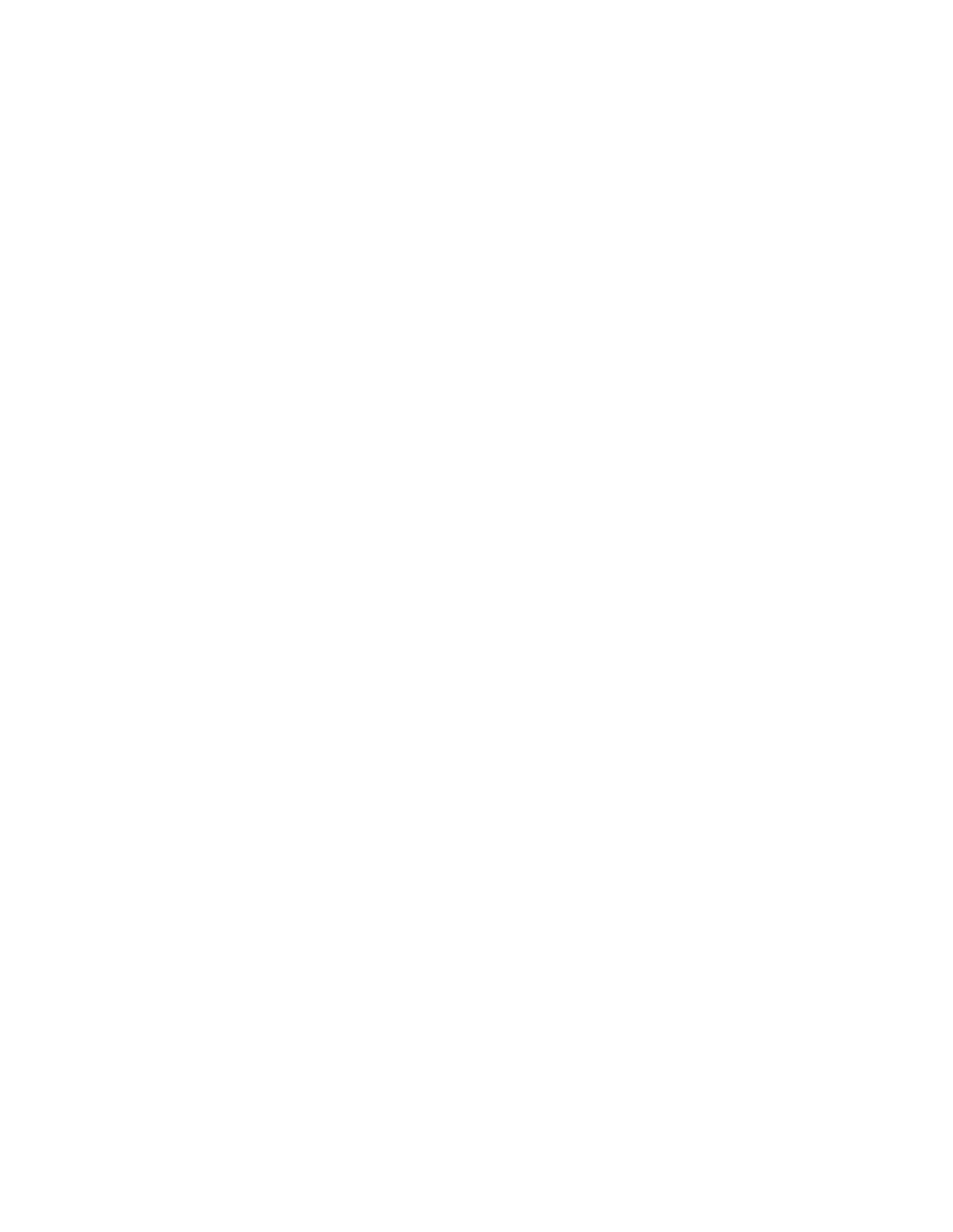## **Contents**

|     | 1. INTRODUCTION                                | 1              |
|-----|------------------------------------------------|----------------|
|     | 2. STARTING THE PROFLEX MANAGER                | 2 <sup>1</sup> |
|     | 3. CREATING AND NAMING A NEW PROJECT           | 4              |
|     | 4. CREATING A NEW ACTIVITY                     | 5              |
|     | 5. SENDING AN ACTIVITY TO THE ACTOR            | 10             |
|     | 6. INBOX: WORK ON THE RECEIVED ACTIVITY        | 11             |
|     | 7. PM: INSPECT THE PROGRESS                    | 15             |
|     | 8. ADDING SUB-ACTIVITIES                       | 16             |
|     | 9. USING THE GRAPHIC VIEW                      | 16             |
|     | 10. USING LINKS                                | 18             |
|     | 11. TRIGGERING ANOTHER ACTIVITY TO BE SENT OUT | 21             |
| 12. | REFINING THE ACTIVITY BY THE ACTOR             | 22             |
|     | 13. SUSPENDING A PROJECT                       | 25             |
| 14. | <b>RESTARTING A PROJECT</b>                    | 27             |
| 15. | <b>LOADING ANOTHER PROJECT</b>                 | 28             |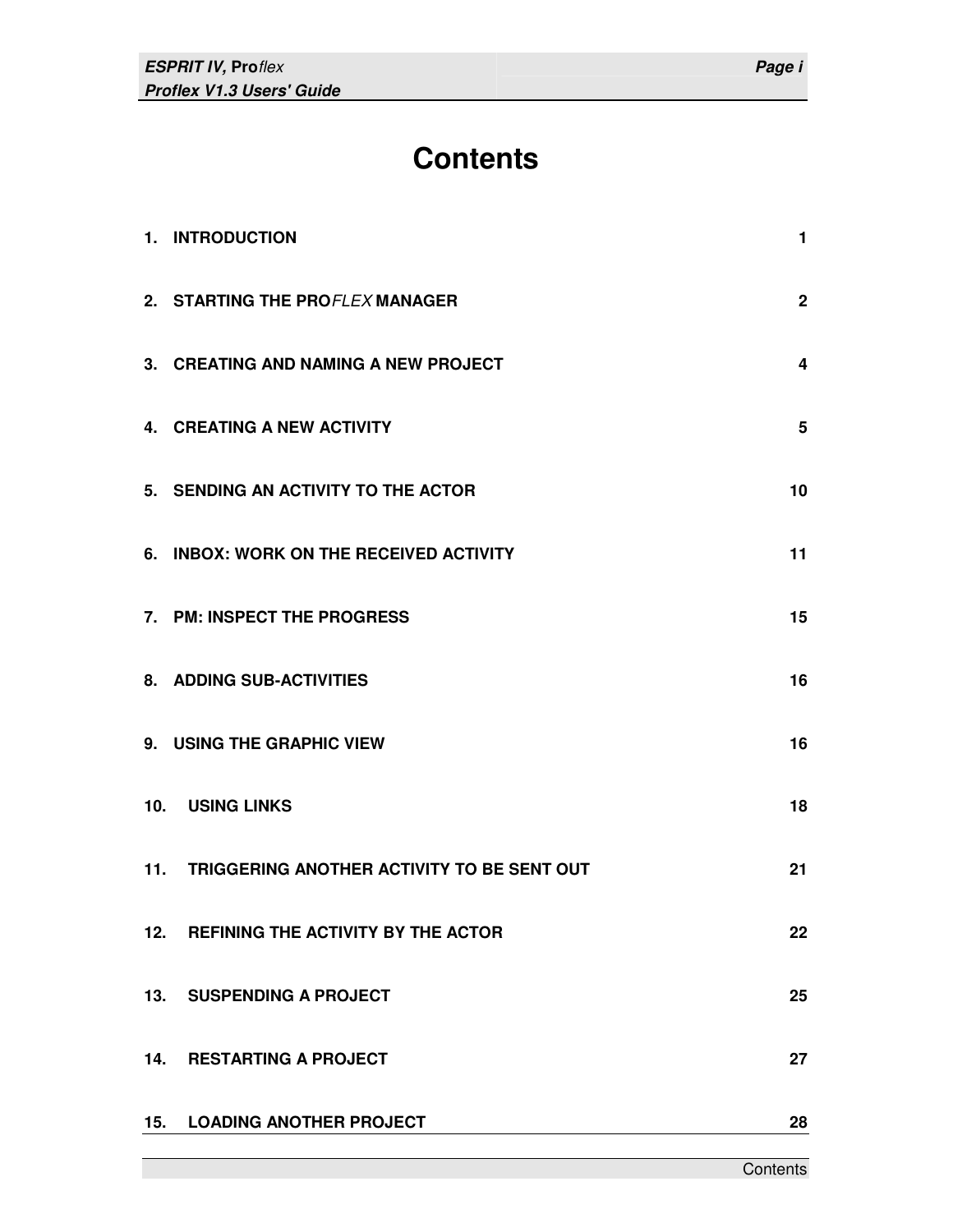| Page ii |                                        | <b>ESPRIT IV, Proflex</b>        |
|---------|----------------------------------------|----------------------------------|
|         |                                        | <b>Proflex V1.3 Users' Guide</b> |
| 16.     | <b>REVISING A REJECTED ACTIVITY</b>    | 30                               |
| 17.     | <b>MAKING A SKELETON</b>               | 31                               |
| 18.     | <b>USING A SKELETON</b>                | 32                               |
| 19.     | <b>RE-PARENTING</b>                    | 33                               |
| 20.     | <b>PROFLEX MANAGER: ADVANCED TASKS</b> | 33                               |
|         | <b>APPENDIX 1 - PROFLEX GLOSSARY</b>   | 1                                |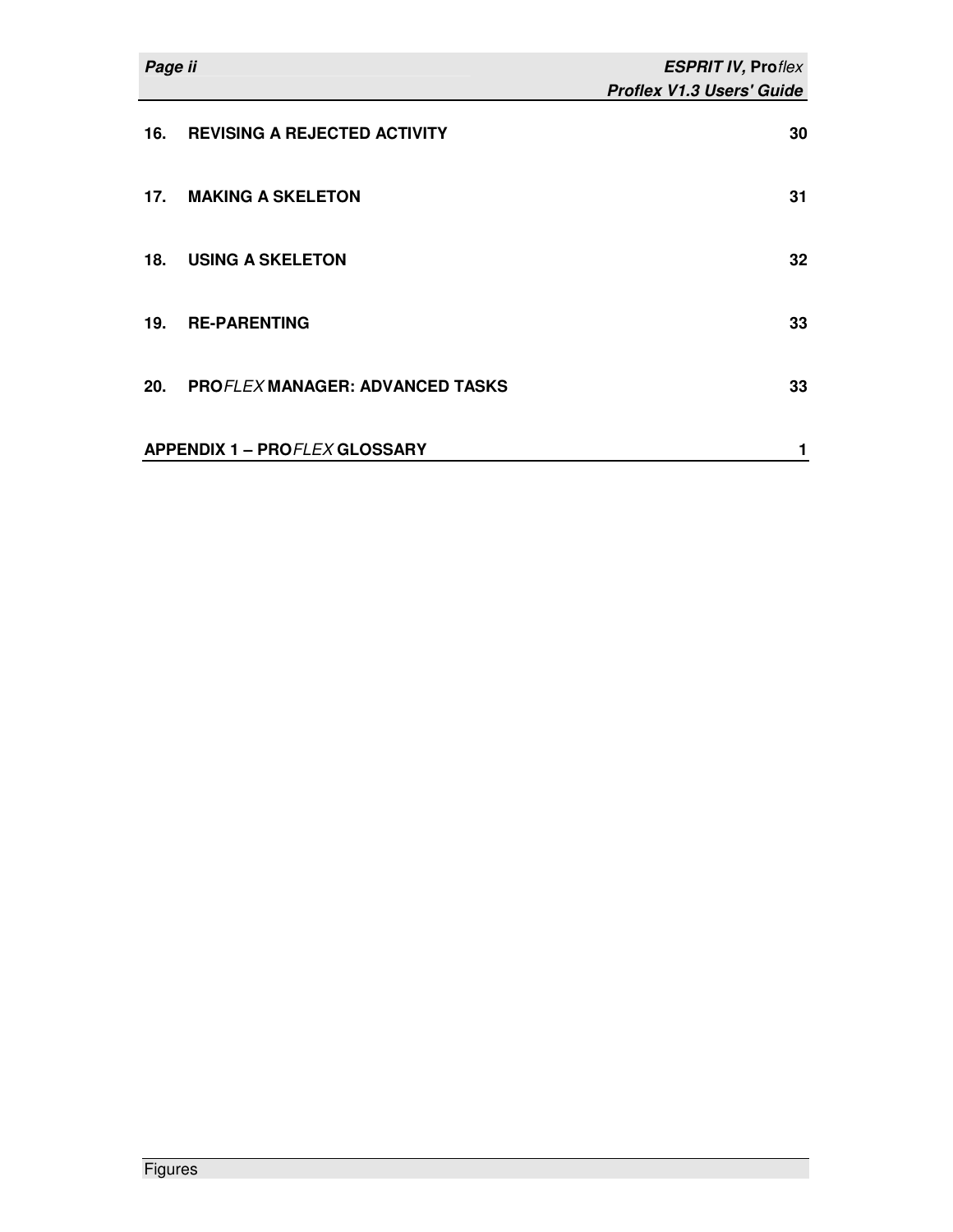## **Figures**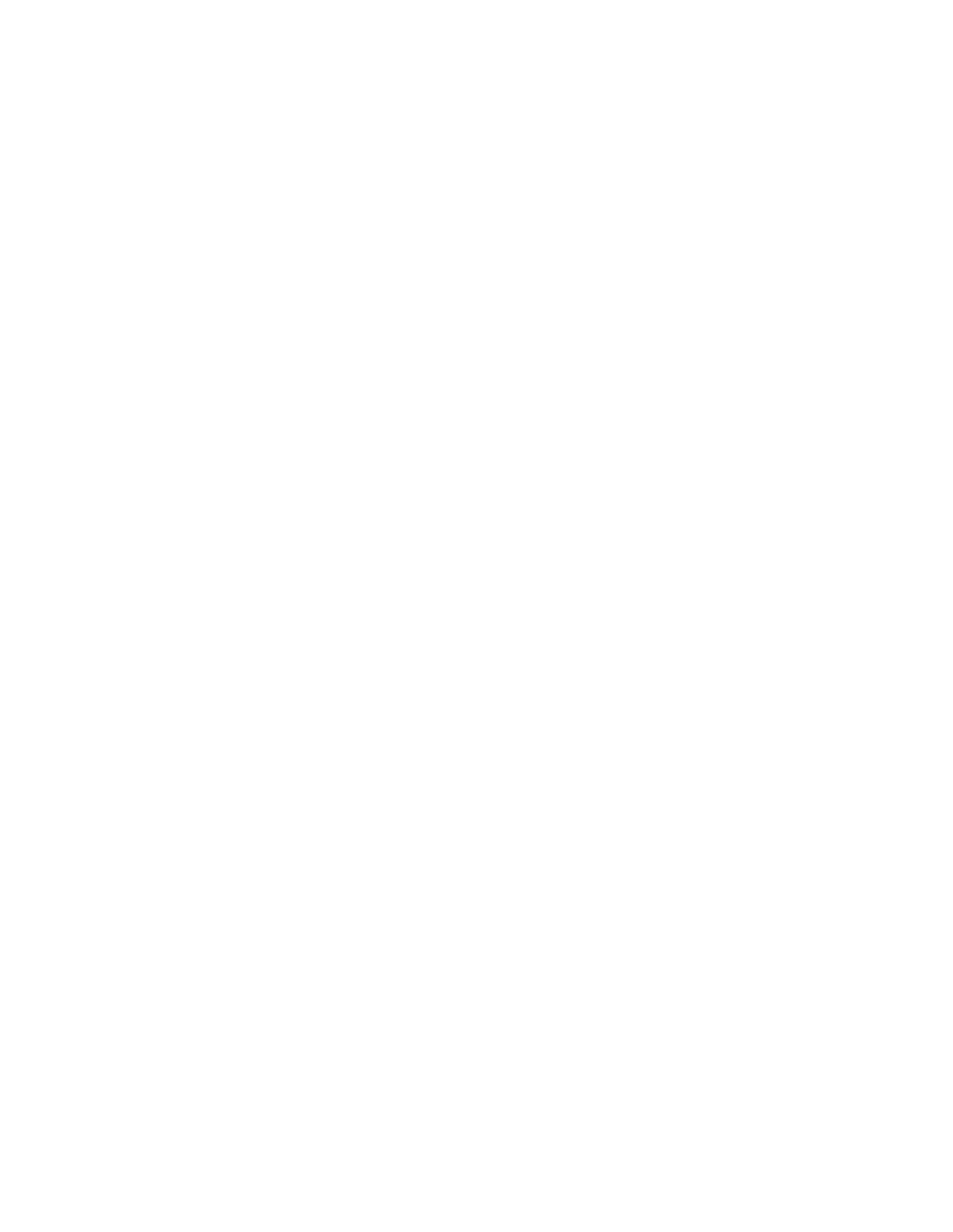## **1. INTRODUCTION**

This document is the Users' Guide to the **Pro**flex system. It provides a scenario oriented overview of the usage of the **Pro**flex System, version 1.3. This means there is a worked example, comprising several scenarios, which can be followed using the **Pro**flex system.

As many features as possible are introduced as the example progresses so that by the end the user will have seen and used the main functions within **Pro**flex. The example begins a new project and defines new activities which are configured and sent out for working.

The example creates a new project and gives it a name. An activity is created and configured by providing a description, setting an actor and providing instructions for the activity. The activity is then sent out for action. The focus of the example then moves to the Inbox of the actor and the activity, newly received, is read and completed. The changed state of the activity is seen in the Proflex Manager where further activities and sub-activities are added. Once work is finished on the one project it is closed away and another project is loaded.

 $\triangleright$  Each action in the example is labelled as this sentence shows. That is, what you should do in order to work through the example.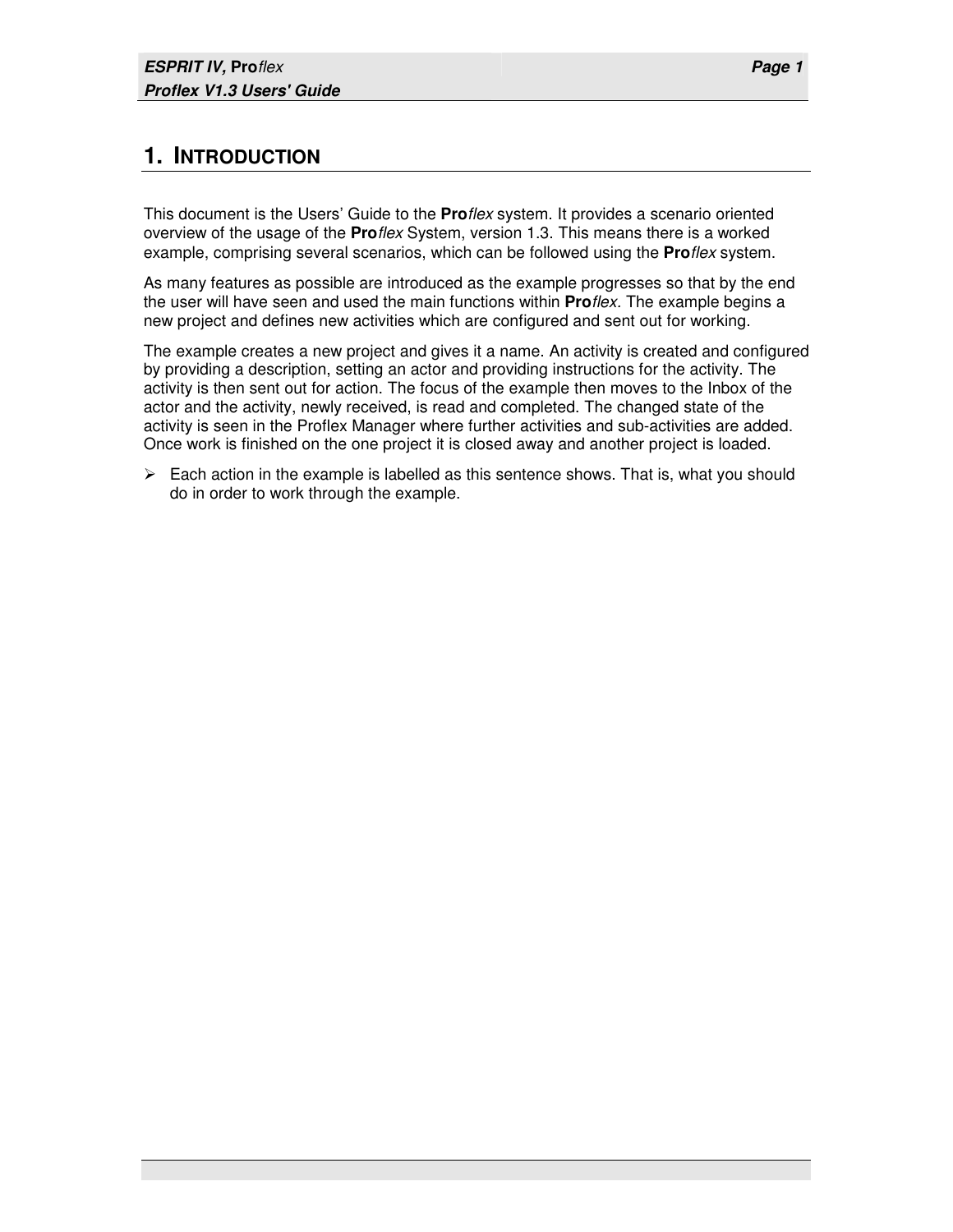## **2. STARTING THE PRO**FLEX **MANAGER**

Be sure that you have installed Outlook 98 and the **Pro**flex components correctly corresponding to the Installation Guide. Make sure that the Background Agent is started and the timer is running (see appropriate section in Reference Manual or the Installation Guide for more information about the agent). The Background Agent is necessary in order to see the activities being sent between the **Pro**flex Manager (PM) and the Inboxes.

Start the **Pro**flex Manager by clicking on the executable ProflexManager.exe.

This executable may be installed on your desktop or you may need to find it using Windows Explorer. Please refer to your Proflex System Administrator if you cannot find the .exe.

See the Reference Manual for more information about configuring the PM and starting it.

A splash screen is displayed as shown in Figure 1.



**Figure 1: The Proflex Splashscreen**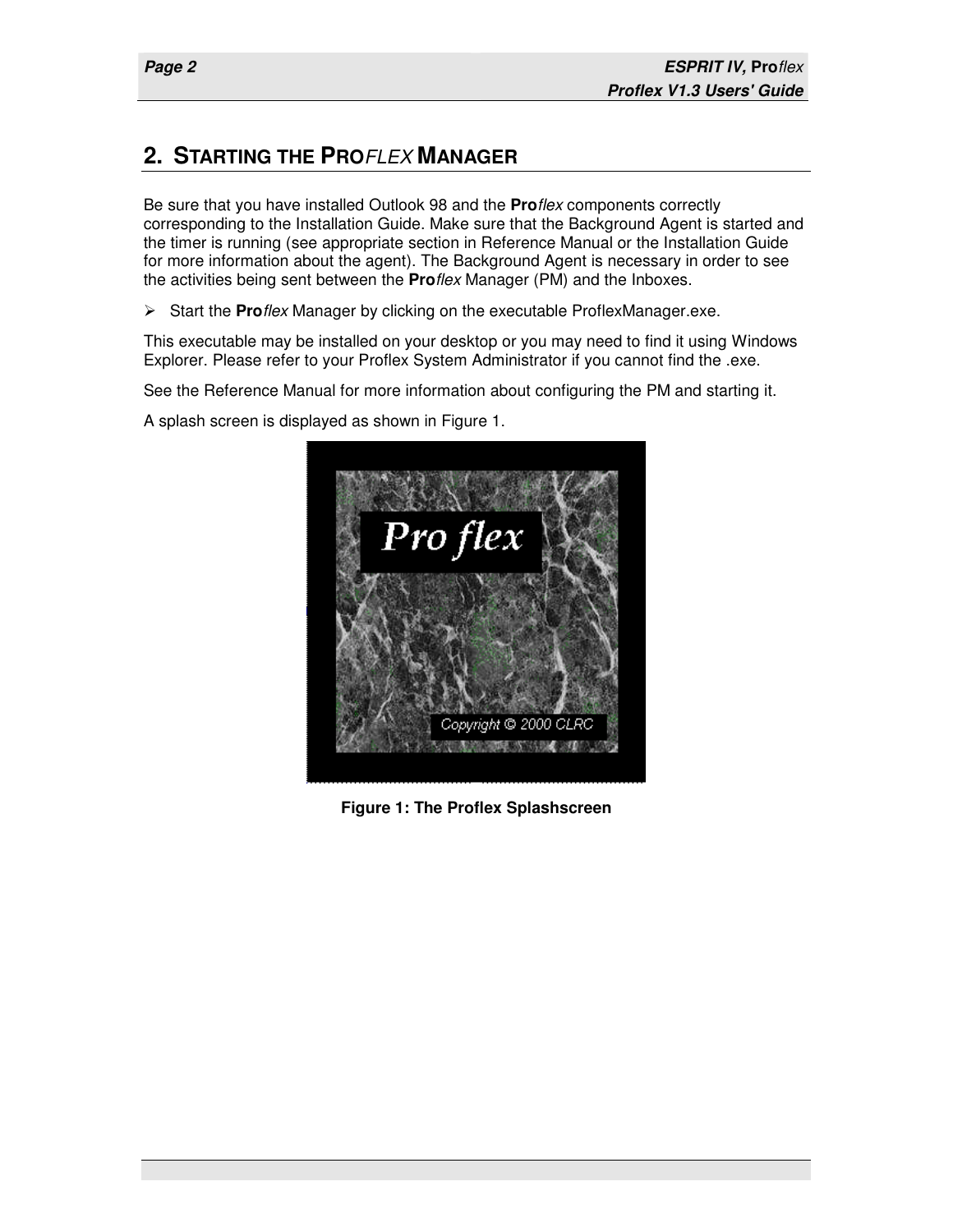The PM main window is displayed as shown in Figure 2. Under the title bar is the main menu bar, containing items Project, Skeleton, Edit etc. Those menus which have usable items are

| <b>13 Proflex Manager</b>                      | $\Box$ o $\Box$ |
|------------------------------------------------|-----------------|
| Project Skeleton Edit View Activity Tools Help |                 |
|                                                |                 |
|                                                |                 |
|                                                |                 |
|                                                |                 |
|                                                |                 |
|                                                |                 |
|                                                |                 |
|                                                |                 |
|                                                |                 |
|                                                |                 |
|                                                |                 |
|                                                |                 |
|                                                |                 |
|                                                |                 |
|                                                |                 |
| Ready                                          |                 |

**Figure 2: PM main window** 

the only active ones. For example Activity is not active, as there are no activities at present. Beneath the main menu bar is the toolbar, which contains buttons labelled with icons. You should notice that only two of the toolbar buttons are live (usable). These are the new project button and the open project button.

The large area within the window is the display area for the views of a project, once a project is loaded. At the bottom of the window is a status bar which displays useful messages as to what the system is doing or whether it is ready for the next request.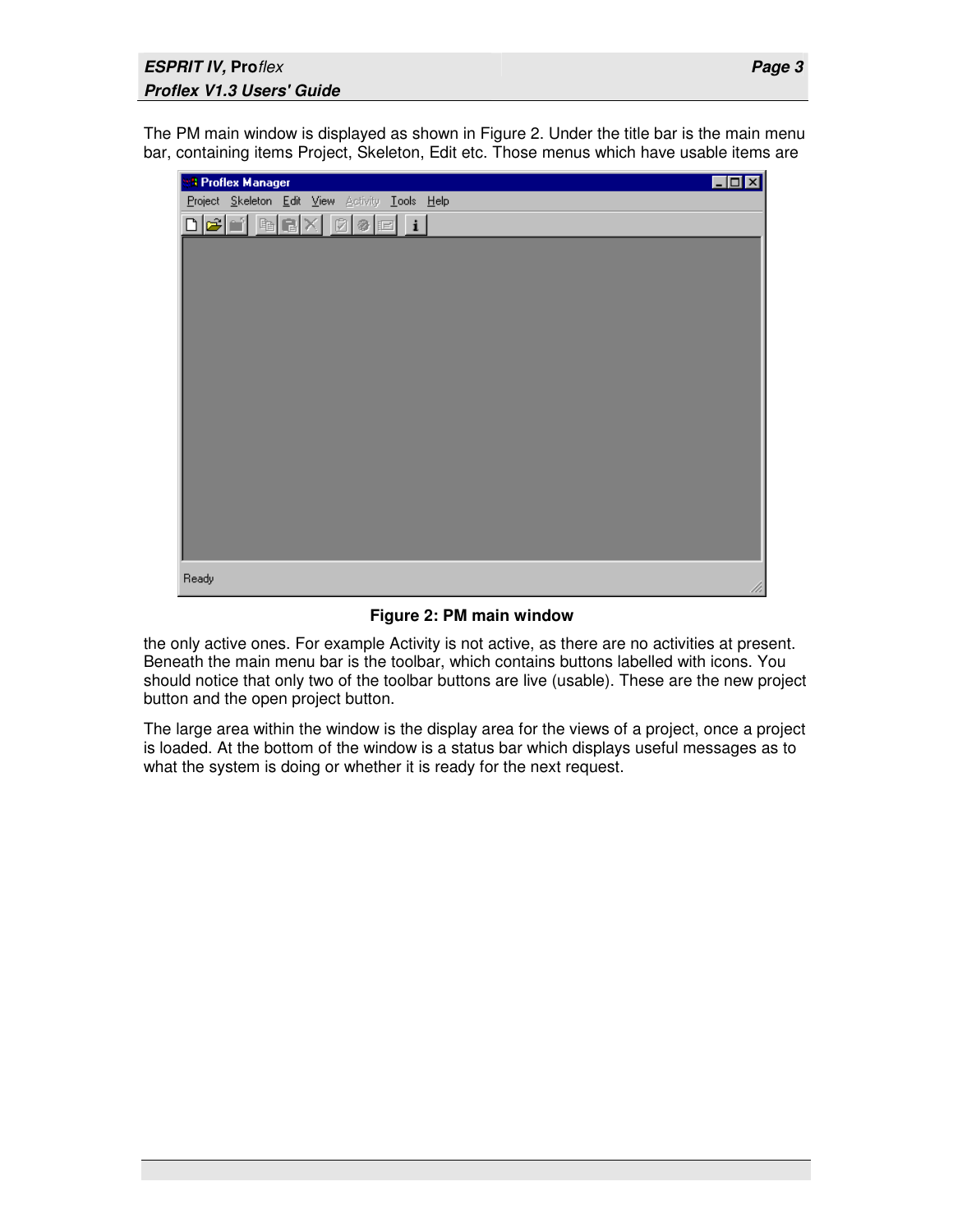### **3. CREATING AND NAMING A NEW PROJECT**

▶ Click the 'New Project' button **in** in the toolbar and wait whilst **Pro***flex* creates a new project and then displays it in the **Pro**flex Manager.

The status bar at the bottom left of the window displays useful messages whilst the **Pro**flex Manager is working and a busy cursor is seen.

| <b>R</b> Proflex Manager                       |                  |              |                          |       |                  | $\Box$ D $\boxtimes$ |
|------------------------------------------------|------------------|--------------|--------------------------|-------|------------------|----------------------|
| Project Skeleton Edit View Activity Tools Help |                  |              |                          |       |                  |                      |
| D e d'<br>酯<br>■ $×$                           | $\boxed{2}$<br>旧 | $\mathbf{i}$ |                          |       |                  |                      |
| Name<br>New Project                            | Name             | Actor        | Deadline                 | $Q$ - | $\Box$ Show grid | Background colour    |
|                                                |                  |              |                          |       |                  |                      |
|                                                |                  |              |                          |       |                  |                      |
|                                                |                  |              |                          |       |                  |                      |
|                                                |                  |              |                          |       |                  |                      |
|                                                |                  |              |                          |       |                  |                      |
|                                                |                  |              |                          |       |                  |                      |
|                                                |                  |              |                          |       |                  |                      |
|                                                |                  |              |                          |       |                  |                      |
|                                                |                  |              |                          |       |                  |                      |
|                                                |                  |              |                          |       |                  |                      |
|                                                |                  |              |                          |       |                  |                      |
|                                                | $\left  \right $ |              | $\overline{\phantom{0}}$ |       |                  |                      |
|                                                |                  |              |                          |       |                  |                      |
| Ready                                          |                  |              |                          |       |                  | h.                   |

**Figure 3: A new project** 

Once the project has been created, as shown in Figure 3, the 'Activity' menu becomes active (usable) in the main menu bar and the display area shows the views of the newly created project.

With each new project a name needs to be set. This is done in the Name field highlighted within the tree view, which is the name given to the left-most panel within the **Pro**flex Manager. The central panel is known as the list view and the right-most panel is known as the graphic view. The use of these different views will be introduced in due course. Basically the tree view is used to see the hierarchical structure of the project; the list view is used to see all the activities and their current state and the graphical view is a spatial view, showing the activities and their hierarchy and their state. [A full description can be found in the **Pro**flex V1.3 Reference Manual.]

- $\triangleright$  Type your new Project name. We have used "PM Usage" for this example.
- $\triangleright$  As the default name was highlighted it is overwritten.

When you move out of the name field, select something else in the window using the mouse or keyboard the name change is confirmed. If your chosen name already exists a number will be added to the end of the name, e.g. PM Usage (1).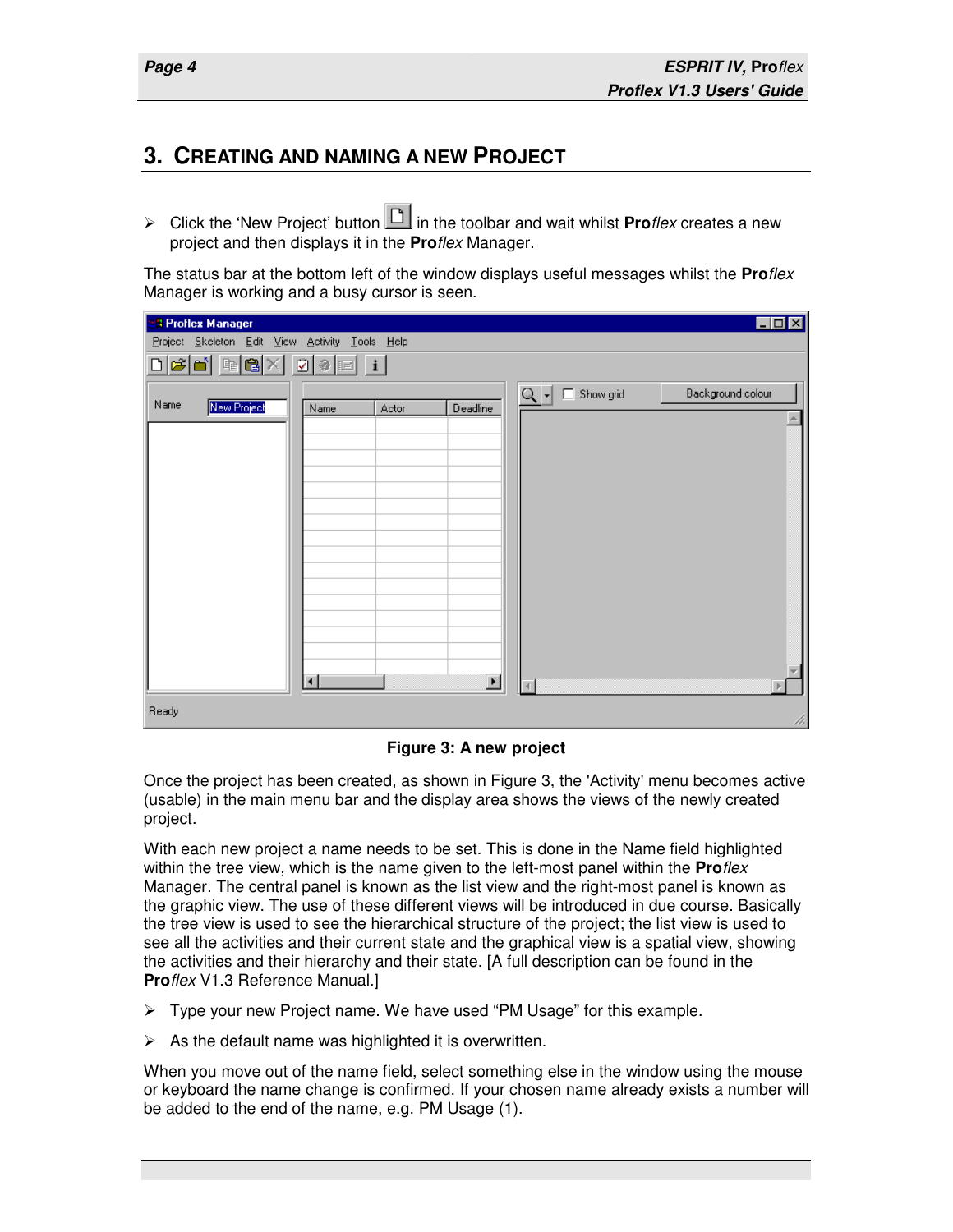## **4. CREATING A NEW ACTIVITY**

 $\triangleright$  Select 'Activity' from the menu bar. The activity drop down menu is displayed. Then select 'New' from this menu.

An alternative way to add a new activity is to click on the new activity symbol,

[2] in the toolbar.

| <b>R</b> Proflex Manager   |                               |
|----------------------------|-------------------------------|
| Project Skeleton Edit View | <b>Activity Lools</b><br>Help |
| $\cap$ e'e' be             | New                           |
|                            | Configure                     |
| Name                       | Revise                        |
| PM Usage                   | Send out                      |
|                            | Suspend                       |
|                            | <b>Restart</b>                |
|                            | Cancel                        |
|                            | Reparent to                   |
|                            | Reparent to top level         |
|                            |                               |

The PM will add a new Activity with default values, e.g. the Activity's name is set to "New Activitiy", the deadline is set to "None", to all views (see Figure 4). The name of the activity in the tree view will be in edit-mode initially. This means that the name of the activity can be changed. To select the name in the tree view for editing you need to click once to highlight it and once more to enter edit-mode.

Several modifications have been made to the different views to produce the diagram shown as Figure 4. You should try out some of these for yourself and see whether you can recreate the same look.

The tree view has been shrunk. To do this press the left mouse button between the tree and list view and drag the mouse to the left. The cursor will change to be two parallel lines with arrows either side when over the correct part. Similarly by pressing the left mouse button, between the list and graphic views, and dragging the mouse to the right the list view can be expanded.

In the list view the columns can be expanded or contracted by pressing the left mouse button over the dividing lines in the header bar for the columns, again the cursor will change to a vertical line with arrows either side.

In the graphic view the activity can be moved anywhere. When selected, indicated by the little selection dots around the edges, press the left mouse button and drag to required location. It is best to press the button when over the background of the activity rather than the name.

If the activity is only highlighted a second left mouse button click will put the name of the activity into edit-mode.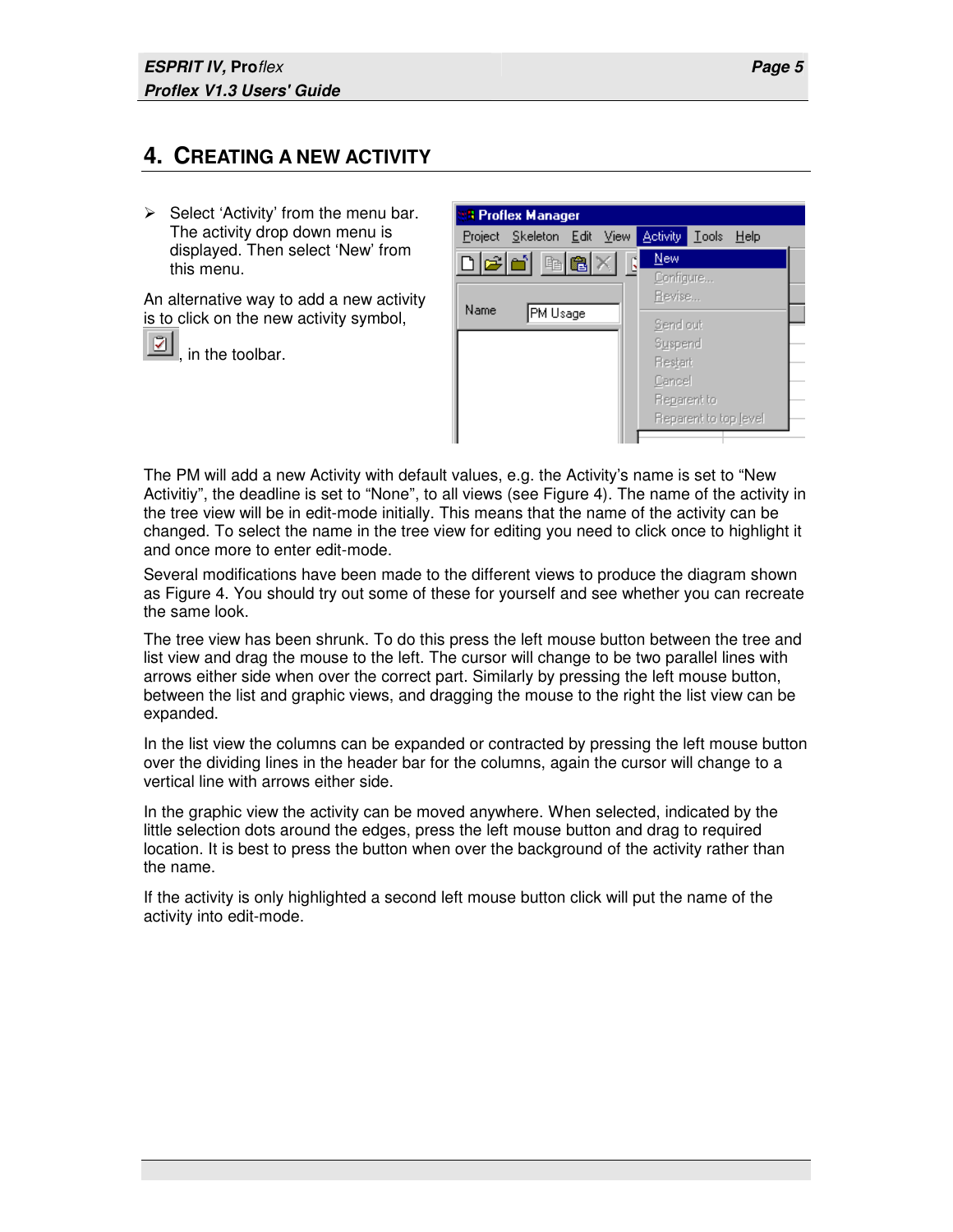| <b>B</b> Proflex Manager<br>Project Skeleton Edit View Activity Tools Help |                                  |                 |          |                          |                                | $\Box$ o $\times$     |
|----------------------------------------------------------------------------|----------------------------------|-----------------|----------|--------------------------|--------------------------------|-----------------------|
| <b>BEXI</b><br>اندائم                                                      | $\mathbb{Z}$ 3 $\mathbb{E}$      | $\vert i \vert$ |          |                          |                                |                       |
| Name<br><b>PM Usage</b>                                                    | Name                             | Actor           | Deadline | Actor                    | $Q \cdot$ $\Box$ Show grid     | Background colour     |
| ■ New Activity<br>                                                         | New Acti<br>$\overline{\bullet}$ |                 | None     | $\overline{\phantom{a}}$ | New Activity<br>$\blacksquare$ | $\blacktriangleright$ |
| Ready                                                                      |                                  |                 |          |                          |                                | h                     |

**Figure 4: PM – new activity** 

- $\triangleright$  Call the activity 'Start the PM' by overwriting the default name.
- $\triangleright$  By hitting the 'Enter' key or by clicking with the mouse on another part of the PM the editmode will be finished and the new name will be displayed in all views.

Note that the changes will be immediately stored in the **Pro**flex Store. The PM Main window looks something like Figure 5. The columns in the list view can re-ordered by pressing the left mouse button in the name of the column and dragging it to its new place. Use the scroll bar to locate the required column.

| <b>BR</b> Proflex Manager                                                    |           |       |          |       |                          |              | $\Box$ D $\Box$   |
|------------------------------------------------------------------------------|-----------|-------|----------|-------|--------------------------|--------------|-------------------|
| Project Skeleton Edit View Activity Tools Help                               |           |       |          |       |                          |              |                   |
| $\text{D}[\mathcal{B}[\mathbf{m}]\boxtimes[\mathbf{m}]\mathbf{m}]\mathbf{m}$ |           |       |          |       |                          |              |                   |
|                                                                              |           |       |          |       | $Q \cdot \Box$ Show grid |              | Background colour |
| Name<br>PM Usage                                                             | Name      | Actor | Deadline | Actor |                          |              |                   |
| --- <mark>☑</mark> Start the PM                                              | Start the |       | None     |       |                          |              |                   |
|                                                                              |           |       |          |       |                          |              |                   |
|                                                                              |           |       |          |       |                          | Start the PM |                   |
|                                                                              |           |       |          |       |                          |              |                   |
|                                                                              |           |       |          |       |                          |              |                   |
|                                                                              |           |       |          |       |                          |              |                   |

**Figure 5: PM with re-named activity** 

 $\triangleright$  Invoke the Activity Form for the 'Start the PM' activity by right clicking on the activity in the tree view (it should have already been selected) and selecting 'Configure' from the context menu.

Invoking the Activity Configuration Form can also be done by selecting the activity in any

view and clicking the 'Configure',  $\Box$  button on the toolbar or by selecting the 'Configure' menu item from the 'Activity' menu. Yet another way to invoke the Activity Form is to doubleclick on the activity in the list view.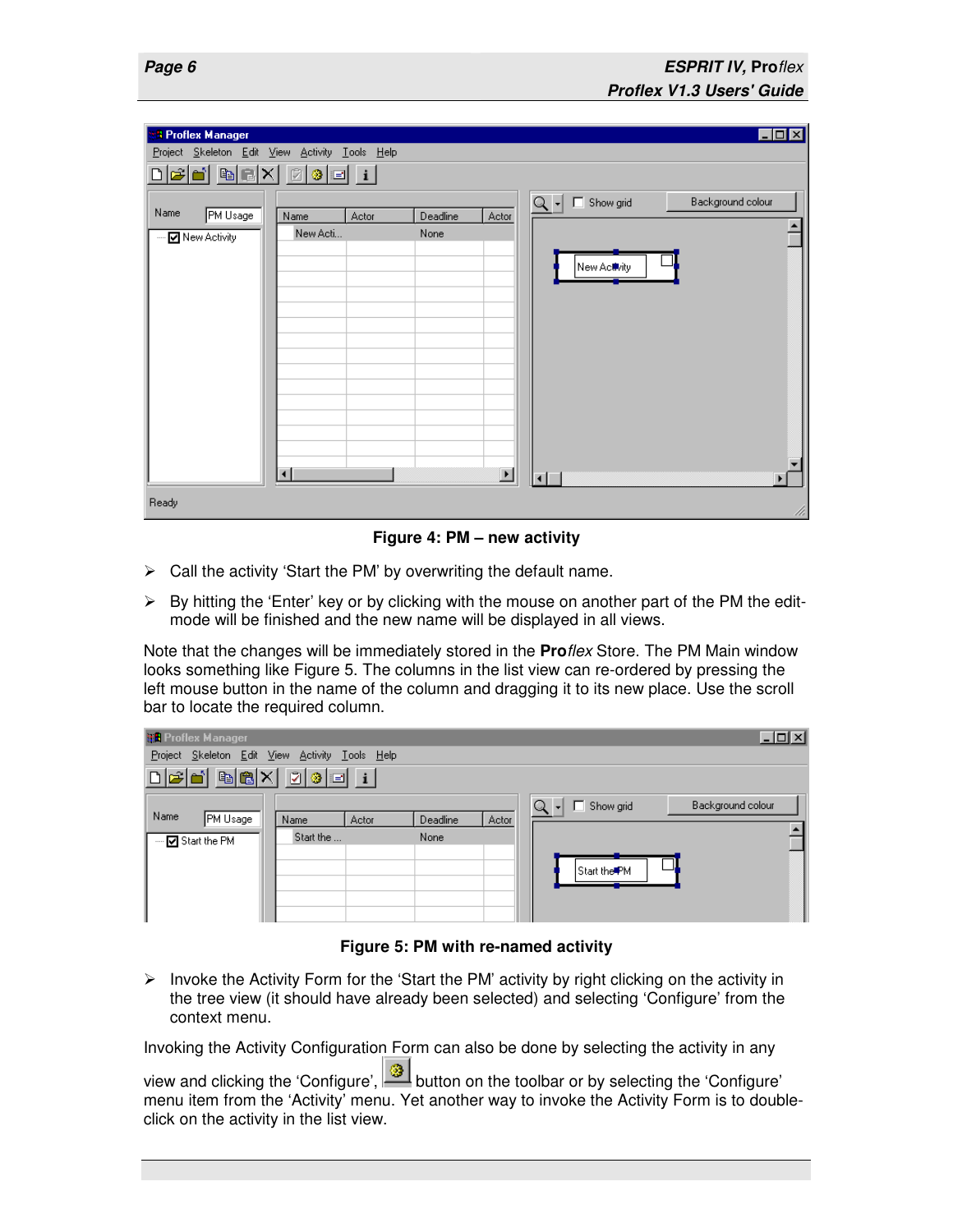#### **ESPRIT IV, Pro**flex **Proflex V1.3 Users' Guide**

The State of the activity is shown immediately under the tab headings. This activity is Under Design. The name of the activity is seen in the name field, and this can be changed here, if required.

 $\triangleright$  Type in the description of the activity which is only seen by the Manager. Select the text box to the right of 'Description'. Type in the description. The Activity Form now looks something like Figure 6.

| ** Start the PM - ProflexV1-3ManagerForm                                                                         | $ \Box$ |
|------------------------------------------------------------------------------------------------------------------|---------|
| File Edit View Insert Tools Actions Help Form                                                                    |         |
| 階×l♠・◆・l<br>图<br>6 to                                                                                            |         |
| Save, Close & Send<br>Save & Close                                                                               |         |
| All Fields<br>Attachments<br><b>Results</b><br>Audit Log<br>Manager<br><b>Actor</b>                              |         |
| State<br>[ Under Design                                                                                          |         |
| Name:<br>Start the PM                                                                                            |         |
| Description:<br>Start the PM and work through the Users' Guide in order to become familiar<br>with its features. |         |
| Categories                                                                                                       |         |
| Keywords:                                                                                                        |         |

#### **Figure 6: Activity Form – Manager tab sheet filled in**

The categories and keywords can be set if required but this example is not using them.

Having completed the Manager information one now moves to the Actor information.

- $\triangleright$  Change to the 'Actor' tab sheet by selecting the 'Actor' tab.
- $\triangleright$  Input the Subject by selecting the text box to the right of 'Subject:' and typing in the subject you wish the Actor to see, for example, 'Start the Proflex Manager'.
- $\triangleright$  Choose the actor from your Exchange address book. Select the 'Actor' button and the Exchange address book form will open. Select the actor from that dialog.
- $\triangleright$  Set the Deadline to 'today'. Use the TAB key to select the whole field and type in 'today'. Use the TAB key again to set the date and move on to the importance field. The date changes to today's date. Set the importance as required by using the provided menu.
- $\triangleright$  Write the instructions to the actor in the text box underneath the actor text box.
- $\triangleright$  Describe the expected results of the activity in the 'Expected Result' area.

The various fields can be set in any order. One only has to click in the required field and make the necessary change. Equally one can move between tab sheets quite freely to make changes or review information given.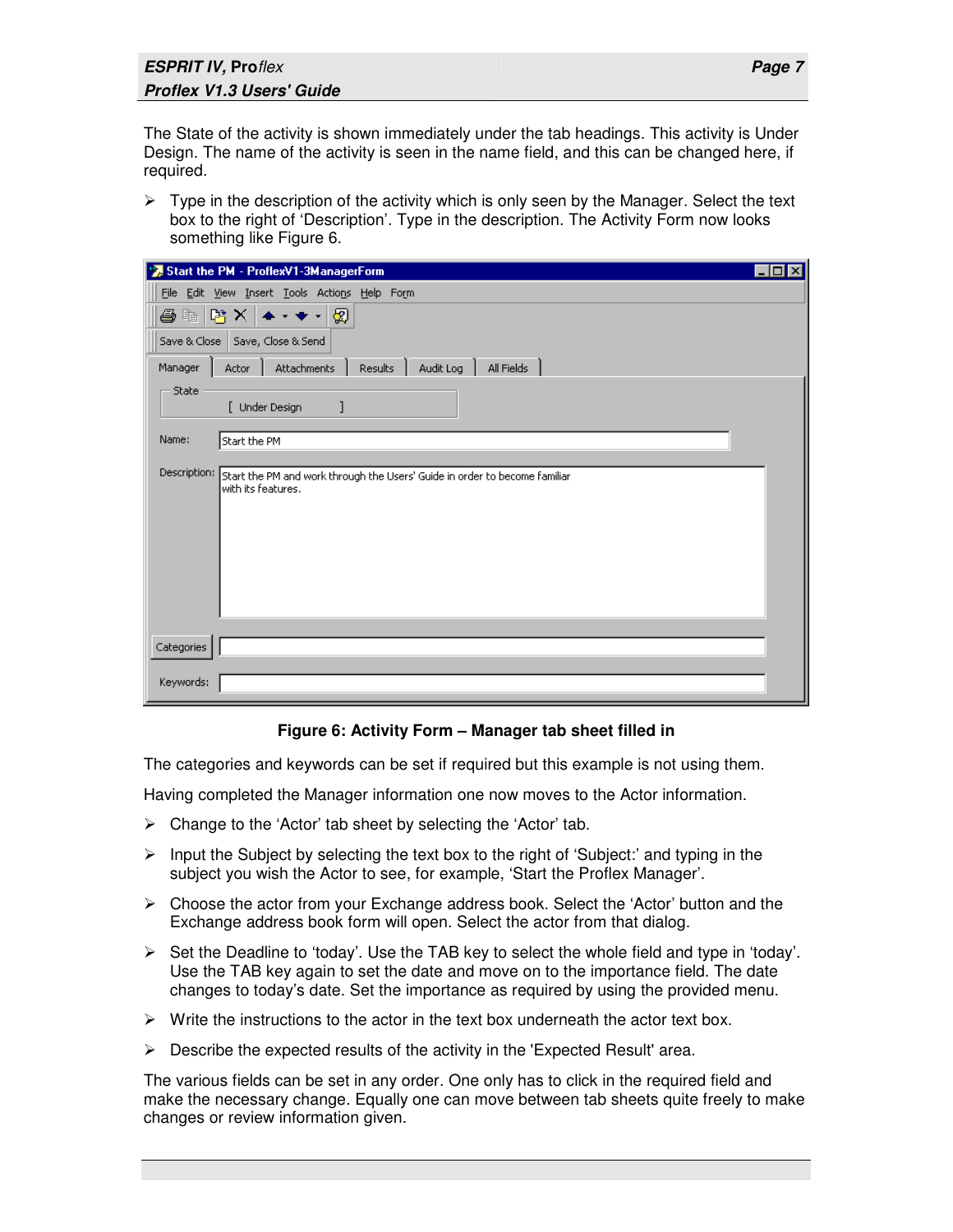The resulting 'Actor' sheet will look something like Figure 7.

| " Start the Proflex Manager - ProflexV1-3ManagerForm                                                                                               |
|----------------------------------------------------------------------------------------------------------------------------------------------------|
| File Edit View Insert Tools Actions Help Form                                                                                                      |
| ⊗<br>ê,<br>啓×<br>酯                                                                                                                                 |
| Save & Close   Save, Close & Send                                                                                                                  |
| Actor<br>Attachments<br>Results<br>Audit Log<br>All Fields<br>Manager                                                                              |
| State<br>[ Under Design                                                                                                                            |
| Subject:<br>Start the Proflex Manager                                                                                                              |
| Shrimpton, AV (Anne)<br>Actor                                                                                                                      |
| Fri 05/05/2000 08:30<br>Deadline:<br>Importance:<br>High                                                                                           |
| Attachments can be added on the Attachments tab sheet<br>Instructions:                                                                             |
| Start the Proflex Manager (PM) and become accustomed to its many features.<br>There is a Users' Guide and a Reference Manual available (attached). |
| Expected Result:<br>A certain level of competence, ready to give demos.                                                                            |

#### **Figure 7: Activity Form – Actor tab sheet with information**

The attachments for an activity need to be added on the Attachments tab sheet.

 $\triangleright$  Click on the Attachments tab and then drag the attachments, e.g. from an explorer window, to the area under 'Instructions'. The form should resemble that shown in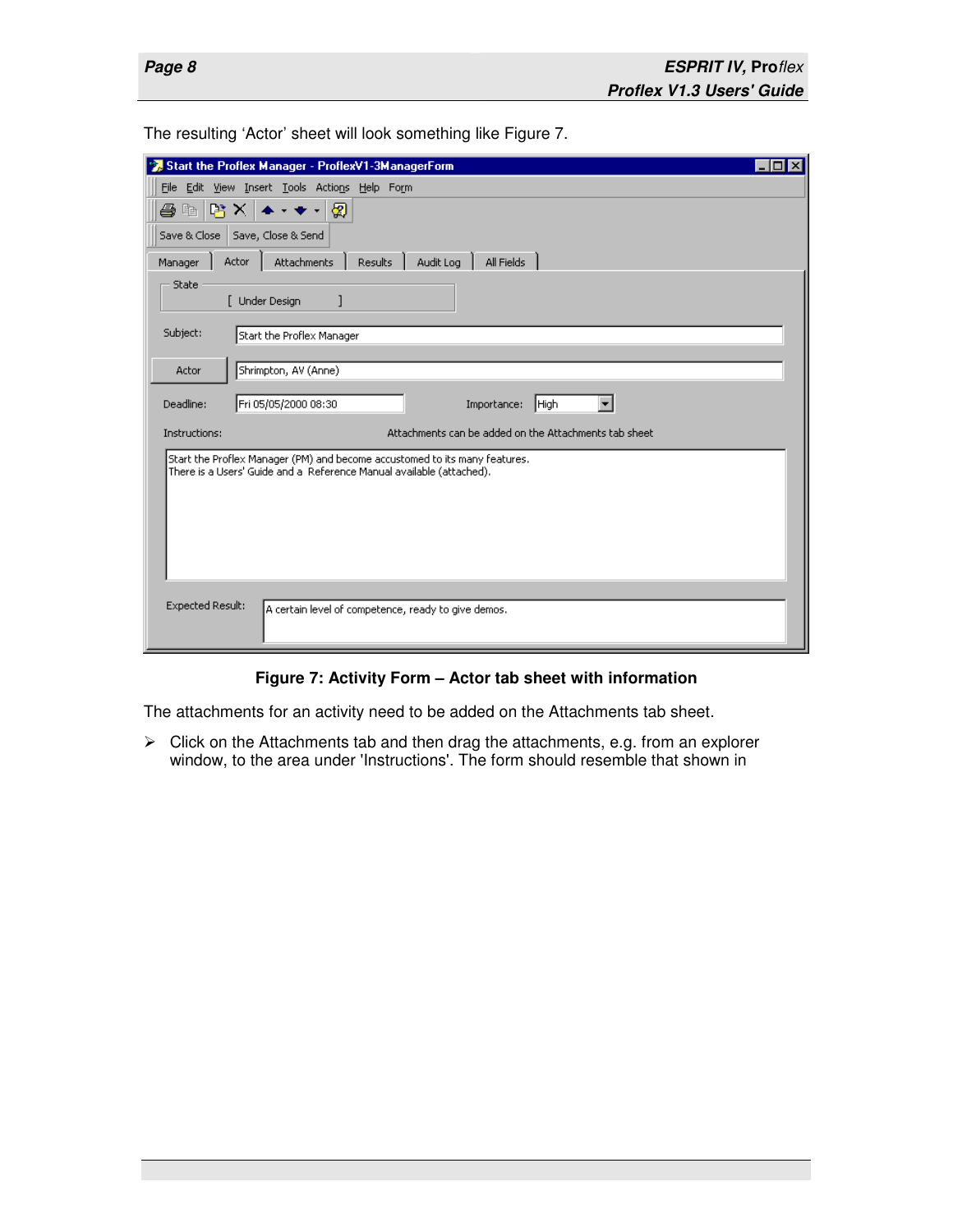#### **ESPRIT IV, Pro**flex **Proflex V1.3 Users' Guide**

| Start the Proflex Manager - ProflexV1-3ManagerForm                           |  |
|------------------------------------------------------------------------------|--|
| File Edit View Insert Format Tools Actions Help Form                         |  |
| PX → → → 図<br>手中し                                                            |  |
| Save & Close   Save, Close & Send                                            |  |
| Attachments<br>All Fields<br>Results<br>Audit Log<br>Manager<br><b>Actor</b> |  |
| Attachments:                                                                 |  |
| Instructions                                                                 |  |
|                                                                              |  |
| UserGuide.doc<br>ReferenceManual.doc,                                        |  |
|                                                                              |  |
| Results                                                                      |  |
|                                                                              |  |
|                                                                              |  |
|                                                                              |  |
| Attachments for both Instructions and Results need to be given here          |  |
|                                                                              |  |
|                                                                              |  |

#### **Figure 8: Activity Form - The Attachments tab sheet**

 Store the information about this activity in the **Pro**flex Store. This will change the data in the store. To do this click the 'Save & Close' button under the Activity Form's tool bar. You may get a spelling check at this point. Alternatively you can select "Save" and then "Close" from the file menu.

The Activity Form closes but unfortunately the new information about the activity is not shown in the PM Main Window immediately.

 Refresh the PM from the **Pro**flex Store by selecting the 'Update (current)' menu item from the View menu.

The PM list view will now show the Actor information as seen in Figure 9.

| <b>BR</b> Proflex Manager                      |                  |                      |            |              |  |  |  |  |  |  |
|------------------------------------------------|------------------|----------------------|------------|--------------|--|--|--|--|--|--|
| Project Skeleton Edit View Activity Tools Help |                  |                      |            |              |  |  |  |  |  |  |
|                                                |                  |                      |            |              |  |  |  |  |  |  |
|                                                | $\Box$ Show grid |                      |            |              |  |  |  |  |  |  |
| Name<br>PM Usage                               | Name             | Actor                | Deadline   |              |  |  |  |  |  |  |
| --- <mark>☑</mark> Start the PM                | Start the PM     | Shrimpton, AV (Anne) | 05/05/2000 |              |  |  |  |  |  |  |
|                                                |                  |                      |            |              |  |  |  |  |  |  |
|                                                |                  |                      |            | Start the PM |  |  |  |  |  |  |
|                                                |                  |                      |            |              |  |  |  |  |  |  |
|                                                |                  |                      |            |              |  |  |  |  |  |  |

**Figure 9: PM with one activity selected and configured**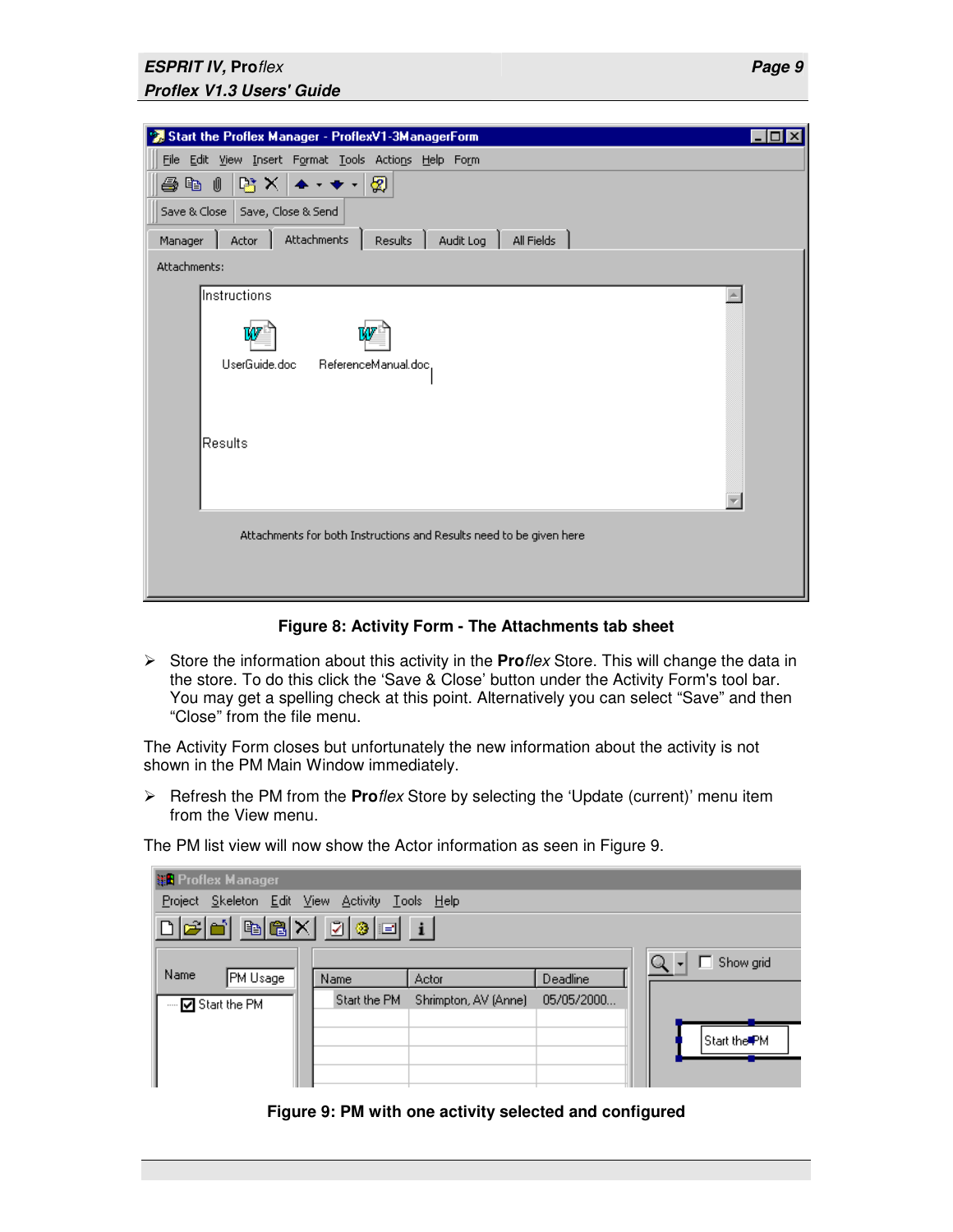### **5. SENDING AN ACTIVITY TO THE ACTOR**

Now that the Activity is completely designed, send it out to the Actor.

 $\triangleright$  Select the activity 'Start the PM' from the activity list in the PM.

It is highlighted using the default system colours, here they are white text on a navy background (shown below).

 $\triangleright$  Open the Context Menu by rightclicking on the list view and then select 'Send out'.

Alternatively use the send out icon,  $\boxed{=}$ , in the toolbar.

 $\triangleright$  To update the Task State you must select the 'Update (current)' option from the View menu.

| Name         | Actor              | Deadline              |  |
|--------------|--------------------|-----------------------|--|
| Start the PM | Shrimpton, AV (Art | om Ioooo<br>Configure |  |
|              |                    | Send out              |  |
|              |                    | Suspend               |  |
|              |                    | Restart               |  |
|              |                    | Cancel                |  |
|              |                    | Revise                |  |
|              |                    | Delete                |  |

The Task State will change to 'Ready To Send Out' and a yellow circle appears in front of the activity name as seen in Figure 10. The yellow circle symbol indicates the state of the activity although one column also shows the state in English. Typically each state is represented by a different colour circle. A full description of the symbols can be found in Proflex V1.3 Reference Manual. Note that once the state has changed it cannot revert to the 'Under Design' state again until the Actor has finished with it.

| Name | Actor                             | State             |  |
|------|-----------------------------------|-------------------|--|
|      | Start the PM Shrimpton, AV (Anne) | Ready To Send Out |  |
|      |                                   |                   |  |
|      |                                   |                   |  |

**Figure 10: Activity showing 'Ready to Send Out' state** 

If the Background Agent is running then the activity will be forwarded to the named actor in due course and then the activity when updated will show the 'Sent Out' state as seen in Figure 11.

| Name | Actor                                      | State |  |
|------|--------------------------------------------|-------|--|
|      | Start the PM Shrimpton, AV (Anne) Sent Out |       |  |
|      |                                            |       |  |

**Figure 11: Activity in 'Sent Out' state**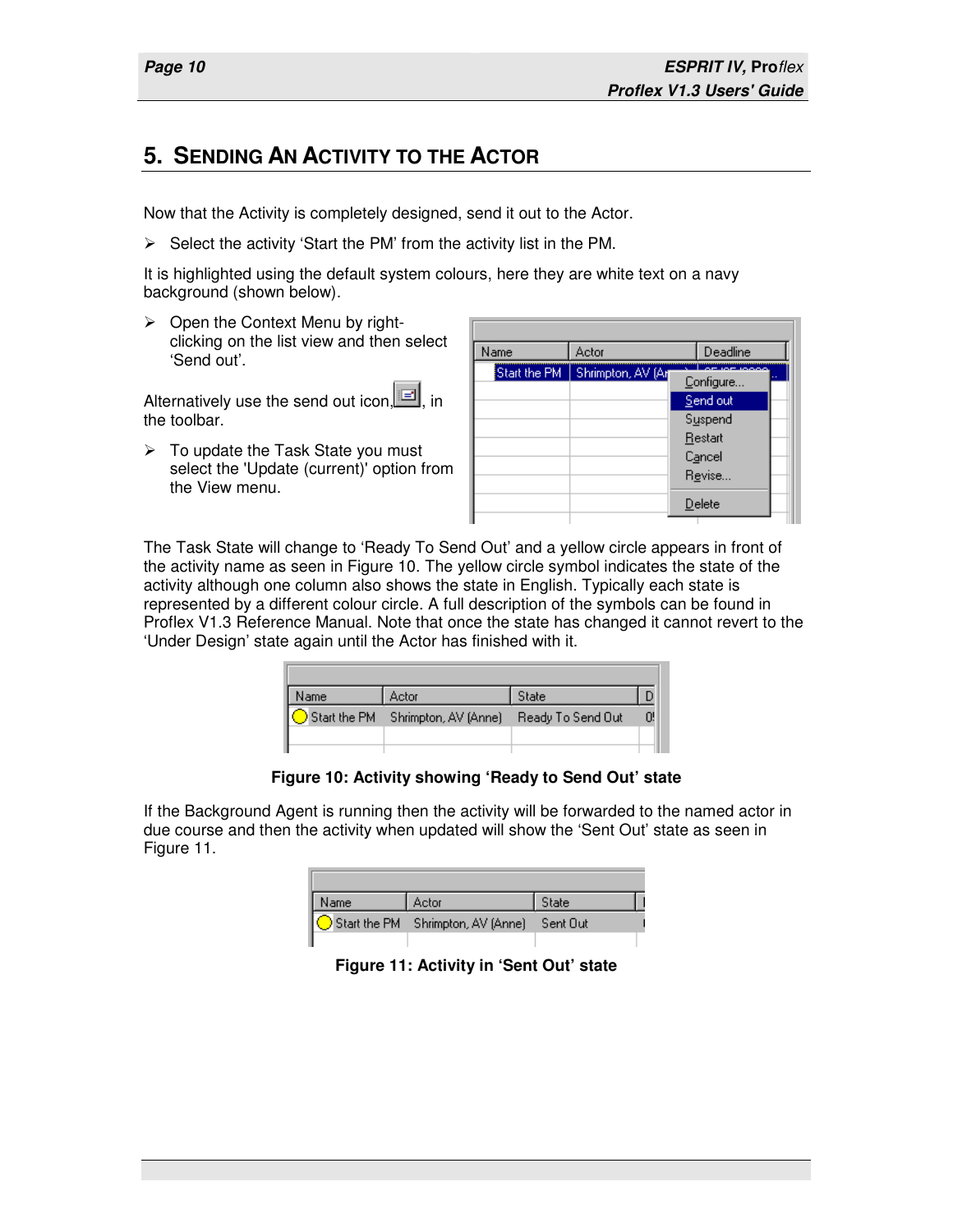#### **6. INBOX: WORK ON THE RECEIVED ACTIVITY**

 $\triangleright$  Open MS Outlook and change to the Actor's Inbox.

The Actor's Inbox is a sub-folder of the *Proflex Intrays* folder with the 'display name' of the actor. The view of the Inbox may be different to that shown here as it can be customised per user or by organisation. This customisation is part of Outlook and is not covered by this Guide. The basic functions described should still be available but things may look different.

Note that a new message will have appeared in the Inbox (see Figure 12).

Depending on the Background Agent being used the time before the item arrives in the Inbox can vary. If the Event Background Agent is in use then it should arrive very quickly. If the ordinary Background Agent is being used then the timer interval set up in the Background Agent determines when the new message can be expected. From the ordinary Background Agent you can manually start the forwarding of Activities to the Inboxes to speed up things.



**Figure 12: Inbox with new activity** 

 $\triangleright$  Open the new activity by double-clicking on it with the left mouse button.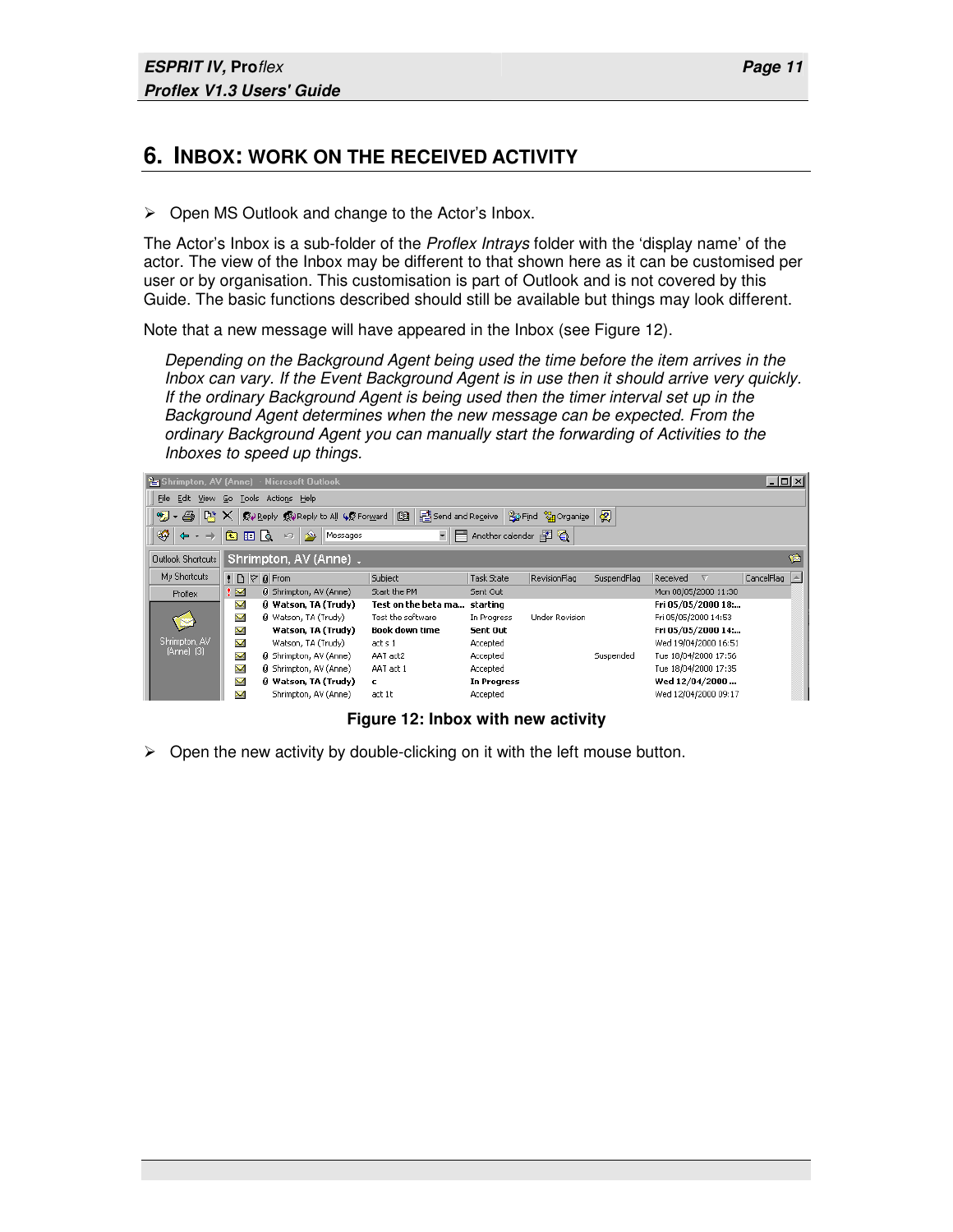This will display the Activity Form with the Actor tab sheet on view (see Figure 13). Note that this form is similar to that used in the PM but the Manager tab sheet is not displayed. The sender's name replaces the Actor name. Note that the Task State is shown as Sent Out as the Activity has been delivered to the Actor's Inbox. You can read the instructions and expected results for the activity, as provided by the Manager.

Under the toolbar on the form there are six action buttons, Accept, Start, Complete and Reject plus Save & Close and Save. These are the actions that are allowed for this activity whilst it is in its present state.

| <b>源 Start the PM</b>                                                                                                                              |  |
|----------------------------------------------------------------------------------------------------------------------------------------------------|--|
| View Insert Tools Actions Help Form<br>Eile<br>Edit -                                                                                              |  |
| D3.<br>⊗<br>ê<br>þ<br>×                                                                                                                            |  |
| Save & Close<br>Complete<br>Reject<br>Close<br>Accept<br>Start                                                                                     |  |
| Attachments<br>Audit Log<br>All Fields<br>Actor<br>Results                                                                                         |  |
| State<br>Refine Activity<br>Sent Out                                                                                                               |  |
| Subject:<br>Start the PM                                                                                                                           |  |
| Shrimpton, AV (Anne)<br>From:                                                                                                                      |  |
| Deadline:<br>Fri 05/05/2000 08:30<br>Importance:<br>High                                                                                           |  |
| Instructions:                                                                                                                                      |  |
| Start the Proflex manager (PM) and become accustomed to its many features.<br>There is a Reference Manual and a Users' Guide available (attached). |  |
| Expected Result:<br>A certain level of competence, ready to give demos.                                                                            |  |

**Figure 13: Activity Form – Actor tab sheet**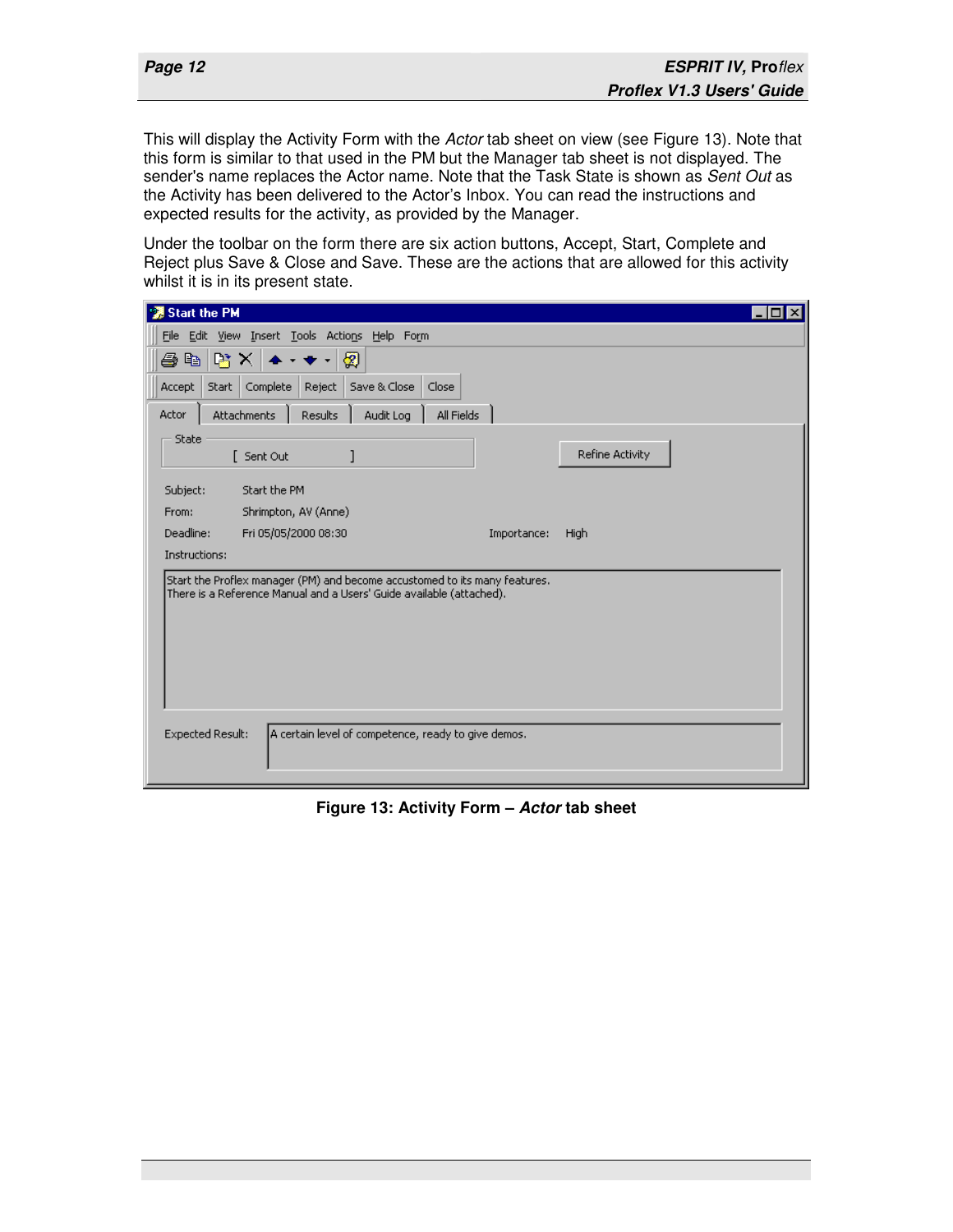$\triangleright$  Now change to the Attachments tab sheet and view the attachments. The form resembles Figure 14.



#### **Figure 14: Activity Form - Attachments tab sheet**

When opening an attachment, by double clicking with the left mouse button, the dialog shown in Figure 15 is usually seen

| Opening Mail Attachment                                                                                                                                   |
|-----------------------------------------------------------------------------------------------------------------------------------------------------------|
| Opening:<br>UserGuide1.doc from Start the PM                                                                                                              |
| Some files can contain viruses or otherwise be harmful to<br>your computer. It is important to be certain that this file is<br>from a trustworthy source. |
| What would you like to do with this file?<br>Open it<br>⊙ Save it to disk                                                                                 |
| $\triangleright$ Always ask before opening this type of file                                                                                              |
| Cancel<br>ОK                                                                                                                                              |

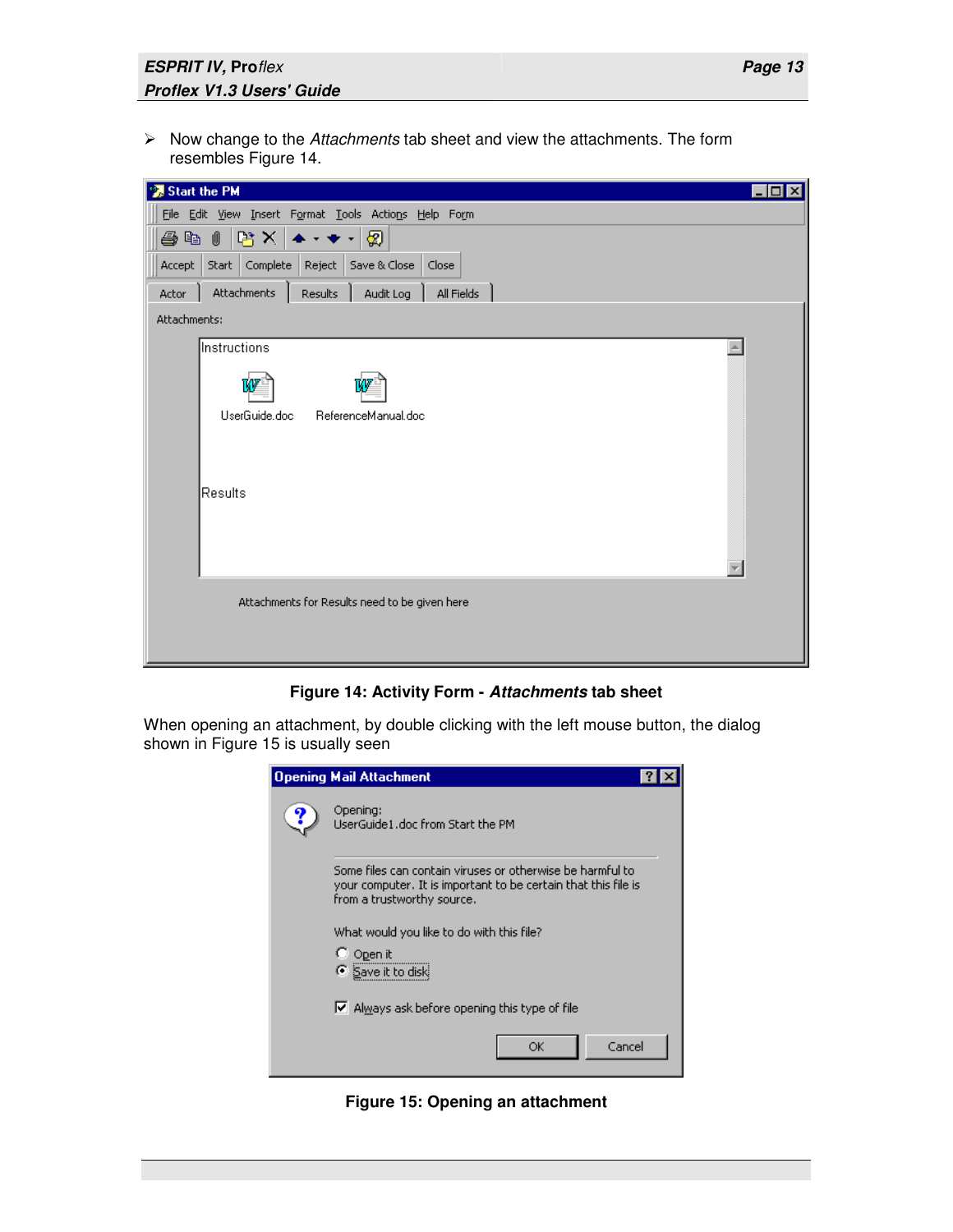$\triangleright$  Now change to the *Results* tab sheet. Here you can provide the expected completion date of the activity, write comments for the Manager and provide the results of the activity. You can also add personal comments, whilst progressing the activity, to the Comments (private) field at the bottom of this tab sheet.

The Activity Form now looks similar to Figure 16.

| <b>* Start the PM</b><br>- 101                                                                 |
|------------------------------------------------------------------------------------------------|
| File Edit View Insert Format Tools Actions Help Form                                           |
| $\mathbb{R} \times \mathbb{R}$<br>⊗<br>Ú<br>面<br>ê                                             |
| Save & Close<br>Complete<br>Reject  <br>Close<br><b>Start</b><br>Accept                        |
| Results<br>Attachments<br>All Fields<br>Audit Log<br>Actor                                     |
| Expected Completion Date: Mon 08/05/2000 08:30                                                 |
| Comments to Manager:<br>Sorry for the delay, unforseen withdrawal of service.                  |
|                                                                                                |
|                                                                                                |
| Results:<br>Everything worked well, ready to give demos                                        |
|                                                                                                |
|                                                                                                |
|                                                                                                |
|                                                                                                |
| Attachments can be added on the Attachments tab sheet                                          |
| Comments:<br>Had some problems with installation,<br>(Private)<br>worked through Users' Guide, |
| tried my own examples,                                                                         |
| created suitable examples for demos.                                                           |
|                                                                                                |
|                                                                                                |
|                                                                                                |

**Figure 16: Activity Form – Results tab sheet** 

Assuming the activity has been completed the actor has no need to go through acceptance, and starting. The Actor can move directly to Complete.

 $\triangleright$  Click on the *Complete* Button below the toolbar.

This will close the Activity Form and remove the Activity from the Inbox.

Depending on the Background Agent being used the removal of the completed activity can be delayed. With the Event Background Agent the time delay will be very small. With the ordinary Background Agent the timer interval being used will determine the time delay. From the ordinary Background Agent you can manually start the synchronisation between the Inboxes and the activity storage.

 $\triangleright$  Iconise the Inbox and MS Outlook, by clicking the  $b$  button on the top right of the window.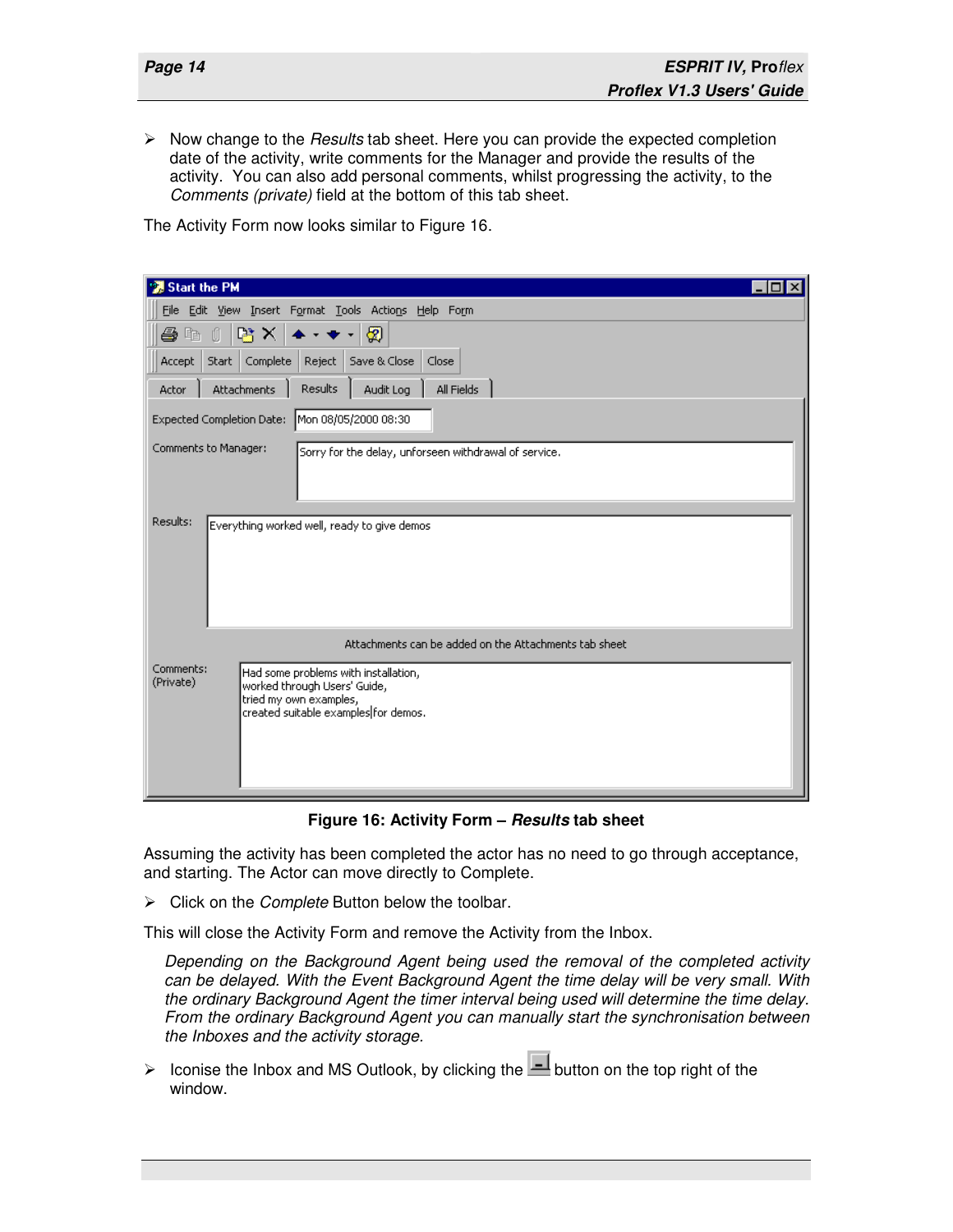**THE** 

### **7. PM: INSPECT THE PROGRESS**

 $\triangleright$  Update the PM views from the Store. To do this select the 'Update (current)' option from the View menu.

Notice that the change in state is indicated by the green circle in front of the activity name in the list view. Also the State column shows 'Completed' and the Actor Results column shows the comment provided by the actor.

| Name | Actor                             | <b>State</b> | Deadline            | Actor Result                                              | Expected Co   Expected Re |
|------|-----------------------------------|--------------|---------------------|-----------------------------------------------------------|---------------------------|
|      | Start the PM Shrimpton, AV (Anne) |              | Completed 05/05/200 | Everything worked well, ready  08/05/2000  A certain leve |                           |
|      |                                   |              |                     |                                                           |                           |
|      |                                   |              |                     |                                                           |                           |

#### **Figure 17: PM with completed activity**

 Review the activity information. Select the "Start the PM" activity and click on the configure icon,  $\bigcirc$  in the toolbar

The Activity Form for the selected activity is opened. You will notice that the fields on the first two tab sheets of the form are grey indicating that they are now read-only. Only the results field can be extended if necessary. Note that the State field and the Results fields have changed. Also note that the Comments (private) field is not seen by the Manager.

| Start the PM - ProflexV1-3ManagerForm-RESO                                      |  |
|---------------------------------------------------------------------------------|--|
| File Edit View Insert Format Tools Actions Help Form                            |  |
| 暗× ← ← → 図<br>手中的                                                               |  |
| Save & Close                                                                    |  |
| Results<br>All Fields<br>Audit Log<br>Attachments<br>Manager<br>Actor           |  |
| Expected Completion Date: Mon 08/05/2000 08:30                                  |  |
| <b>Actor Comments:</b><br>Sorry for the delay, unforseen withdrawal of service. |  |
| Results:<br>Everything worked well, ready to give demos                         |  |
| Attachments can be added on the Attachments tab sheet                           |  |

#### **Figure 18: The Activity Form for a completed activity**

 $\triangleright$  Click the 'Save & Close' button to close the Activity Form.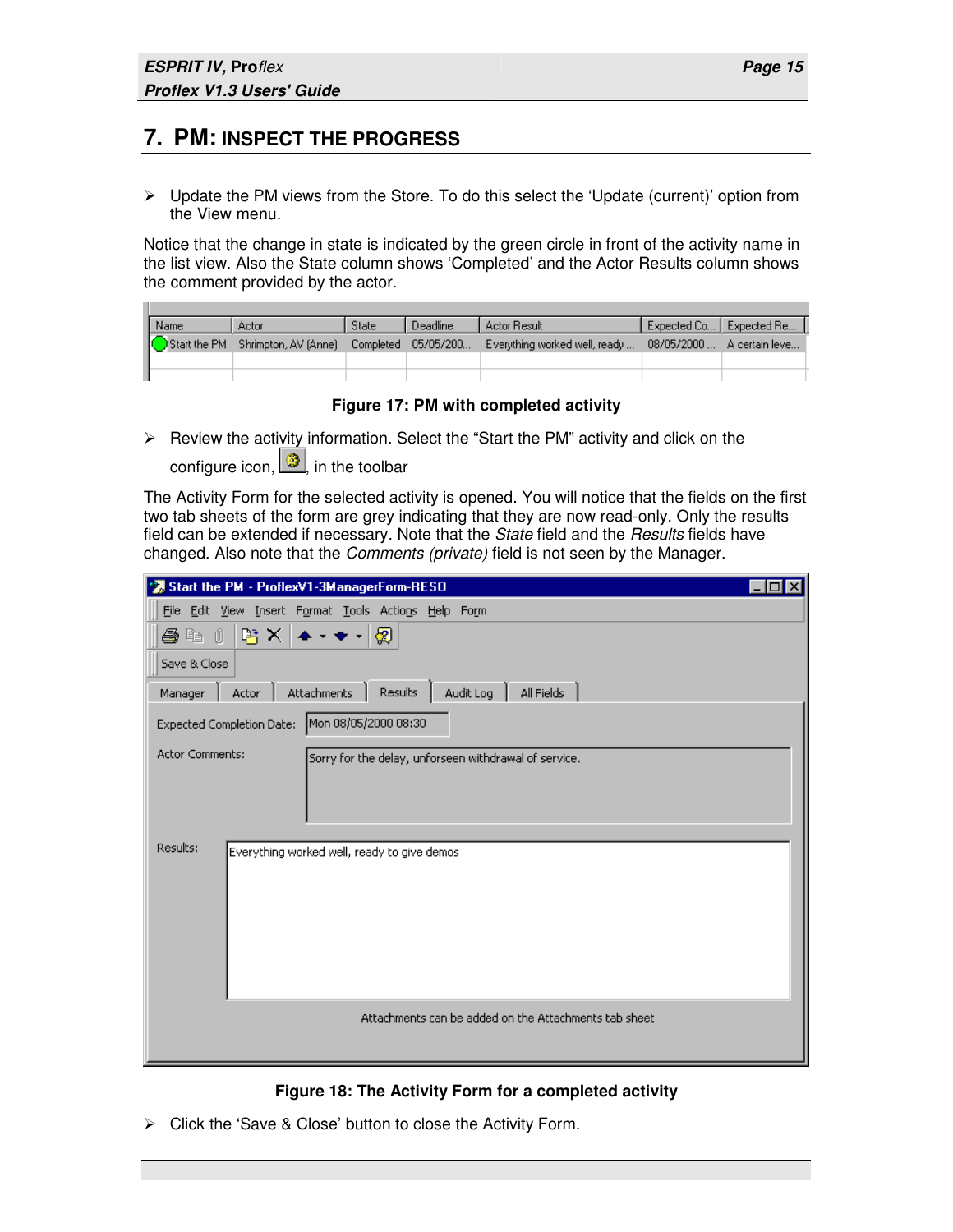#### **8. ADDING SUB-ACTIVITIES**

To add a new top-level activity you need to ensure there is no selection in the views.

- $\triangleright$  Click on any tick marks in the tree view to remove the selection or use ctrl/click (i.e. hold down the control key whilst clicking the left mouse button) to toggle the selection.
- $\triangleright$  Add a new top level activity by using the 'New' option from the Activity menu or the new activity icon from the toolbar and name it appropriately.
- $\triangleright$  Select this activity by clicking in the box next to the new activity in the tree view. Ensure no other activity is selected and add another new activity, which will be a sub-activity, by using the correct symbol in the toolbar.

The new activity will have as its parent the selected activity and should resemble Figure 19. By selecting the appropriate parent, sub-activities can be added wherever needed.

| <b>BR</b> Proflex Manager                                                                                                                                                           | $\Box$                                                                            |
|-------------------------------------------------------------------------------------------------------------------------------------------------------------------------------------|-----------------------------------------------------------------------------------|
| Project Skeleton Edit View Activity Tools Help                                                                                                                                      |                                                                                   |
| $\left \mathbf{E}[\mathbf{E} \mathbf{X} \mathbf{Z}]$ 3 $\left \mathbf{E}[\mathbf{I}]\right $                                                                                        |                                                                                   |
| Name<br>PM Usage<br>Name<br>Actor<br>Start the PM<br>Shrimpton, AV (Arl)<br>$\Box$ Start the PM<br>Arrange De<br>白 □ Arrange Demos<br>New Activity<br>— <mark>⊽</mark> New Activity | Background colour<br>Show grid<br>ш<br><b>Start the PM</b><br>ᄖ<br> Arrange Demos |

**Figure 19: Adding a sub-activity** 

If the new activity has been added in the wrong place then it is very easy to delete it and add a new one in the correct place. Select the activity to be deleted and click the delete button

 $\mathbf{X}$  in the toolbar, or select 'Delete' from the Edit menu or from the right mouse button menu. As long as the activity is 'Under design' the activity will be deleted and removed from the project. Once an activity is 'sent out' it can not be deleted, only marked as cancelled.

### **9. USING THE GRAPHIC VIEW**

The graphic view initially only shows the top-level activities. In our test project there are two top-level activities, "Start the PM" and "Arrange Demos". To see sub-activities you must expand the top level activity. Those top-level activities that have sub-activities will display a small + sign in the box in the top right corner.

 $\triangleright$  Click on the + sign in the top right corner of the "Arrange Demos" activity in the graphic view. An expanded box will appear which contains the newest activity, as yet unnamed, as shown in Figure 20.

The graphic view can be scrolled around using the scroll controls located at the bottom and on the right hand side. The view area can be increased by shrinking the width of the tree view and/or the list view.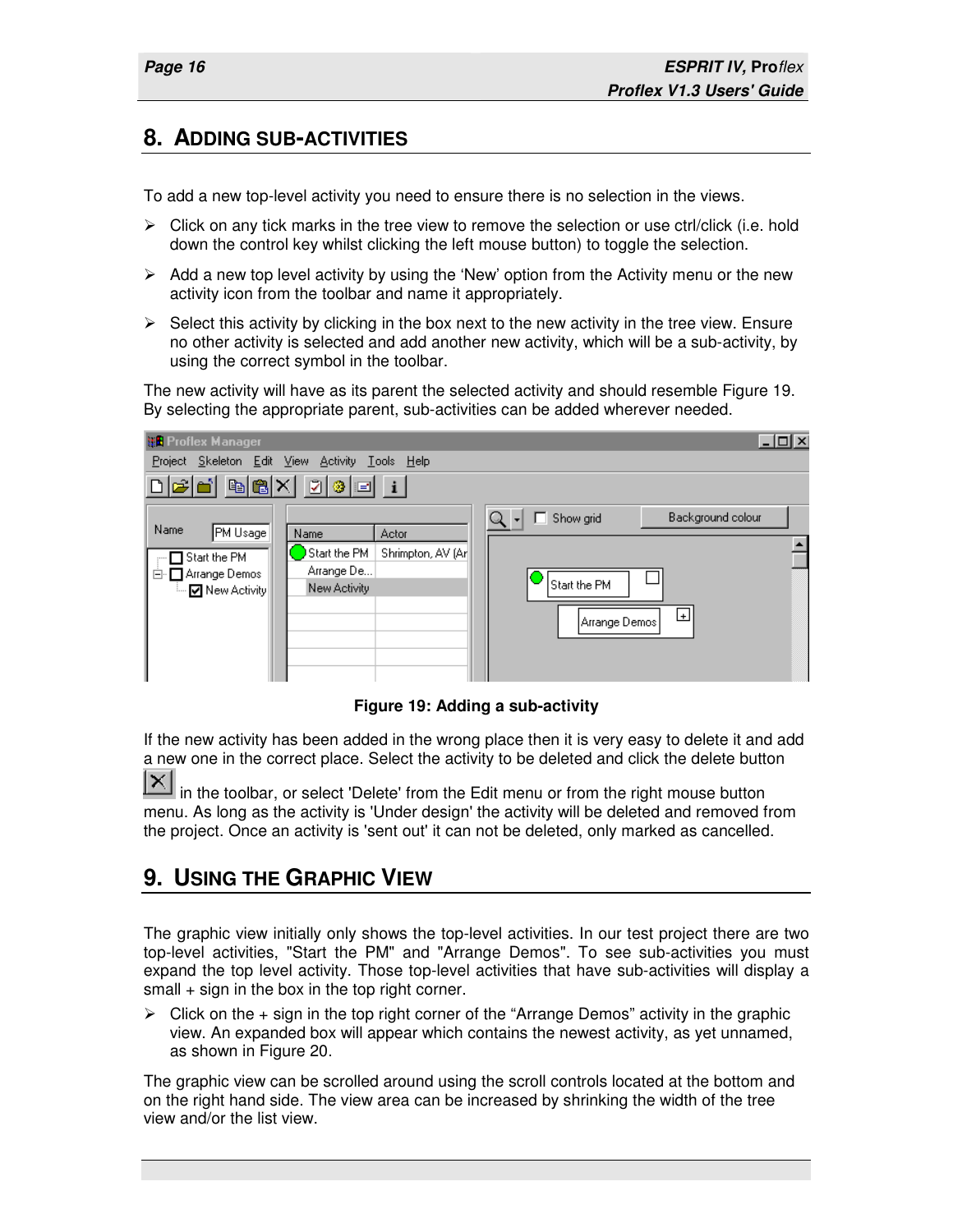

**Figure 20: An expanded activity in the Graphic View**

This new sub-activity can be moved around the expanded box and located where it makes most sense for the manager. The graphic view can have the activities laid out to represent time, order, length of activity or any combination. The placement is entirely under the control of the manager. The expanded box can also be moved around to the desired location. This is done by pressing the left mouse button when over the background and then dragging to required location and releasing the mouse button.

 $\triangleright$  Add one more activity at the top level, two more activities within "Arrange Demos" and then four activities within one of the sub-activities of "Arrange Demos. With suitable names, with the expansion of the one containing sub-activities and movement and resizing of the expanded boxes the graphic view should resemble Figure 21.

The expanded boxes can be re-sized. Click on the background of the expanded box and selection handles (small navy squares or whatever is the default for the system) are seen at each corner and in the centre of each side. Moving the cursor to any of these and then pressing and dragging before releasing re-sizes the box.

If whilst moving the activities the display becomes corrupted in any way, closing an expanded box (by clicking on the "-" box) and then re-expanding it will usually correct the corruption.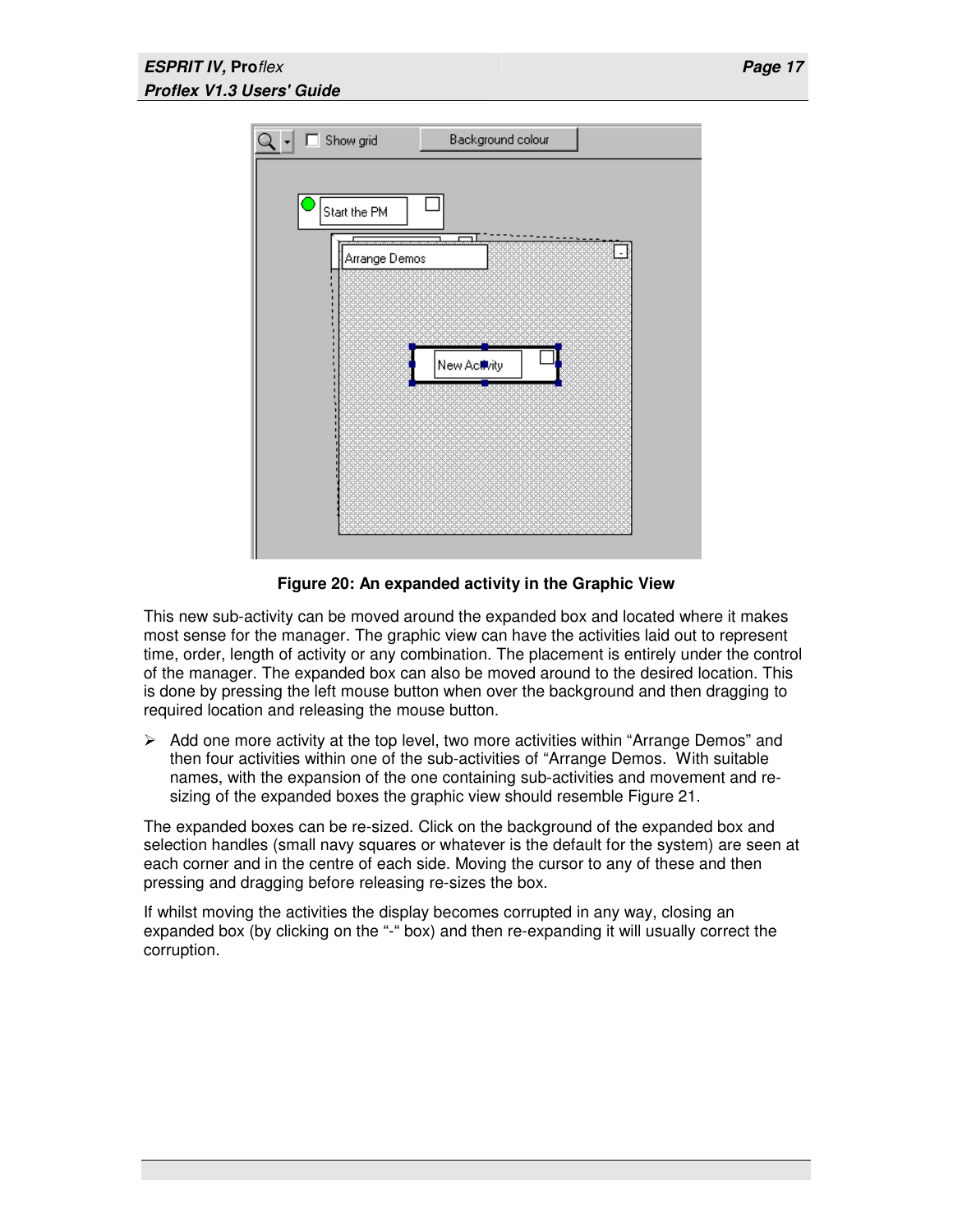

**Figure 21: Graphic view showing activity hierarchy** 

## **10. USING LINKS**

When activities have a specific order or relationship, for whatever reason, links can be used to ensure an activity is not sent out until it is time for it to be actioned. In our simple example you will see that there are three activities all relating to poster production. Obviously the production and distribution can not be undertaken until the design process has been completed. To show this relationship a link can be added between the "Design Posters" and "Produce Posters" activities, meaning "Design Posters" must complete before "Produce Posters" may start.

- $\triangleright$  Select the "Design Posters" activity, which is where the link begins.
- $\triangleright$  Position cursor over central selection handle and then press (selection handles disappear) and drag towards "Produce Posters".
- $\triangleright$  Release mouse when over "Produce Posters" activity.

A link will be drawn between the two activities. This is shown in Figure 22. The link arrow shows the direction of the workflow rather than the direction of the dependency.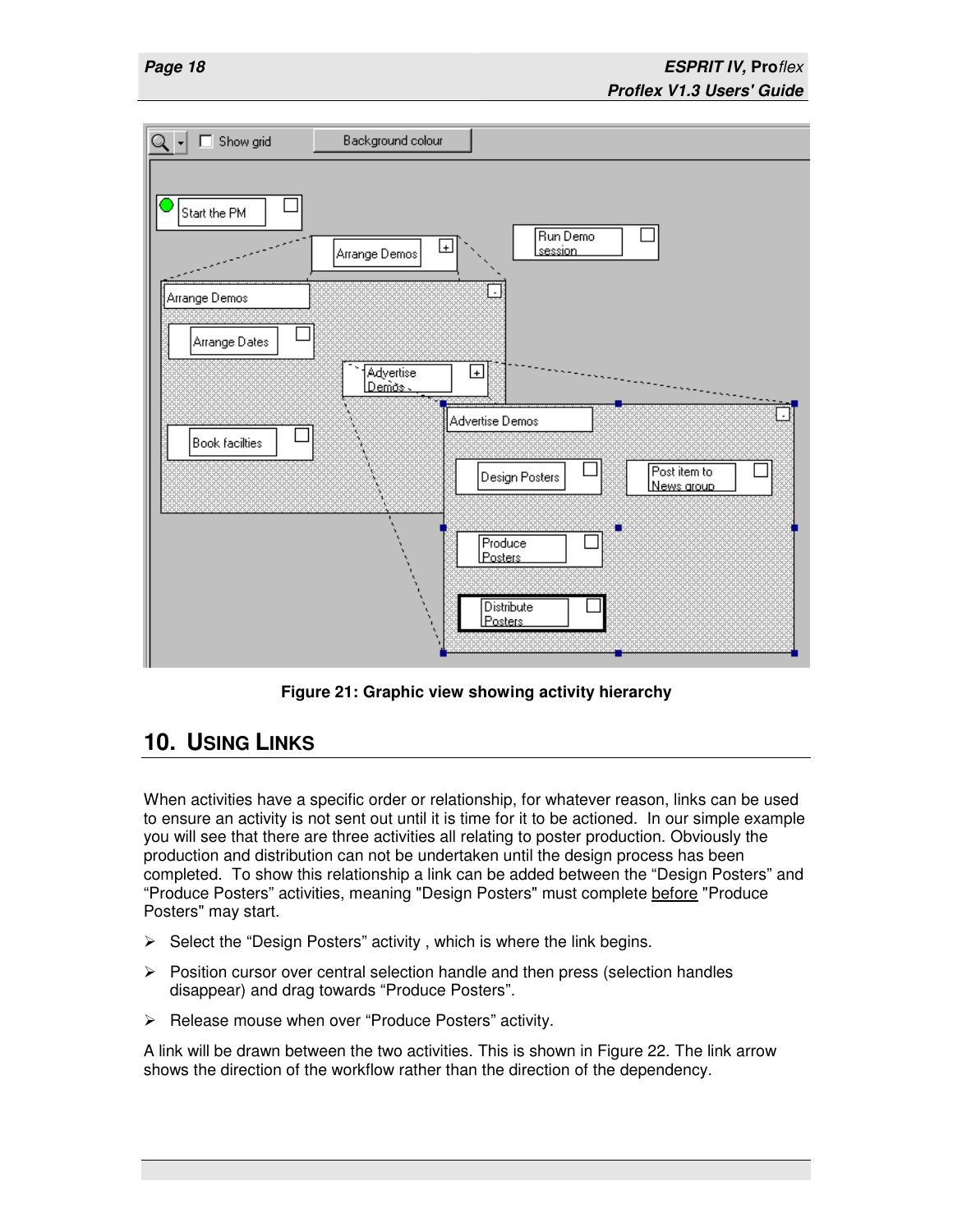

**Figure 22: A link between two activities** 

 $\triangleright$  Insert another link between "Produce Posters" and "Distribute Posters".

Once these activities have been fully specified, including their actors (which may be different), all three activities can be sent out. Because of the links only the first activity, "Design Posters", will actually be sent out to the Actor's in-tray. The second and third activities will be placed in a pending state. The effect of the link is that an activity can only be actually sent out when the activity at the start of the link has been completed.

- $\triangleright$  Ensure actors have been set on the linked activities and then select all three activities in the graphic view, using  $shift + click$  to add to the selection.
- $\triangleright$  Click the right mouse button and select "Send out" from the menu.

This is shown in Figure 23.



**Figure 23: Multi-selection send out** 

If a Background Agent, either Event or ordinary in timer mode, is running somewhere then the activities will be processed. If the ordinary Background Agent is being used without timer mode then one can use the "Manager Actions" button to force the activities to be processed. The state of the activities can be seen in the list view.

Figure 24 shows the updated view before the Background Agent has run. The activities are all in the "ready to send out" state.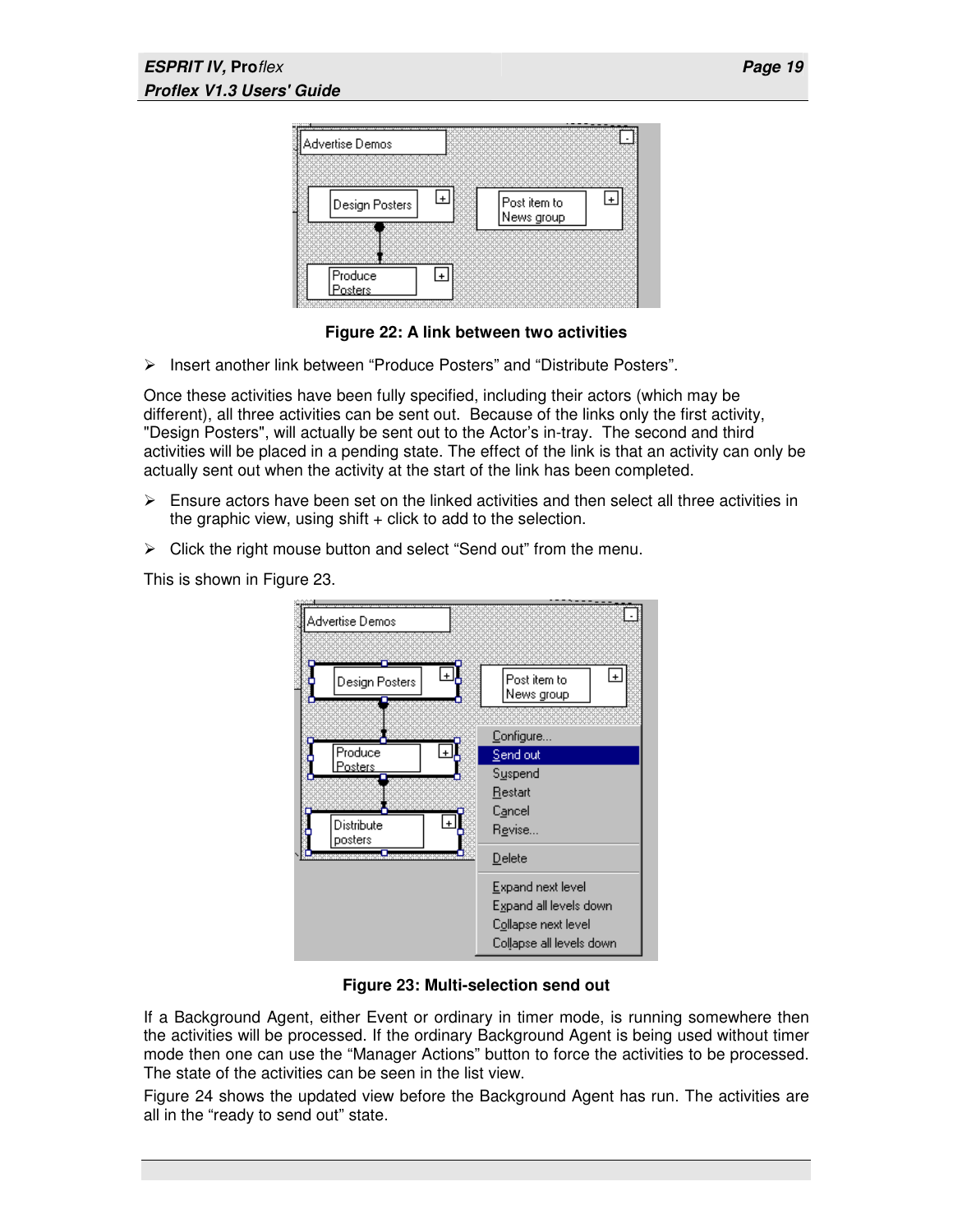| Book facilties     |                      | Under Design      | Νd |                   |
|--------------------|----------------------|-------------------|----|-------------------|
| Run Demo sess      |                      | Under Design      | Νı | Design Posters    |
| Post item to Ne    |                      | Under Design      | Νı |                   |
| Design Posters     | Shrimpton, AV (Anne) | Ready To Send Out | Νı |                   |
| Produce Posters    | Robinson, SK (Stua   | Ready To Send Out | Nı |                   |
| Distribute Posters | Mac Randal, DF (D    | Ready To Send Out | Νı | Produce           |
|                    |                      |                   |    | l P <u>osters</u> |
|                    |                      |                   |    |                   |
|                    |                      |                   |    |                   |
|                    |                      |                   |    | Distribute        |
|                    |                      |                   |    | Posters           |
|                    |                      |                   |    |                   |
|                    |                      |                   |    |                   |
|                    |                      |                   |    |                   |

**Figure 24: 'Ready to Send Out' activities** 

 $\triangleright$  Select the 'Update (current)' item from the View menu (once the Background Agent has down its work).

Figure 25 shows the changes to the state of each activity once the Background Agent has processed them. As you can see only the "Design Posters" activity has been sent out. The remaining two activities are now in a Pending state. This means they are pending the completion of another activity. The actors have not received these pending activities yet.

| Post item to Ne            |                                          | Under Design | ΝĻ |
|----------------------------|------------------------------------------|--------------|----|
| $\bigcirc$ Design Posters  | Shrimpton, AV (Anne)                     | Sent Out     | Νł |
| $\bigcirc$ Produce Posters | Robinson, SK (Stua                       | Pending      | Νł |
|                            | O Distribute Posters   Mac Randal, DF (D | Pendina      | Νł |
|                            |                                          |              |    |

**Figure 25: 'Pending' activities**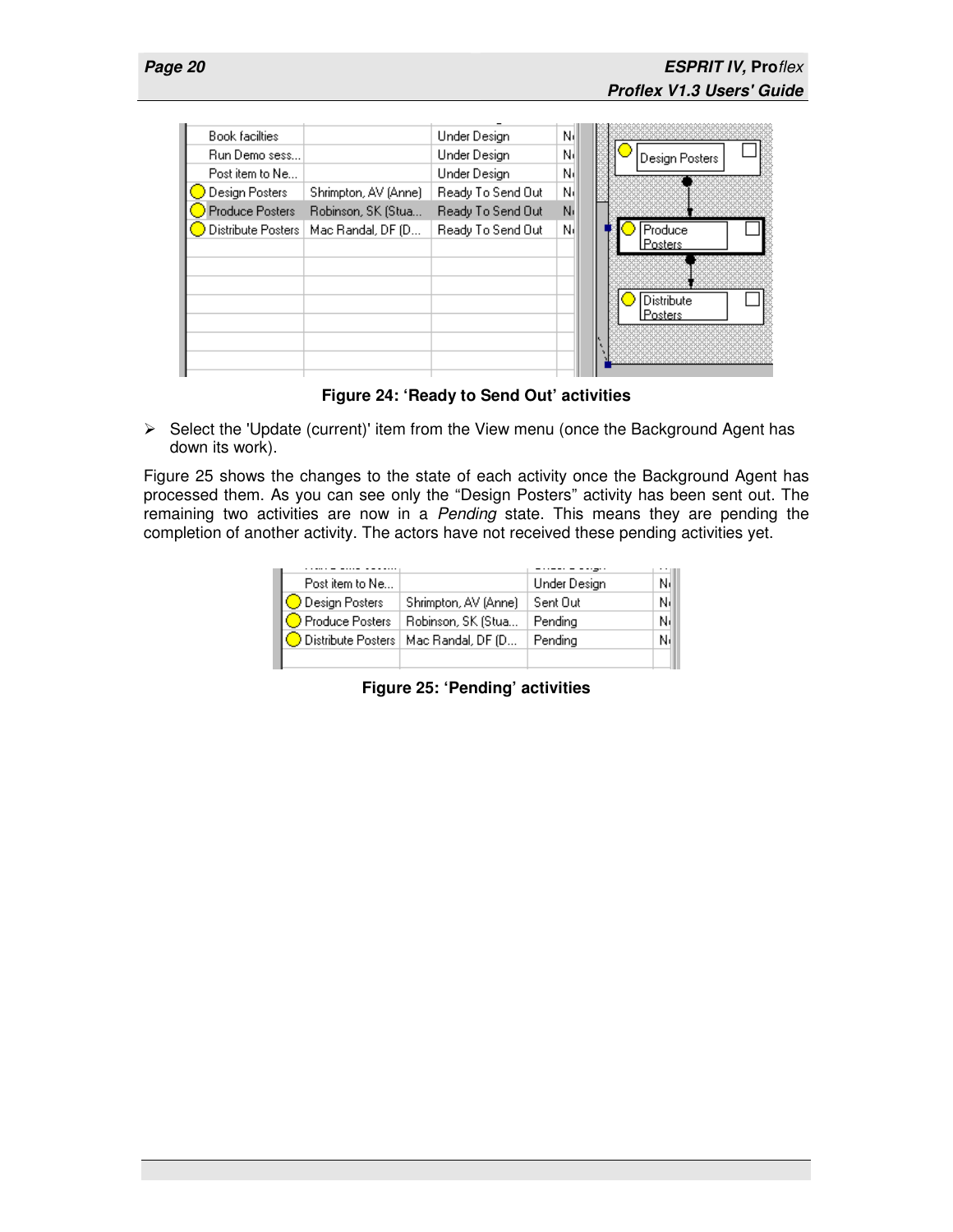### **11. TRIGGERING ANOTHER ACTIVITY TO BE SENT OUT**

Once "Design Posters" has been completed the activity "Produce Posters" will be sent out to the specified Actor.

- $\triangleright$  Open the inbox for the actor of "Design Posters" and imagine that the job has been finished. Double click the activity in order to open the Activity Form.
- $\triangleright$  Provide some results and click "Complete".

The activity will be removed from the inbox as soon as the Background Agent has processed the change. When an activity is completed any links going from it (those going in the direction of the arrow on the graphic view) are followed and the resulting, or successor, activity is checked to see whether it can now be sent out. In our example this will be true as Produce Posters has just the one link, i.e. only one dependency or predecessor, and that dependency or predecessor, "Design Posters", has been completed.

After selecting 'Update (current)' from the View menu in the PM you will see the changes in state, as shown in Figure 26.

| Run Demo sess               |                          | Under Design |              |
|-----------------------------|--------------------------|--------------|--------------|
| Post item to Ne             |                          | Under Design |              |
| Design Posters              | Shrimpton, AV (Anne)     | Completed    | Final design |
| ◯ Produce Posters           | Robinson, SK (Stuart)    | Sent Out     |              |
| <b>O</b> Distribute Posters | Mac Randal, DF (Damian). | Pending      |              |
|                             |                          |              |              |
|                             |                          |              |              |

**Figure 26: An activity sent out by another activity completing**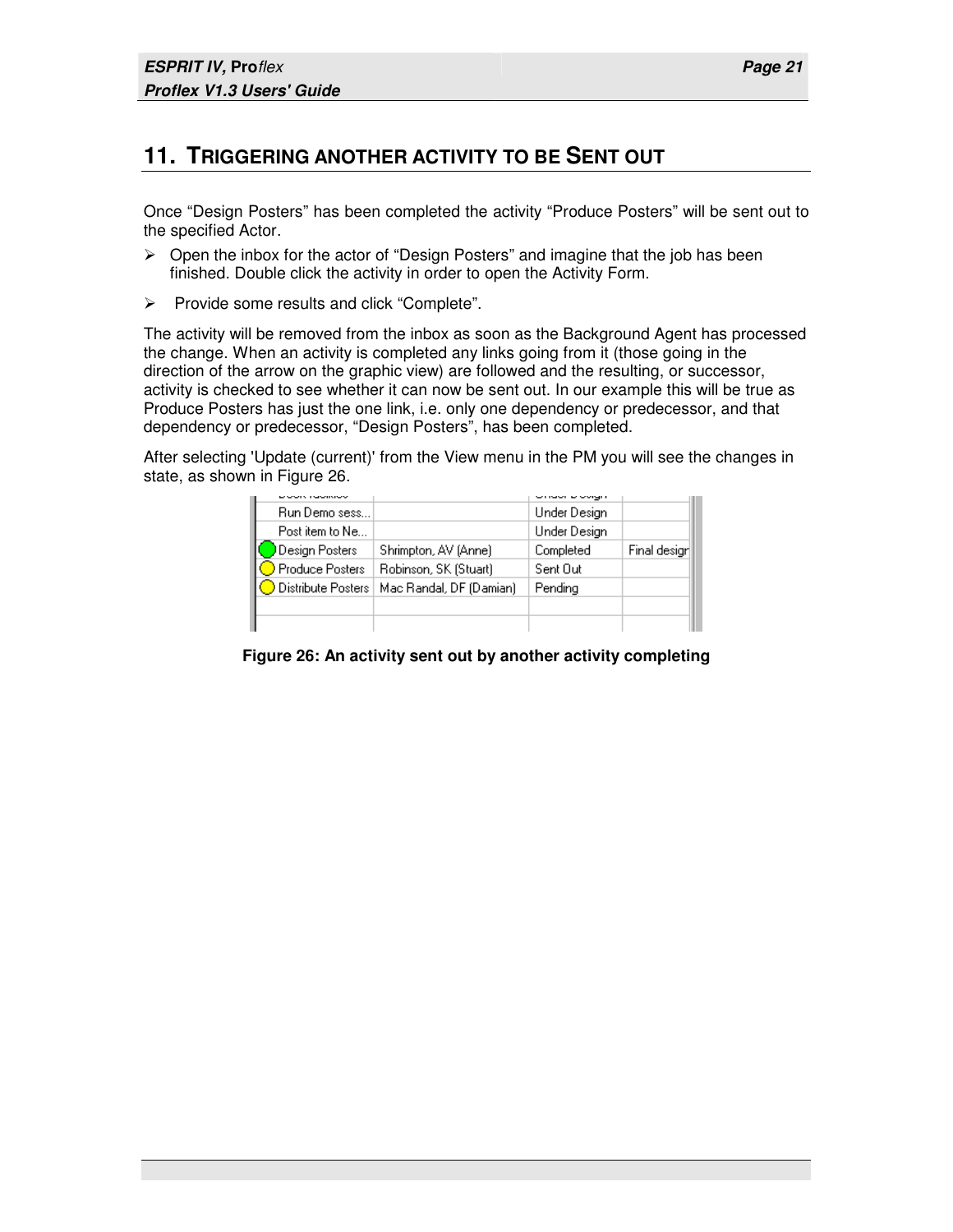#### **12. REFINING THE ACTIVITY BY THE ACTOR**

If you open the Inbox for the Actor to whom the "Produce Posters" activity was sent, you should find it has arrived.

 $\triangleright$  Double click the activity to open the Activity Form.

On reading the instructions for this activity the Actor realises that it is a big task and decides to break it down into sub tasks. On the Activity form there is a button labelled "Refine Activity", shown in Figure 27.



**Figure 27: The "Refine Button" on the AED** 

Click on "Refine Activity".

This initiates the starting of the Proflex Manager with the activity loaded for refinement, rather than the whole project. The dialog shown opposite appears in order to confirm the starting of the PM.

| <b>Proflex Information</b> |
|----------------------------|
| Initiating Proflex Manager |
|                            |

 $\triangleright$  Click on "OK".

Once the PM is displayed you will see that the three views are empty and the Project Name box contains the activity name, see Figure 28. The activity has become the "project" for now and so the activity name is displayed. This name is not editable as it was set by the Manager before the activity was sent out. There are no activities on display, as the activity has no sub-activities as yet. The actor has become the manager for this activity and can now refine the activity by breaking it down into smaller sub-activities that achieve the goal of the activity as stated in the Instructions/Expected Result fields of the Activity Form.

| <b>HE</b> Proflex Manager                      |               | <u>.</u>            |                   |
|------------------------------------------------|---------------|---------------------|-------------------|
| Project Skeleton Edit View Activity Tools Help |               |                     |                   |
| ded Grix døe i                                 |               |                     |                   |
| Name<br>Produce Posters                        | Actor<br>Name | Show grid<br>् -∣ □ | Background colour |
|                                                |               |                     |                   |

**Figure 28: The PM with an activity loaded for refinement**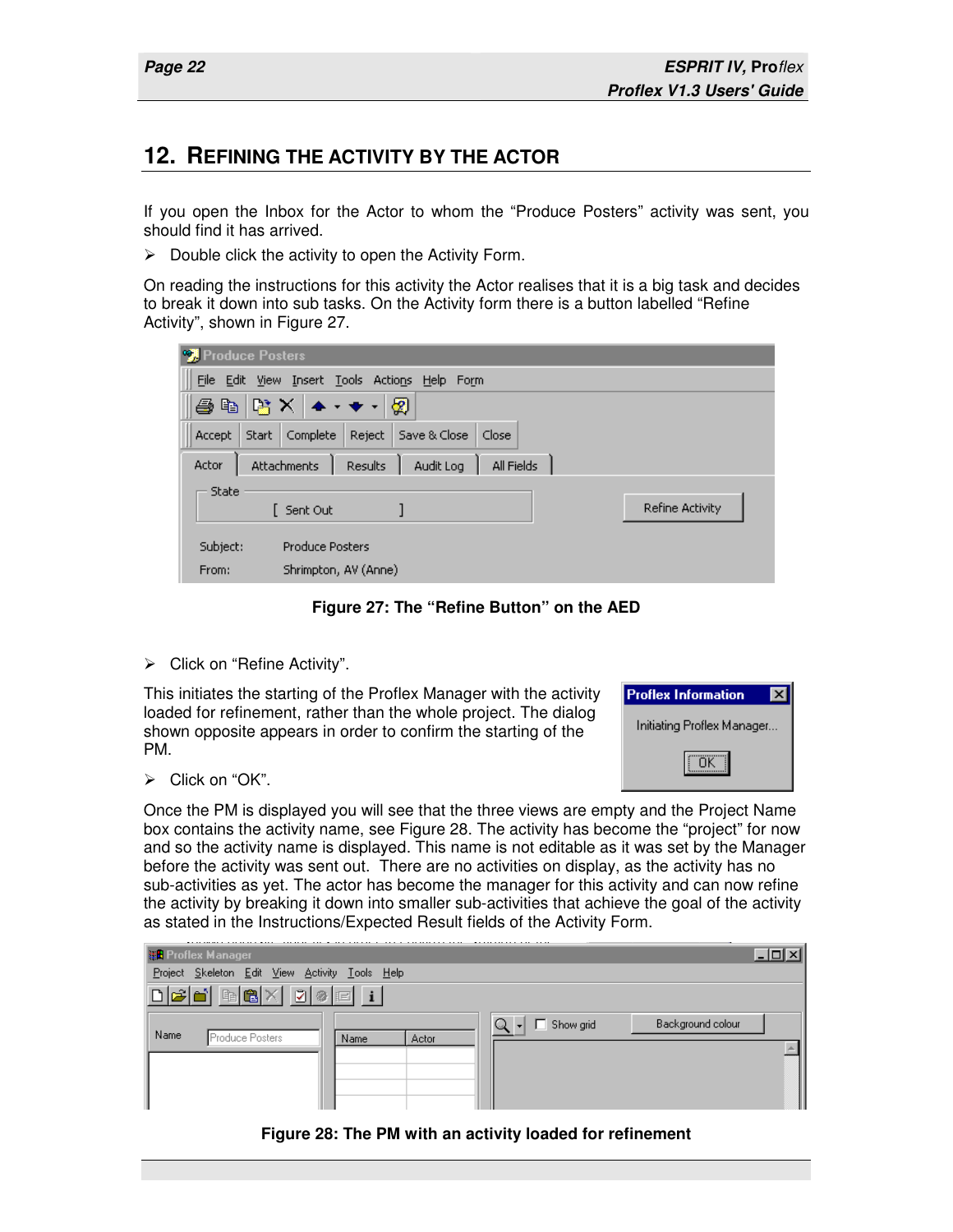#### **ESPRIT IV, Pro**flex **Proflex V1.3 Users' Guide**

> Click on the "add activity" icon,  $\boxed{3}$ 

is a sub-activity of "Produce Posters".

A new activity is added, just as it would be to a project at the top level. The activity

- $\triangleright$  Add two appropriate top level activities and name them, then add sub-activities to the first and configure them.
- $\triangleright$  Send out the first activity that needs to be done.

This results in a PM that resembles Figure 29.

|                                                                                                                                             |                                                                                                                           |                       | $Q + \Box$ | Show grid                                                                                                                          | Background colour      |
|---------------------------------------------------------------------------------------------------------------------------------------------|---------------------------------------------------------------------------------------------------------------------------|-----------------------|------------|------------------------------------------------------------------------------------------------------------------------------------|------------------------|
| Name<br>Produce Posters<br>⊟- El Produce Master<br>☑ Retrieve Final Design<br>Create Proof Version<br>… □ Obtain approval<br>Produce Copies | Name<br>Produce Master<br>Produce Copies<br>Retrieve Final Design Mac Randal,.<br>Create Proof Version<br>Obtain approval | Actor<br>Watson, TA [ |            | Produce<br>$\overline{+}$<br>Master<br>Produce Master<br>Retrieve Final<br>Desian<br>Create Proof<br>Version<br>Obtain<br>approval | Produce<br>Copies<br>u |

**Figure 29: An activity refined** 

Once the refinement of the activity has been completed, for the present, the PM can be closed as normal.

- $\triangleright$  Click the "close project" icon,  $\left[\begin{array}{c|c} \hline \text{A} \\ \hline \text{C} \end{array}\right]$
- $\triangleright$  Select 'Exit' from the Project menu to close the Proflex Manager.

The activity "Produce Posters" should really be accepted and started as work has begun on the activity.

 $\triangleright$  Double click the activity in the Inbox again to open the Activity Form and click on "Start".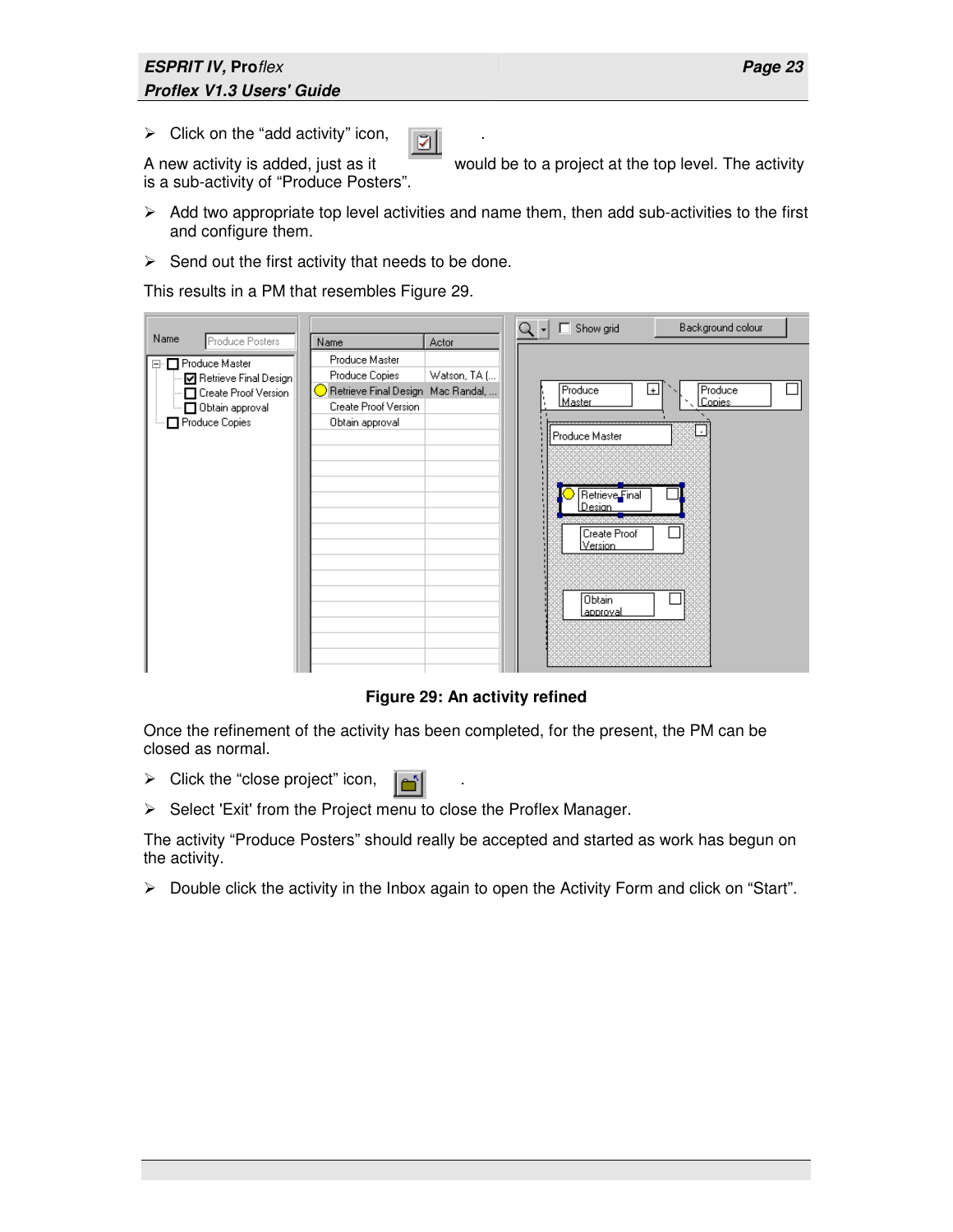When the Manager next opens (or re-loads) the project the Actor's refinement will be seen, see Figure 30. If the PM is still running then the 'Update (reload)' item on the View menu can be used to ensure the project displays all the activities, including the Actor's new ones.



**Figure 30: PM showing project with Actor refinement**

In the tree view one can see the small + sign next to "Produce Posters" indicating that there are sub-activities. The list view shows all the activities including the sub-activities within "Produce Posters". In the graphic view the "Produce Posters" activity has been opened so that the refinement performed be the Actor can be seen. The symbol, a blue circle, indicating an activity in progress can be seen in both the list view and the graphic view.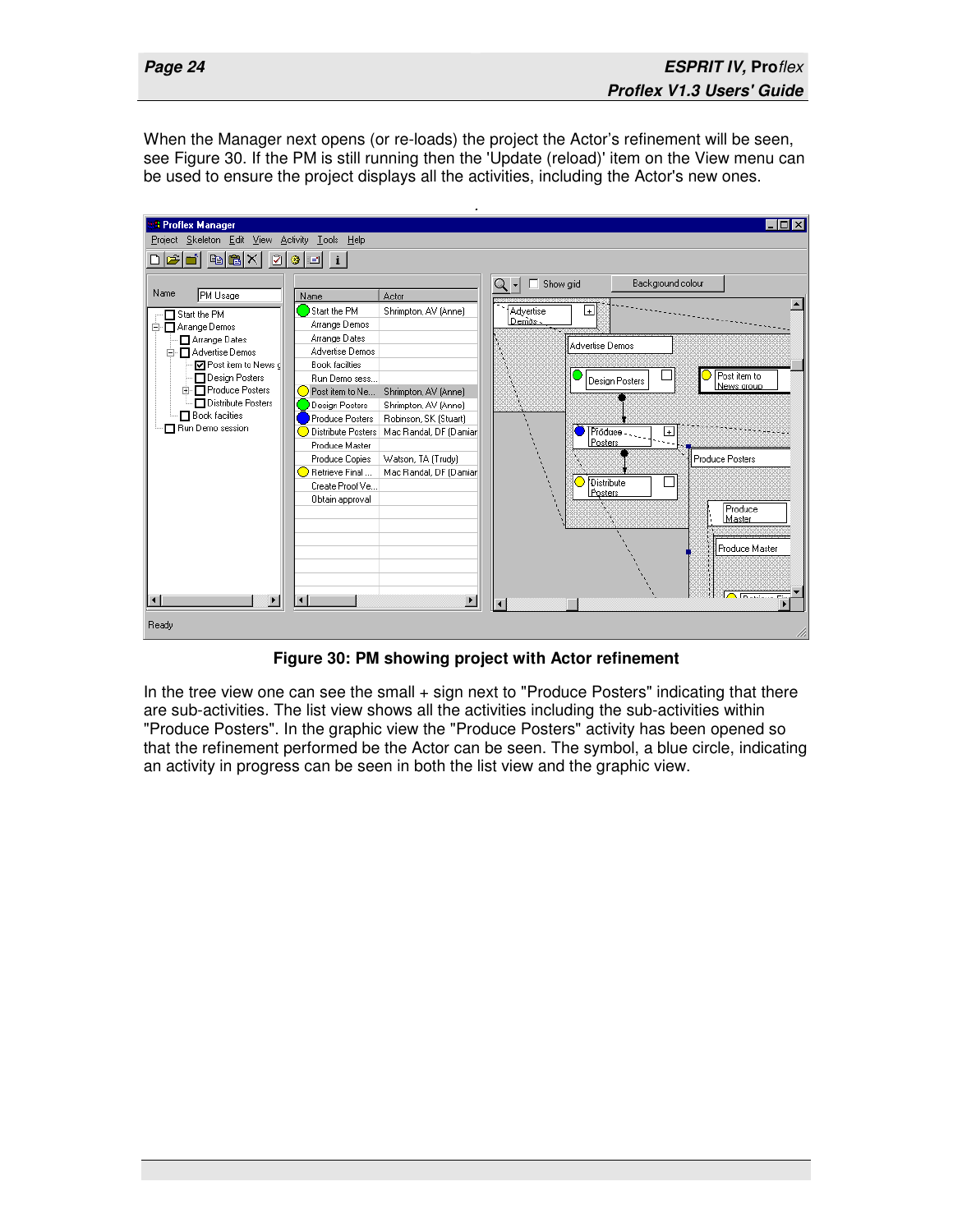#### **13. SUSPENDING A PROJECT**

During the lifetime of a project it is conceivable that a situation will arise that necessitates all work on the project being stopped. In our simple example we assume there is some problem with copyright over the PM and so the demo sessions are in danger. The Manager decides to suspend all work on the project.

- $\triangleright$  Select the three top-level activities by using the boxes in the tree view.
- $\triangleright$  Select 'Suspend' from the Activity menu.

A dialog will pop-up shown opposite, which asks whether to suspend all sub-activities as well.

 $\triangleright$  Click on the "Yes" button.



The system will now suspend all activities. A backward sloping bar is added across each of the state symbols in the list view and across the activity boxes in the graphic view, indicating the suspension (see Figure 31). Suspended activities can not be sent out.

| Project Skeleton Edit View Activity Tools Help                                                                                                                                                                                                                                                                                                                                                                                                                                                                                                                                                                                                                                                                                                                                                                                                                                                                                                                                                                                                                                                                                                     |  |  |  |  |  |  |  |
|----------------------------------------------------------------------------------------------------------------------------------------------------------------------------------------------------------------------------------------------------------------------------------------------------------------------------------------------------------------------------------------------------------------------------------------------------------------------------------------------------------------------------------------------------------------------------------------------------------------------------------------------------------------------------------------------------------------------------------------------------------------------------------------------------------------------------------------------------------------------------------------------------------------------------------------------------------------------------------------------------------------------------------------------------------------------------------------------------------------------------------------------------|--|--|--|--|--|--|--|
| G 6 6 7 7 8 9 1                                                                                                                                                                                                                                                                                                                                                                                                                                                                                                                                                                                                                                                                                                                                                                                                                                                                                                                                                                                                                                                                                                                                    |  |  |  |  |  |  |  |
| $\Box$ Show grid<br>Background colour<br>Q<br>Name<br>PM Usage<br>Actor<br>Name<br>Start the PM<br>Start the PM<br>Shrimpton, AV (Anne)<br>□ Start the PM<br>Arrange Demos<br>白 M Arrange Demos<br>`Rūm∼<br>⊔<br>∖) Arrange Dates<br>sess<br>Arrange Dates<br>Arrange Demos<br>Advertise Demos<br><b>E</b> - Advertise Demos<br>∣(∕) Book facilties<br>Post item to News d<br>Arrange Demos<br>Design Posters<br>NRun Demo sess<br><b>由 ■</b> Produce Posters<br>$\bigcirc$ Post item to Ne<br>Shrimpton, AV (Anne)<br>Distribute Posters<br>Design Posters<br>Shrimpton, AV (Anne)<br>Book facilties<br>Produce Posters<br>Robinson, SK (Stuart)<br>╔<br><b>Advertise</b><br>Arrange Bates<br><b>☑</b> Run Demo session<br>Distribute Posters<br>Mac Randal, DF (Damiar)<br>Demos<br>◯ Produce Master<br>Produce Copies<br>Watson, TA (Trudy)<br>Advertise Demos<br>$\bigcirc$ Retrieve Final<br>Mac Randal, DF (Damiar)<br>◯ Create Proof Ve<br><b>Book Tacillies</b><br>$\searrow$ Obtain approval<br>Design Pesters<br>Produce.<br>$\overline{+}$<br>Posters<br>Produci<br>$\overline{\phantom{a}}$<br>$\blacksquare$<br>$\blacktriangleright$ |  |  |  |  |  |  |  |
| Ready                                                                                                                                                                                                                                                                                                                                                                                                                                                                                                                                                                                                                                                                                                                                                                                                                                                                                                                                                                                                                                                                                                                                              |  |  |  |  |  |  |  |

**Figure 31: A suspended project**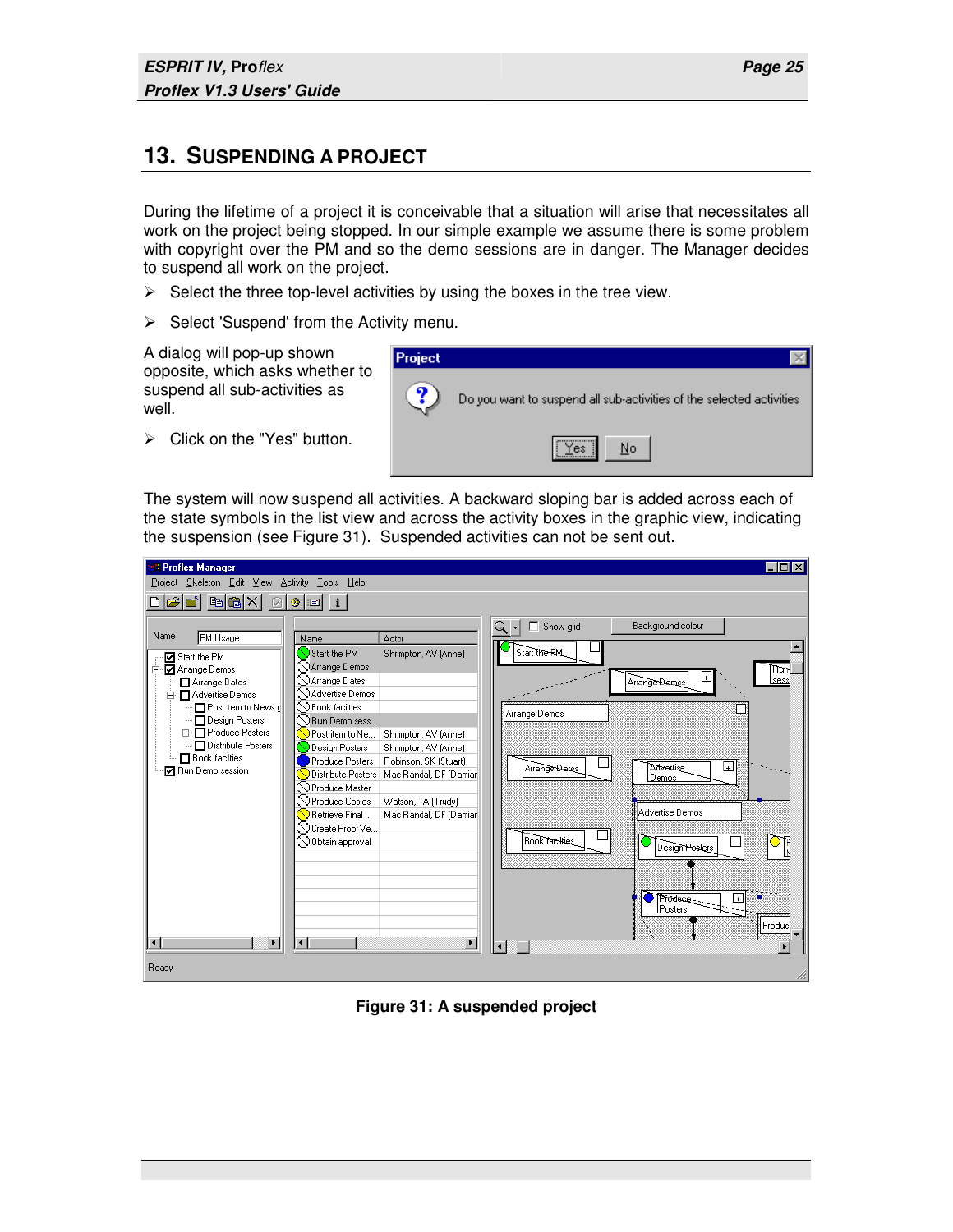The Background Agent needs to do some of the suspension work but once this has been done the Actor's will know about the suspended activities.

Activities that are sent out will show as suspended in the Inboxes of the Actors (see Figure 32) and they will be unable to proceed with the activity. Only results are allowed to be added to a suspended activity by an Actor.

| Robinson, SK (Stuart) 。                                            |                        |             |              |             |                  |
|--------------------------------------------------------------------|------------------------|-------------|--------------|-------------|------------------|
| $  \cdot  _1 \otimes   \cdot  _2$ From<br>$\overline{\phantom{a}}$ | Subject                | Task State  | RevisionFlag | SuspendFlag | Received         |
| Shrimpton, AV (Anne)<br>$\mathbf{x}$                               | <b>Produce Posters</b> | In Progress |              | Suspended   | Mon 08/05/2000 1 |
| l ≹ XX<br><b>0</b> Shrimpton, AV (Anne)                            | activity 2.1           | Sent Out    |              |             | Wed 19/04/2000 1 |

#### **Figure 32: A suspended activity in an Inbox**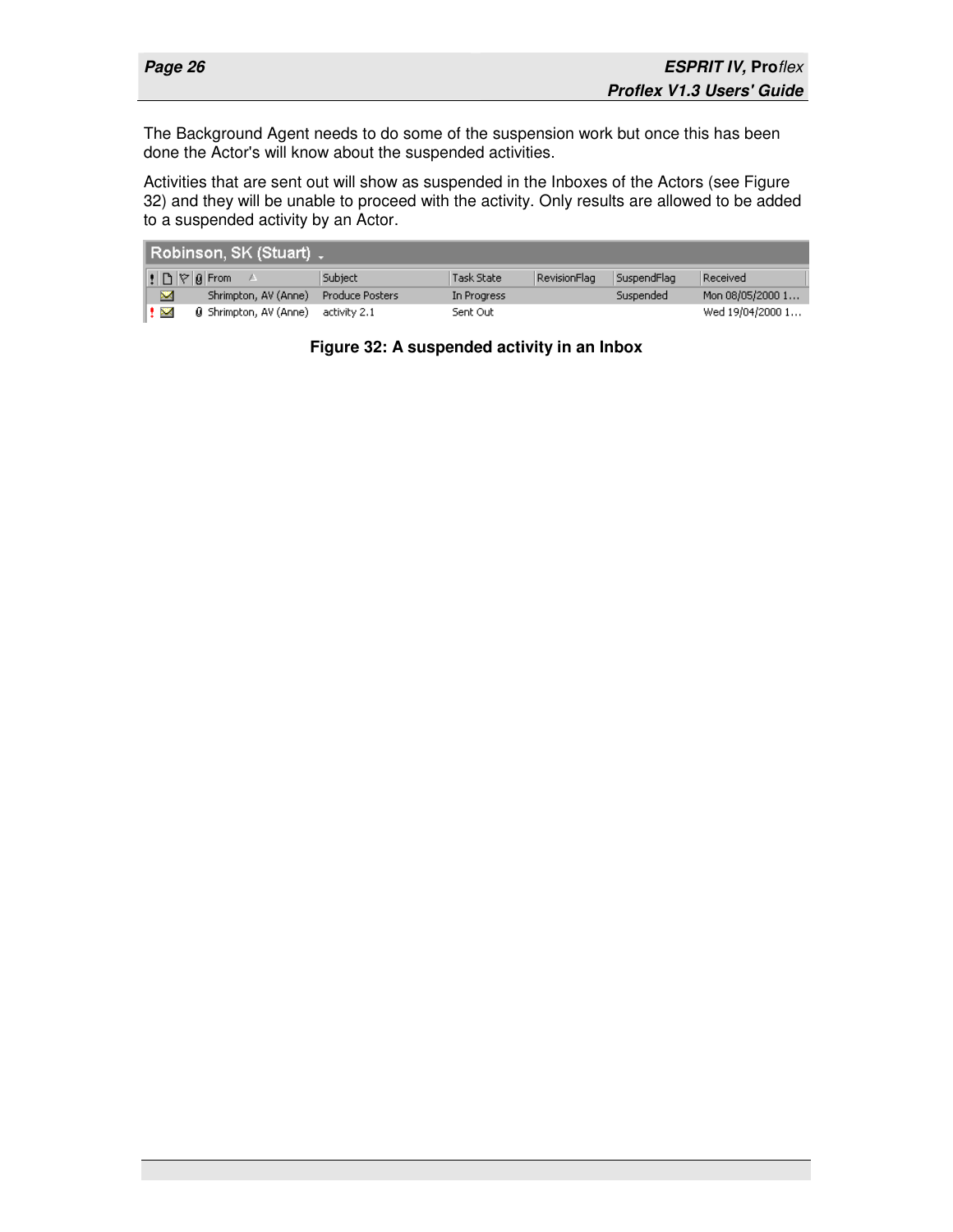### **14. RESTARTING A PROJECT**

Once the reason behind a suspension has been resolved the project may be able to be restarted. All or a selected few activities can be re-started. In our simple example we will restart all the activities.

 $\triangleright$  Select the 'Select all' item from the Edit menu.

All activities are selected, so all the boxes on the tree view have their ticks, all rows in the list view are highlighted and all activity boxes in the graphic view are selected.

| <b>Proflex Manager</b>                                                                                                                                                                                                                                                                                                                                                                                                                                                                                                                                                                                                                                                                                                                                                                                                                                       | $\overline{z}$ $\overline{z}$ $\overline{z}$                                                                                                                                                                                                                                                                          |
|--------------------------------------------------------------------------------------------------------------------------------------------------------------------------------------------------------------------------------------------------------------------------------------------------------------------------------------------------------------------------------------------------------------------------------------------------------------------------------------------------------------------------------------------------------------------------------------------------------------------------------------------------------------------------------------------------------------------------------------------------------------------------------------------------------------------------------------------------------------|-----------------------------------------------------------------------------------------------------------------------------------------------------------------------------------------------------------------------------------------------------------------------------------------------------------------------|
| Project Skeleton Edit View Activity Tools Help                                                                                                                                                                                                                                                                                                                                                                                                                                                                                                                                                                                                                                                                                                                                                                                                               |                                                                                                                                                                                                                                                                                                                       |
| - 6 6 X 1 0 1<br>-8 E i<br>اخرا                                                                                                                                                                                                                                                                                                                                                                                                                                                                                                                                                                                                                                                                                                                                                                                                                              |                                                                                                                                                                                                                                                                                                                       |
| Name<br>PM Usage<br>Actor<br>Name<br>Start the PM<br>Shrimpton, AV (Anne)<br>D Start the PM<br>Arrange Demos<br>白 M Arrange Demos<br>Arrange Dates<br>Arrange Dates<br>Advertise Demos<br>白· M Advertise Demos<br><b>NBook</b> facilties<br><b>☑</b> Post item to News d<br>Design Posters<br>◯ Run Demo sess<br><b>h</b> M Produce Posters<br>$\bigcup$ Post item to Ne<br>Shrimpton, AV (Anne)<br>Distribute Posters<br>◯ Design Posters<br>Shrimpton, AV (Anne)<br>☑ Book facilties<br>Produce Posters<br>Robinson, SK (Stuart)<br>◘ Run Demo session<br>Distribute Posters Mac Randal, DF (Damiar<br>O Produce Master<br>Produce Copies<br>Watson, TA (Trudy)<br>$\bigcirc$ Retrieve Final<br>Mac Randal, DF (Damiar<br>) Create Proof Ve<br>Obtain approval<br>$\blacktriangleright$<br>$\blacktriangleright$<br>$\blacktriangleleft$<br>$\blacksquare$ | Background colour<br>$\Box$ Show arid<br>Q<br>Start the RM<br>Pitm−<br>$\overline{\mathbf{F}}$<br>sessi<br>Arrange Bemos<br>Arrange Demos<br>Œ,<br>Advertise<br>Arrange Bates<br>Demos<br>Advertise Demos<br><b>Book Tacillies</b><br>Design Posters<br>Produce<br>$+1$<br>Posters<br>Product<br>$\blacktriangleleft$ |
| Ready                                                                                                                                                                                                                                                                                                                                                                                                                                                                                                                                                                                                                                                                                                                                                                                                                                                        |                                                                                                                                                                                                                                                                                                                       |

**Figure 33: All activities selected within a project**

 $\triangleright$  Select the 'Restart' item from the Activity menu.

A question dialog will pop-up (shown opposite) asking whether to restart all sub-activities of the selected activities. As we have selected all activities we can answer "No" to this and each activity will still be re-started.



 $\triangleright$  Click on "No".

The activities will be re-started, in due course by the Background Agent, and the PM shows the revised state symbols.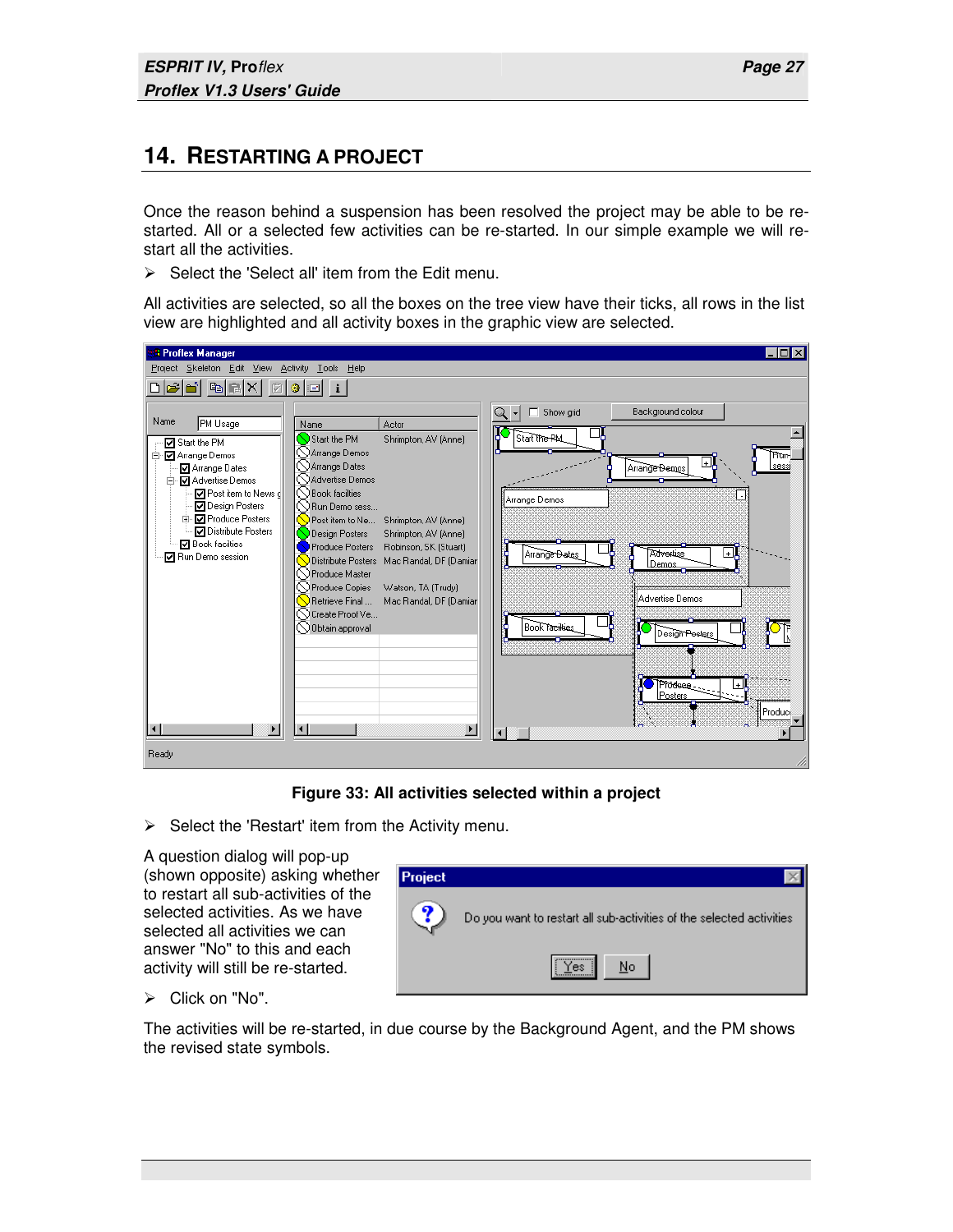$\overline{\mathbf{r}}$ 

## **15. LOADING ANOTHER PROJECT**

When work on one project has been completed it can be closed away be selecting the

'Close' option on the Project menu or the close button **in the toolbar.** If a new project is selected for loading the existing project will be closed anyway.

**SelectProject** 

Installation Exchange Installation Proflex

Name ArrangeTrip CPL Collection Holiday

- $\triangleright$  Select the 'Open' option on the Project menu and the list of available projects will be displayed in a scrolling list. An example of such a list is shown opposite. The projects are listed alphabetically.
- $\triangleright$  Select the required project by clicking with the left mouse button and the name is highlighted.
- $\triangleright$  Click OK and the named project will be retrieved from the Store and loaded into the **Pro**flex Manager.

The status bar at the bottom of the **Pro**flex Manager window displays messages indicating what is happening until the Project is displayed.

NewFormTest NewProjectName OnCall PM Usage Proflex 2nd Review Preparation Proflex Upgrade 1.0 Proflex Upgrade 1.1 Proflex Upgrade 1.2 Review Preparation Sub1245 TactMourEcono  $QK$ Cancel

Once the project has completed the loading,

the Project name is highlighted and no activities are selected. The little plus signs in the tree view indicate those activities that have sub-activities. The sub-activities can be seen by clicking on the plus signs. The list view displays all the activities. The graphic view displays the top level activities and any expanded boxes that were opened when the project was last closed. Different symbols can be seen by the names of the activities, indicating different states. No symbol implies "Under Design", a yellow circle implies "Sent Out", a blue circle implies "In Progress", a green circle implies "Completed" and a red circle implies "Rejected".

The **Pro**flex Manager with the loaded project is shown in Figure 34.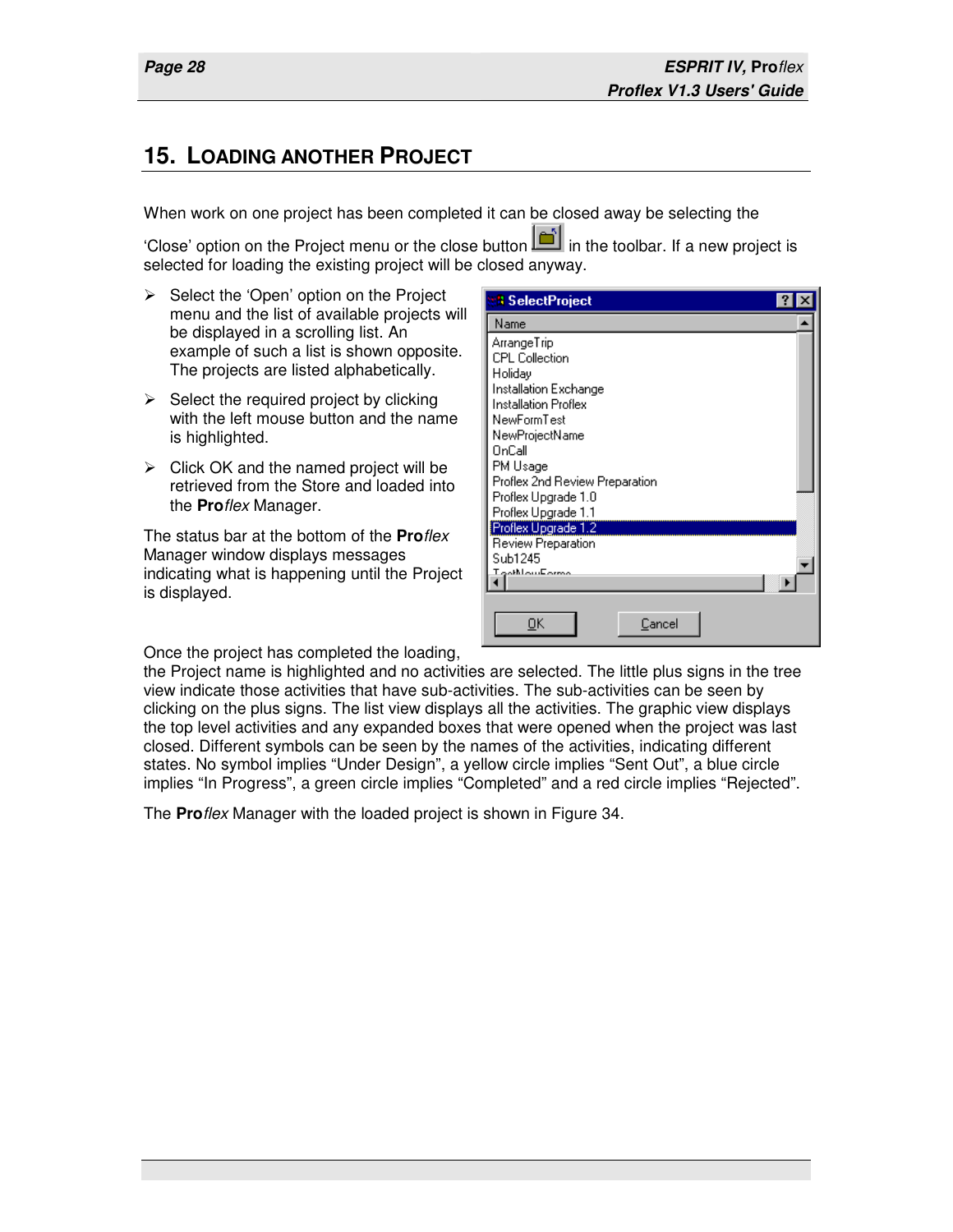| <b>3 Proflex Manager</b>                                                                                                                                        |                                                                                                                                                  |                                                                                        |                                                                                                                    | $-$ 0 $\times$                                                                                                                                                                                                                               |  |  |
|-----------------------------------------------------------------------------------------------------------------------------------------------------------------|--------------------------------------------------------------------------------------------------------------------------------------------------|----------------------------------------------------------------------------------------|--------------------------------------------------------------------------------------------------------------------|----------------------------------------------------------------------------------------------------------------------------------------------------------------------------------------------------------------------------------------------|--|--|
| Project Skeleton Edit View Activity Tools Help                                                                                                                  |                                                                                                                                                  |                                                                                        |                                                                                                                    |                                                                                                                                                                                                                                              |  |  |
| <b>ha</b> X<br>انهای                                                                                                                                            | 図<br>3 三<br>$\vert i \vert$                                                                                                                      |                                                                                        |                                                                                                                    |                                                                                                                                                                                                                                              |  |  |
| Name<br>Proflex Upgrad<br>Check HW/SW<br>□ Book Downtime<br>Meeting with Adm<br>Notify Users<br>□ Post News<br>白□ Install V1.3<br>Backup V1.2<br>$\Box$ Install | Name<br>Check HW/SW<br><b>Book Downtime</b><br>Meeting with Ad<br>$\bigodot$ Install V1.3<br>Backup V1.2<br>Install<br>Notify Users<br>Post News | Actor<br>Mac Rand<br>Shrimpton,<br>Shrimpton,<br>Watson, T<br>Shrimpton,<br>Shrimpton, | State<br>Completed<br>In Progress<br>Completed<br>Sent Out<br>Under Design<br>Under Design<br>Accepted<br>Rejected | Background colour<br>$\Box$ Show grid<br>$Q -$<br>$\bigcirc$ Check<br>⊡<br>I HW/SW<br>Install V1.3<br><b>Book</b><br>$\overline{+}$<br>Downtime<br><b>Book Downtime</b><br>Notify Users<br>Meeting with<br>Administrator<br>- 1<br>Post News |  |  |
| $\overline{\mathbf{1}}$<br>$\blacktriangleright$                                                                                                                | $\blacktriangleleft$                                                                                                                             |                                                                                        | $\overline{ }$                                                                                                     | $\blacksquare$                                                                                                                                                                                                                               |  |  |
| Ready                                                                                                                                                           |                                                                                                                                                  |                                                                                        |                                                                                                                    | h                                                                                                                                                                                                                                            |  |  |

**Figure 34: A newly loaded project**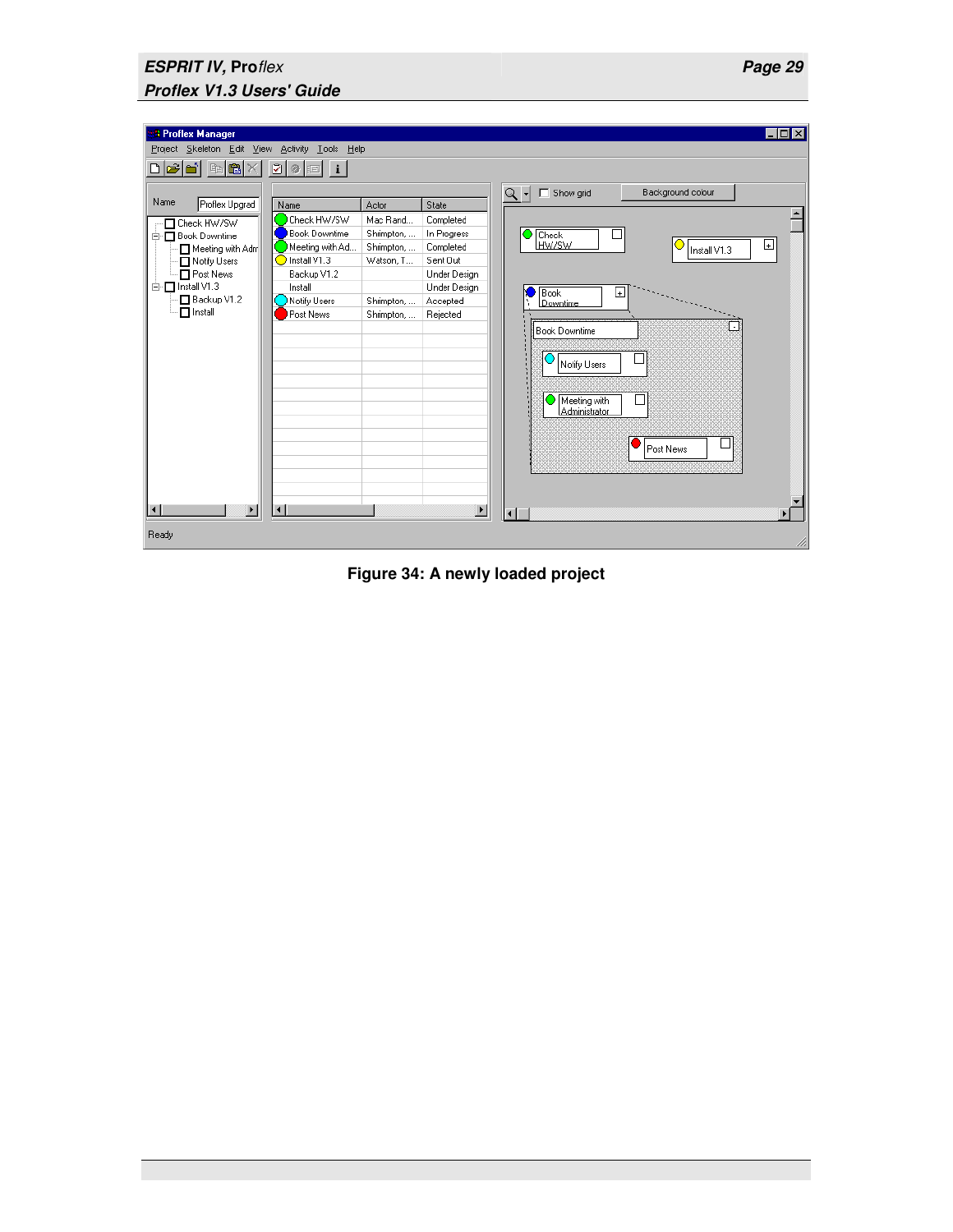#### **16. REVISING A REJECTED ACTIVITY**

A rejected activity is highlighted by a red circle symbol. This activity has been rejected by the Actor for some reason. To review the reason either check the Actor Comment field in the list view or use the Activity Form by clicking on the Configure button and checking the Results tab sheet.

For our simple example we will assume that the activity has been sent to the wrong Actor.

The Manager needs to revise the activity.

 $\triangleright$  Click on the rejected activity in the list view to select it and then select the 'Revise' item from the Activity menu.

The Activity Form appears and has the same appearance as the standard Activity Form when configuring an activity, except the only action button is the "Save, Close & Re-send" one.

 $\triangleright$  Change to the Actor tab and change the Actor to a more suitable one.

The Activity Form (in Revision 2 mode which is used for rejected and terminated activities) is shown in Figure 35 below.

| Post News - ProflexV1-3ManagerForm-REV2                                                                                                  |  |
|------------------------------------------------------------------------------------------------------------------------------------------|--|
| File Edit View Insert Tools Actions Help Form                                                                                            |  |
| 啓×<br>⊗<br>a,<br>酯                                                                                                                       |  |
| Save, Close & Re-send                                                                                                                    |  |
| Actor<br>Attachments<br>All Fields<br>Manager<br><b>Results</b><br>Audit Log                                                             |  |
| State<br>[ Rejected                                                                                                                      |  |
| Subject:<br>Post News                                                                                                                    |  |
| <br>Watson, TA (Trudy)<br>Actor                                                                                                          |  |
| Deadline:<br>None<br> Normal<br>Importance:                                                                                              |  |
| Attachments can be added on the Attachments tab sheet<br>Instructions:                                                                   |  |
| Write a brief article to post to the news group informing<br>the users about the upgrade to the Software and the<br>date of the upgrade. |  |
| Expected Result:<br>Item posted to newsgroup                                                                                             |  |

#### **Figure 35: The Activity Form in use to revise an activity**

Click on the "Save, Close & Re-send" button.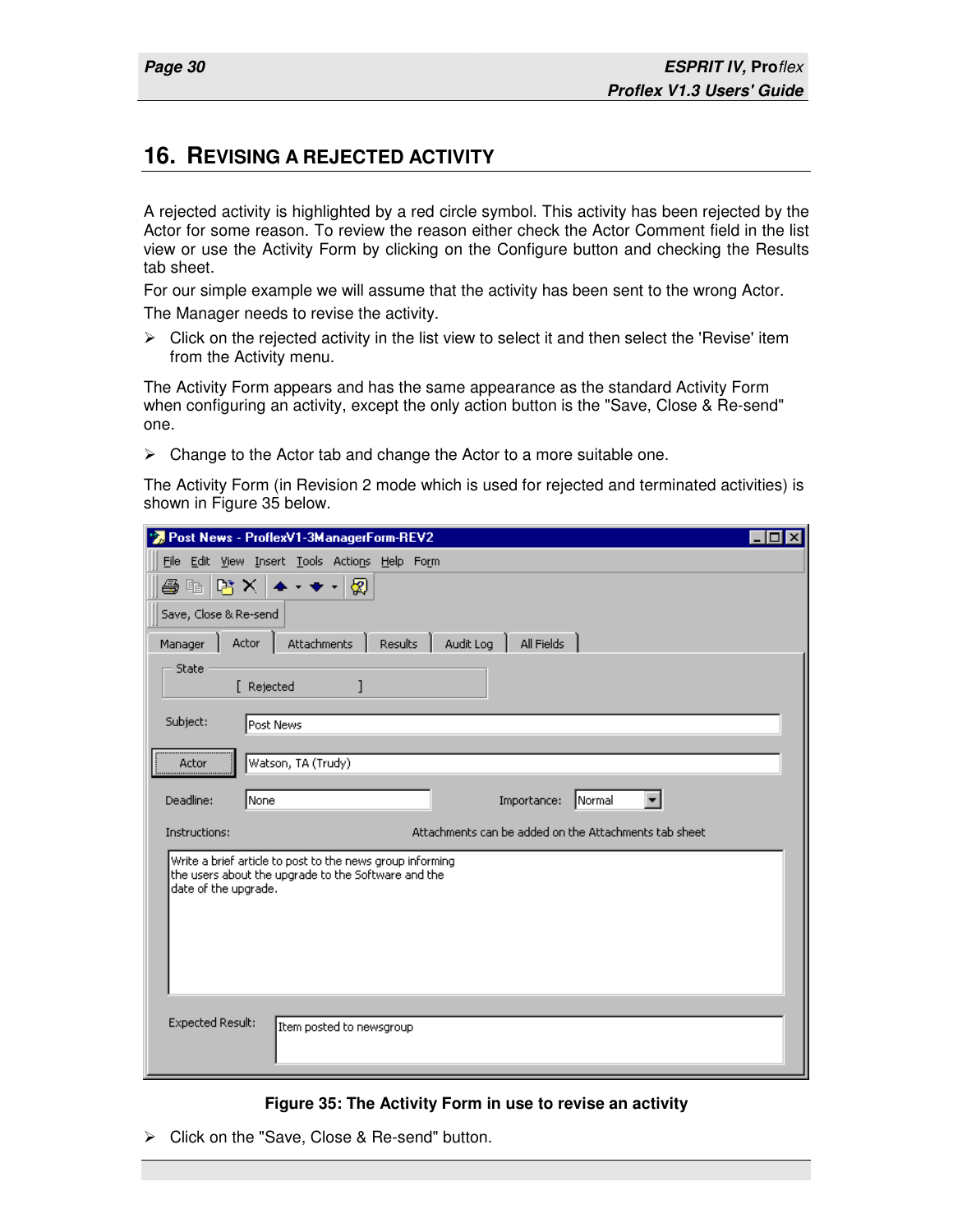The activity is then sent out to the new actor and the PM, after selecting 'Update (current)' on the View menu, will show this state. Figure 36 shows the activity in the 'Sent Out' state in the PM.

| Backup V1.2  |              | Under Design | Meeting with  |
|--------------|--------------|--------------|---------------|
| Install      |              | Under Design |               |
| Notify Users | Shrimpton, A | Accepted     |               |
| Post News:   | Watson, TA   | Sent Out     | l Post Ne∰s i |
|              |              |              |               |



## **17. MAKING A SKELETON**

If a project contains what is considered to be a useful set of activities they can be selected and made into a skeleton. A skeleton is a collection of activities, with names, descriptions, instructions, expected result and other fields which can be included in another project or used as a basis or starting point for a new project.

Let us assume the project we have in progress currently is thought to be a good basis for future software upgrade and needs to be made into a skeleton.

If one or more activities are selected then just those activities and their descendants are made into the skeleton. We will use two of the top level activities.

- $\triangleright$  Select "Book downtime" and "Install V1.3".
- $\triangleright$  Select the 'Convert to..' item from the Skeleton menu.

A dialog appears asking for the name of the new skeleton, shown opposite, which needs to be completed with a suitable name.

The status bar at the bottom of the PM will inform as to the progress of the creation of the skeleton. The current project is not affected by this action.

| <b>Skeleton name</b> |        |
|----------------------|--------|
| Software Upgrade     |        |
| ΠK                   | Cancel |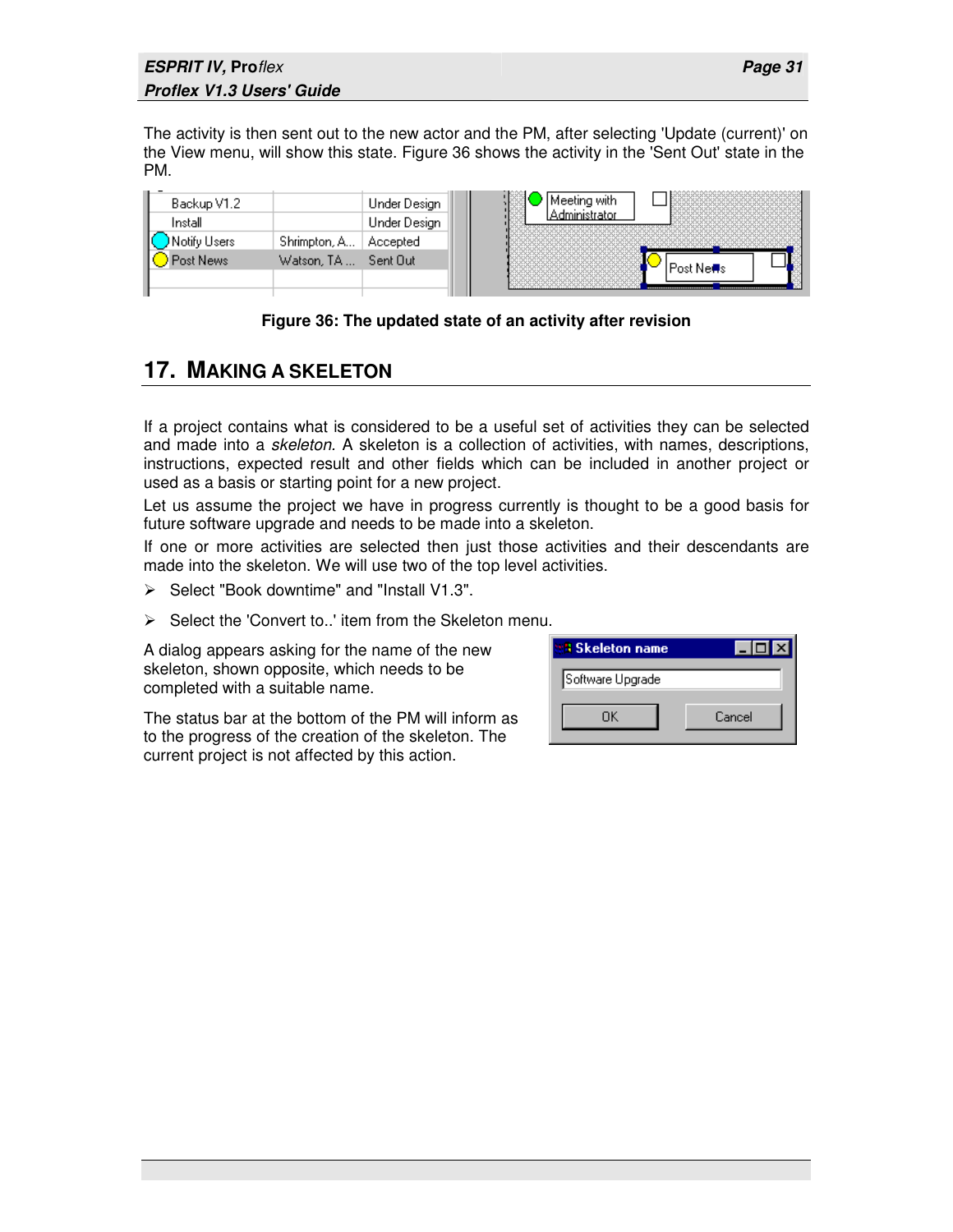#### **18. USING A SKELETON**

Skeletons are useful as a starting point for new projects and can be useful in adding in a certain component, for example "Booking Travel", "Obtaining Quote", required in a project. We will open a new project and use the skeleton just made as a basis.

 $\triangleright$  Click the new project button  $\Box$  in the toolbar.

This will close the current project and create a new project.

- $\triangleright$  Rename the new project as appropriate.
- $\triangleright$  Select the 'Insert' item from the Skeleton menu.

A dialog pops up containing the list of available skeletons. An example of this dialog is shown opposite. Select the name of the skeleton required to be inserted into the new project and then click on the "OK" button.

The system will then read the skeleton selected and create new activities within the new project to match those in the skeleton.

The status bar at the bottom of the PM window will display messages to show the progress of the action.



Once the operation has been completed the PM will resemble the one shown in Figure 37.

| <b>BR</b> Proflex Manager                          |                                                                                                                  |                                                                |  |  |  |  |  |
|----------------------------------------------------|------------------------------------------------------------------------------------------------------------------|----------------------------------------------------------------|--|--|--|--|--|
|                                                    | Project Skeleton Edit View Activity Tools Help                                                                   |                                                                |  |  |  |  |  |
|                                                    |                                                                                                                  |                                                                |  |  |  |  |  |
| Name<br>Skeleton Use Example                       | Actor<br>Name                                                                                                    | $Q - \Box$<br>Background colour<br>Show grid                   |  |  |  |  |  |
| El <sup></sup> ■ Book Downtime<br>画 □ Install V1.3 | <b>Book Downtime</b><br>Meeting with Admi<br>Notify Users<br>Post News<br>Install V1.3<br>Backup V1.2<br>Install | ᄖ<br>Install V1.3<br>Book<br>$\left  + \right $<br>l Downtime. |  |  |  |  |  |

**Figure 37: A new project with an inserted skeleton** 

Work can now continue on these activities, changing information, setting actors and sending out, as would normally be done if the activities had been created from scratch.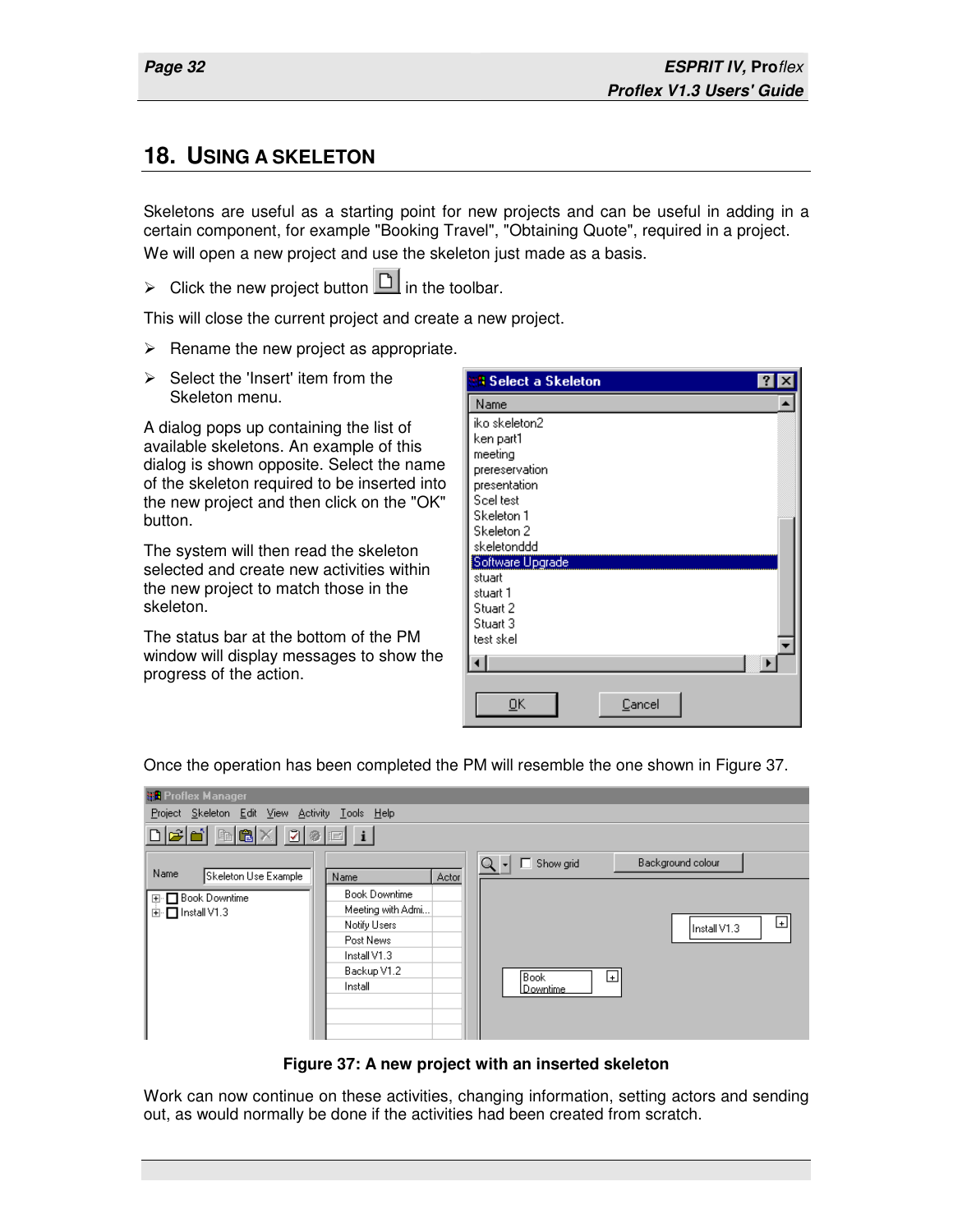## **19. RE-PARENTING**

Activities that are found to be in the hierarchy at the incorrect place can be re-parented to the correct place.

With our new project based on the skeleton it may be the case that certain activities are deemed to be in the wrong place for this specific project. The Manager decides to move the "Book downtime" activity to be a sub-activity of "Install V1.3"

- $\triangleright$  Select just the "Book downtime" activity.
- $\triangleright$  Select the 'Reparent to' item on the Activity menu.
- $\triangleright$  Select the "Install V1.3" activity by clicking on the name not in the box. Clicking on the box will add to the selection, whereas clicking on the name will change the selection.

The PM will move the activities and re-display the project. The PM with the moved activity opened in the tree view now looks like Figure 38.

| <b>BR</b> Proflex Manager                                                                                                                                    |                                                                                                                  |                     |
|--------------------------------------------------------------------------------------------------------------------------------------------------------------|------------------------------------------------------------------------------------------------------------------|---------------------|
| Project Skeleton Edit View Activity Tools Help                                                                                                               |                                                                                                                  |                     |
| $D$ $\boldsymbol{\beta}$ $\boldsymbol{\epsilon}$ b $\boldsymbol{\epsilon}$ $\times$ $\boldsymbol{\beta}$ $\boldsymbol{\theta}$ $\boldsymbol{\epsilon}$ i     |                                                                                                                  |                     |
| Name<br>Skeleton Use Example                                                                                                                                 | Name                                                                                                             | Show grid<br>Actor  |
| <b>☑</b> Install V1.3<br>⊟…<br>□ Backup V1.2<br>$\sqcap$ Install<br>白·□ Book Downtime<br>$\Box$ Meeting with Administr<br>├─ □ Notify Users<br>ं □ Post News | <b>Book Downtime</b><br>Meeting with Admi<br>Notify Users<br>Post News<br>Install V1.3<br>Backup V1.2<br>Install | $+$<br> Install∨1∎3 |

**Figure 38: The PM after a re-parent operation** 

### **20. PRO**FLEX **MANAGER: ADVANCED TASKS**

This section describes some advanced features available in the PM.

Make the PM look for updates to the Store automatically every 20 seconds by selecting the 'Update-Timer' option from the Tools menu. This option will then show a tick mark on the menu and the project will reload the activities every 20 seconds. This can reduce performance significantly unless you have the machine power to cope. Selecting this option again will stop it and the tick mark on the menu will be removed.

The Proflex Manager can be used in stand-alone mode. You copy the projects from the public Proflex folder store into a Private folder accessible from the machine you wish to have working in stand-alone mode.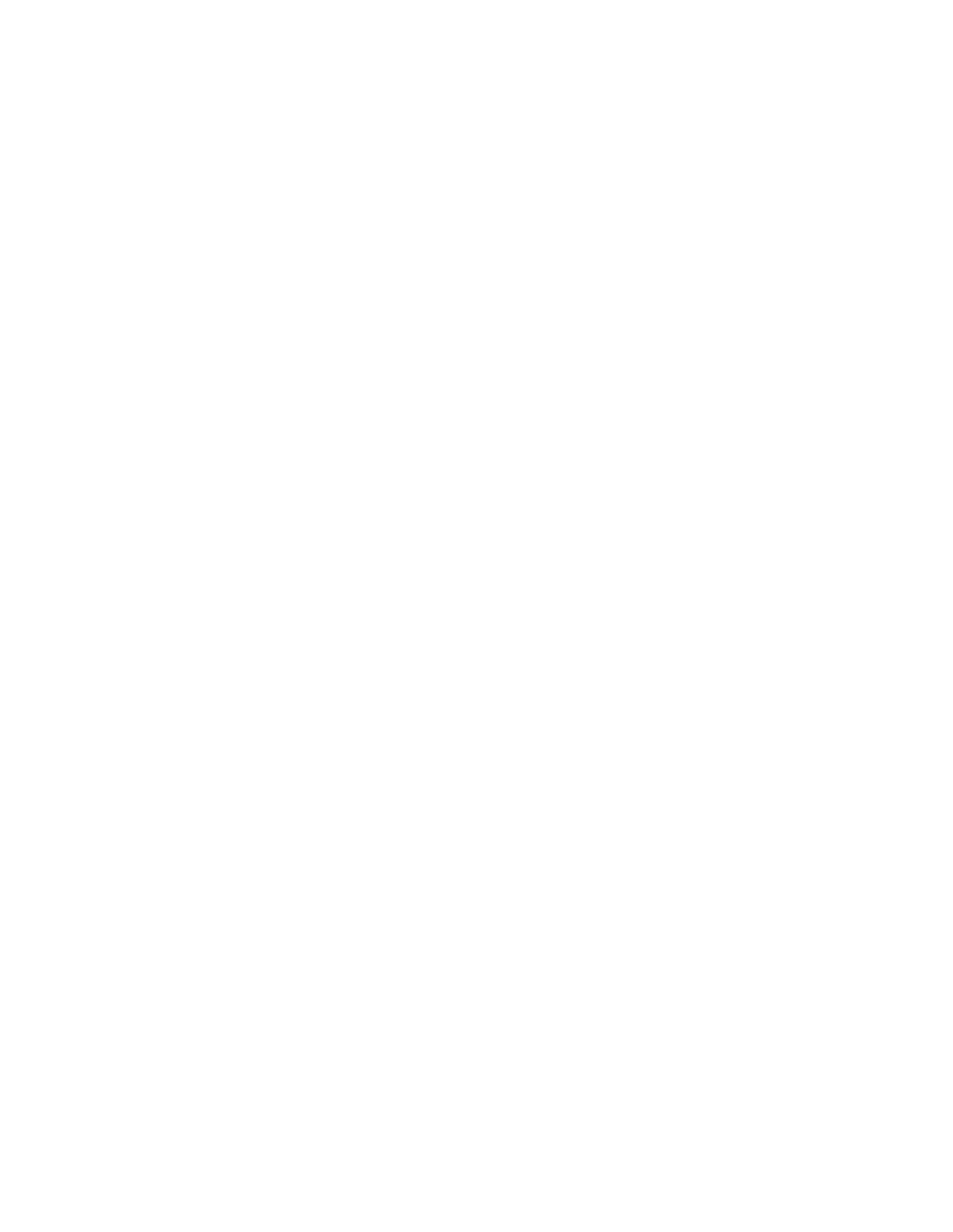**ESPRIT IV, Pro**flex **Proflex V1.3 Users' Guide** 

## **Appendix 1**

**~** 

## **Pro**flex **Glossary**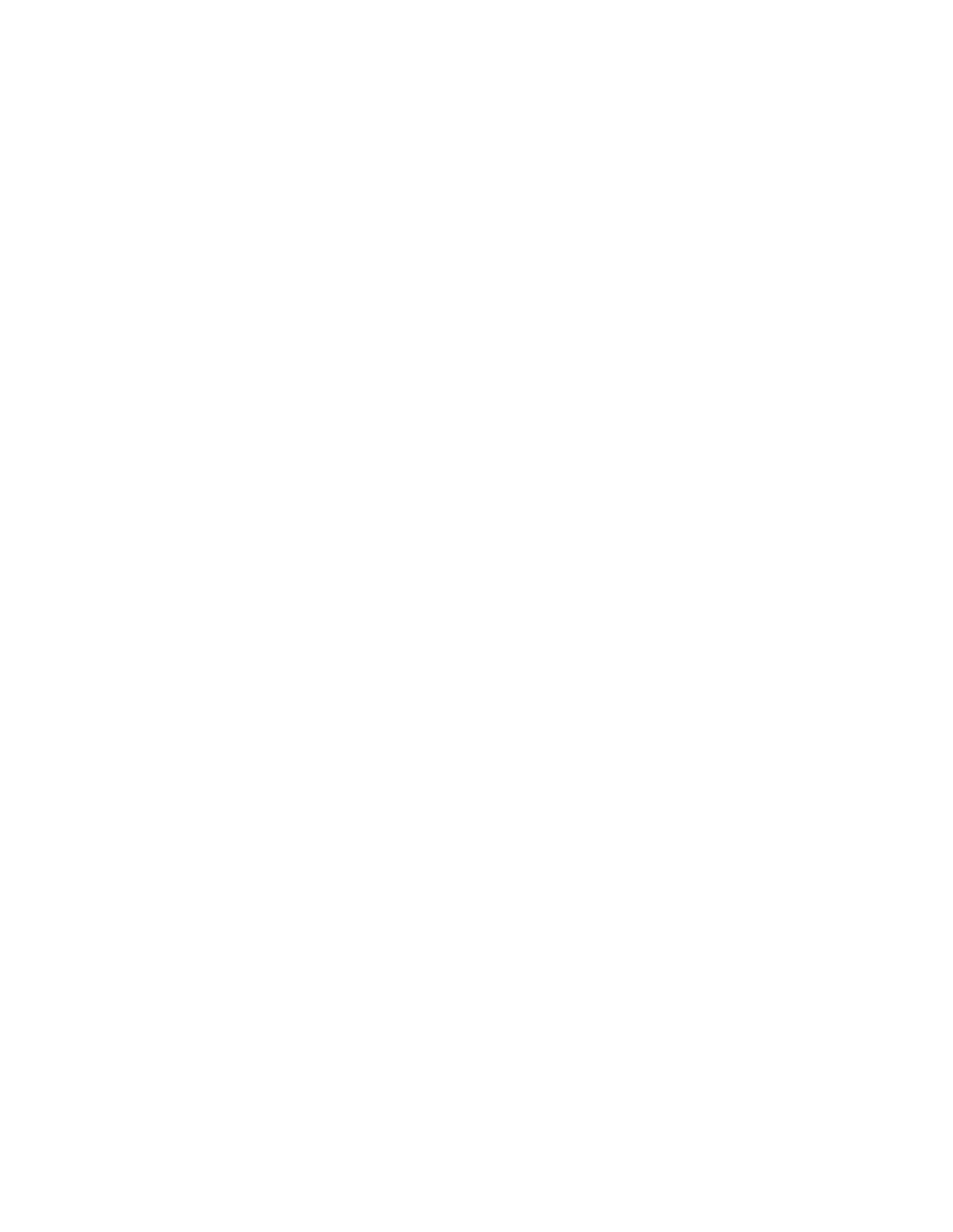#### **Appendix 1 – Pro**flex **Glossary**

| <b>Proflex Term</b>   | <b>Definition</b>                                                                                                                                                                                                                                                                    |
|-----------------------|--------------------------------------------------------------------------------------------------------------------------------------------------------------------------------------------------------------------------------------------------------------------------------------|
| Activity              | An activity is an aggregate or single item of work, containing a<br>description of what is to be done and by whom, what results are required<br>etc. An aggregate activity is usually split into sub-activities.                                                                     |
| Actor                 | An actor is an internal or external person or group of persons like a<br>department or even possibly a machine (e.g. fax machine) that carries<br>out activities from a project.                                                                                                     |
| Administrator         | The administrator is a person responsible for maintenance of the stored<br>projects, activities and supporting information which is required for the<br>Proflex system to run smoothly. They also register users for Proflex.                                                        |
| Attachment            | Documents related to a project or an activity are "attached" to the<br>activity or project. Attachments may be electronic files (MS Word-files,<br>e-mail files, spreadsheets, etc.) or paper-files.                                                                                 |
| Cancelled             | A project or activity can be cancelled. This action stops any further work<br>being done on the project or activity. A cancelled project/activity is not<br>expected to be restarted.                                                                                                |
| Category              | A category is used to classify projects or activities and is used for<br>managing, finding and monitoring projects and activities. It is a term<br>describing the kind of project or activity. Examples include "Sales",<br>"Motor Goods", "White Goods", "Marketing", "Esprit" etc. |
| Completion            | An activity is completed by entering the results of the "real" work into<br>Proflex and signalling that work on the activity has been done to the point<br>the actor considers complete                                                                                              |
| Delegation            | Delegation is the action of passing on the work to another but keeping<br>the responsibility for that work being done.                                                                                                                                                               |
| Design/re-design      | Design and re-design are the processes that allow the continual evolution<br>of a project, adding, changing and removing activities. A project can be<br>designed from scratch or by using skeletons.                                                                                |
| Enactment             | Enactment is the collective term for the different phases within execution<br>of designed activities: sending out, negotiation, (re-)design, in progress,<br>completed and monitoring.                                                                                               |
| Execution             | Execution of an activity means carrying out a work item ("real" work)<br>within or outside of Proflex.                                                                                                                                                                               |
| Forwarding            | Forwarding is the action of passing on the work to be done and the<br>responsibility for it to another.                                                                                                                                                                              |
| <b>Graphical View</b> | The name given to the display of the project within the Proflex Manager<br>that shows activities in their hierarchy as boxes of variable size and<br>location according to the user. Links between activities are also shown.<br>Typically this view is the right-most view.         |
| Keyword               | A keyword is used to classify projects and activities and is used for<br>managing, finding and monitoring projects and activities. It is a term that<br>relates to the data within a project, examples include customer name,<br>part number, part type etc.                         |
| Line Manager          | A line manager is an actor's immediate manager and typically relates to<br>the organisation's structure rather than the projects undertaken.                                                                                                                                         |
| <b>List View</b>      | The name given to the tabular display showing all the activities within a                                                                                                                                                                                                            |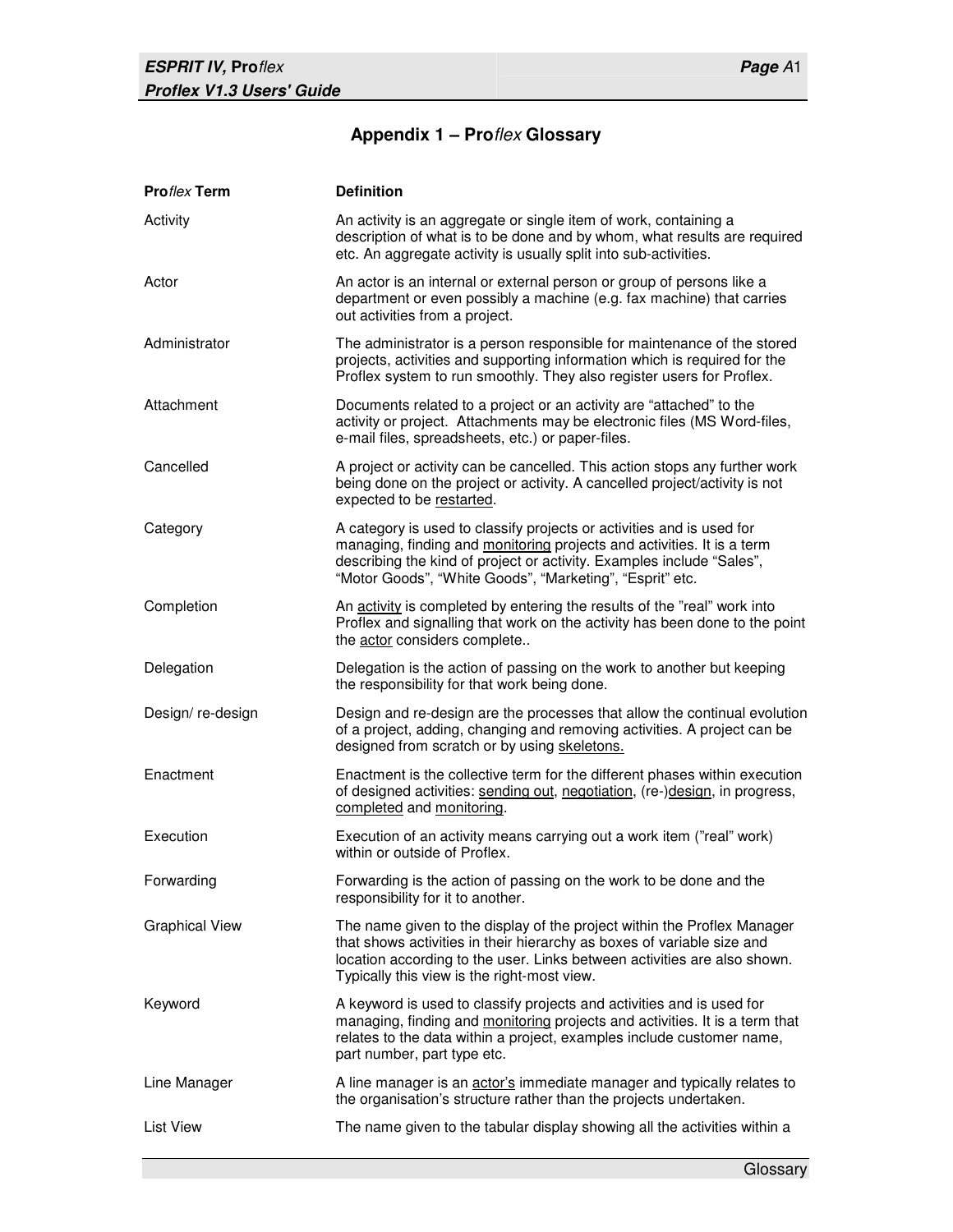| Page A2               | <b>ESPRIT IV, Proflex</b>                                                                                                                                                                                                                                                                                           |
|-----------------------|---------------------------------------------------------------------------------------------------------------------------------------------------------------------------------------------------------------------------------------------------------------------------------------------------------------------|
|                       | <b>Proflex V1.3 Users' Guide</b>                                                                                                                                                                                                                                                                                    |
|                       | project within the Proflex Manager. Typically it is the central view.                                                                                                                                                                                                                                               |
| Manager               | A manager is a person defining a project or an activity and performing<br>actions upon the project or activity, e.g. (re-)name, send-out, suspend,<br>terminate. The manager role is one of the roles the Proflex user may<br>take on.                                                                              |
| Monitoring            | Checking the status of work by using standard/user defined reports by<br>setting filters on project information and visualising them in various ways.                                                                                                                                                               |
| Negotiation           | Negotiation within Proflex is about the actor accepting or not accepting<br>the activity assigned to him. The actor negotiates on the communicated<br>activity with the manager and may either accept it, delegate/forward it to<br>another actor or reject it. Negotiation may also involve the line manager.      |
| Organisation's fields | An organisation's field on a project or activity is one where the meaning<br>and the usage are defined by the organisation. They can be used in the<br>same way as keywords for managing, finding and monitoring.                                                                                                   |
| Parent activity       | An activity that encapsulates other activities, i.e. has internal structure<br>and hence contains sub-activities.                                                                                                                                                                                                   |
| Predecessor activity  | Activity preceding another or several other activities.                                                                                                                                                                                                                                                             |
| Proflex User          | Anyone who uses the Proflex system is a Proflex user. There are three<br>main roles that the user can take; manager, actor and viewer.                                                                                                                                                                              |
| Project               | Projects are a collection of loosely or hierarchical structured activities<br>guiding a set of business processes that need to be executed to fulfil the<br>goal of the project.                                                                                                                                    |
| Project lists         | Each project may have lists of people attached to it. Each list is given a<br>name. These lists can represent different management styles. Examples<br>include a Steering Group and a Reference Group.                                                                                                              |
| Project team          | A team consists of a group of managers and the actors. Each project<br>team would typically have a project team leader who has overall<br>responsibility for the project.                                                                                                                                           |
| Restart               | A project or activity that has been suspended may be restarted. This<br>releases the project or activity so that on it work may continue.                                                                                                                                                                           |
| Role                  | A part played by the user. Each role has a defined set of characteristics.<br>There are three roles used within Proflex; manager, actor and viewer.                                                                                                                                                                 |
| Sending out           | The sending out of an activity means communicating to an actor by<br>various channels that work (described in the activity) has to be done.                                                                                                                                                                         |
| Skeleton              | A skeleton is a project where all project specific (not generic)<br>information is removed (i.e. no transactional data), in essence a set of<br>activities and their structure.                                                                                                                                     |
| Sub-activity          | A sub-activity is one part of a larger (aggregate) activity and so has a<br>parent activity. There is no difference in designing sub-activities except<br>that they are on a level lower than their corresponding parent activity All<br>attributes and the graphical presentation refer as well to a sub-activity. |
| Successor activity    | Activity following another or several other activities.                                                                                                                                                                                                                                                             |
| Suspend               | A project or an activity can be suspended. This action stops any further<br>work being done on the project or activity. A suspended project/activity<br>may be restarted or terminated.                                                                                                                             |
| Terminate             | An activity may be terminated by the actor, after acceptance and before<br>completion. It is used to signify work has been finished on the activity but<br>the activity as not been completed as expected.                                                                                                          |